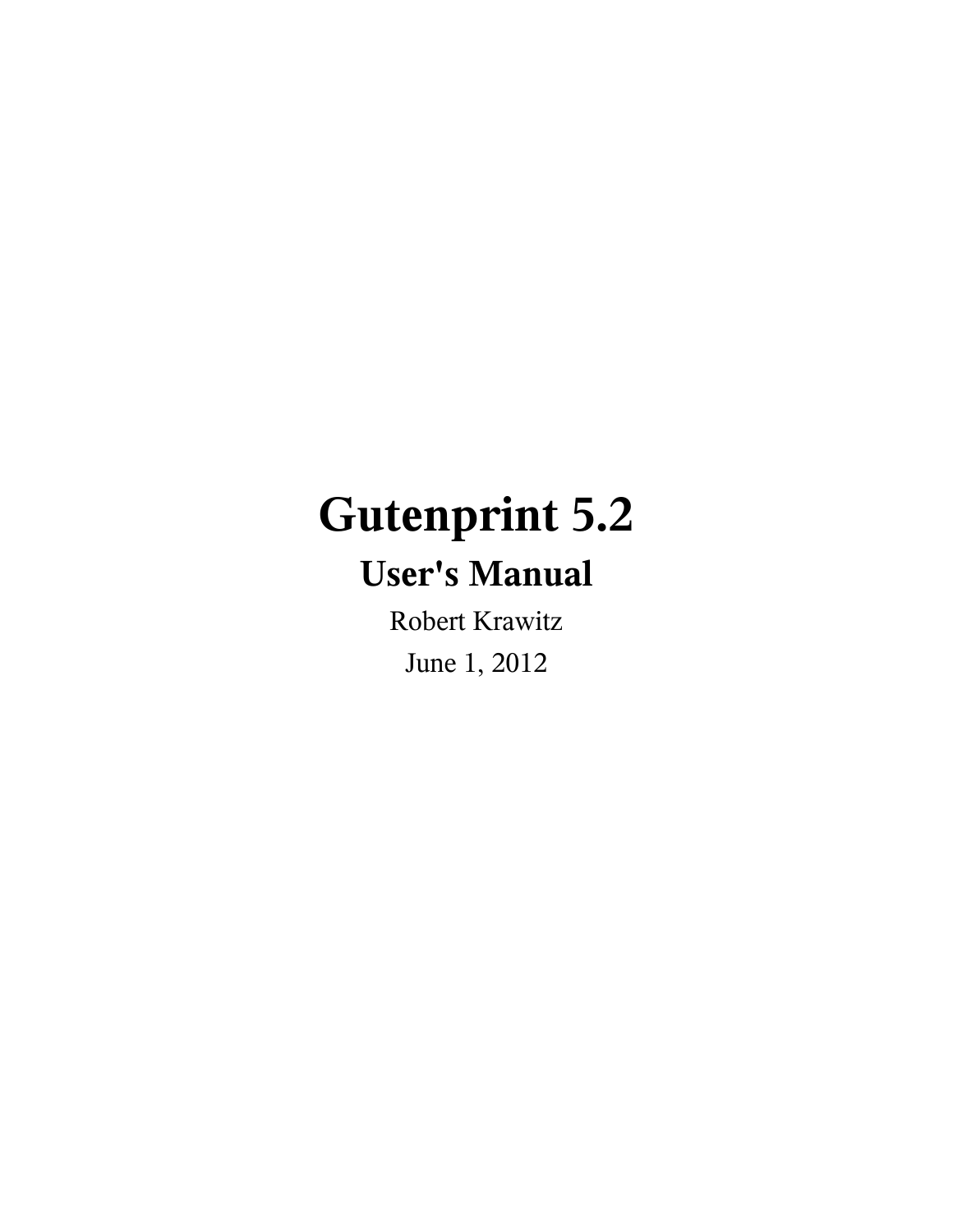# **Gutenprint 5.2 User's Manual**

Copyright © 2000-2012 Robert Krawitz

Permission is granted to copy, distribute and/or modify this document under the terms of the GNU Free Documentation License, Version 1.2 or any later version published by the Free Software Foundation with no invariant sections, no Front-Cover texts, and no Back-Cover texts.

Gutenprint 5.2 is licensed in its entirety under the terms of the GNU General Public License version 2 or any later version published by the Free Software Foundation.

EPSON, ESC/P, and Stylus are registered trademarks of Seiko Epson Corp. ESC/P2 is a trademark of Seiko Epson Corp. All other product names are trademarks and/or registered trademarks of their vendors.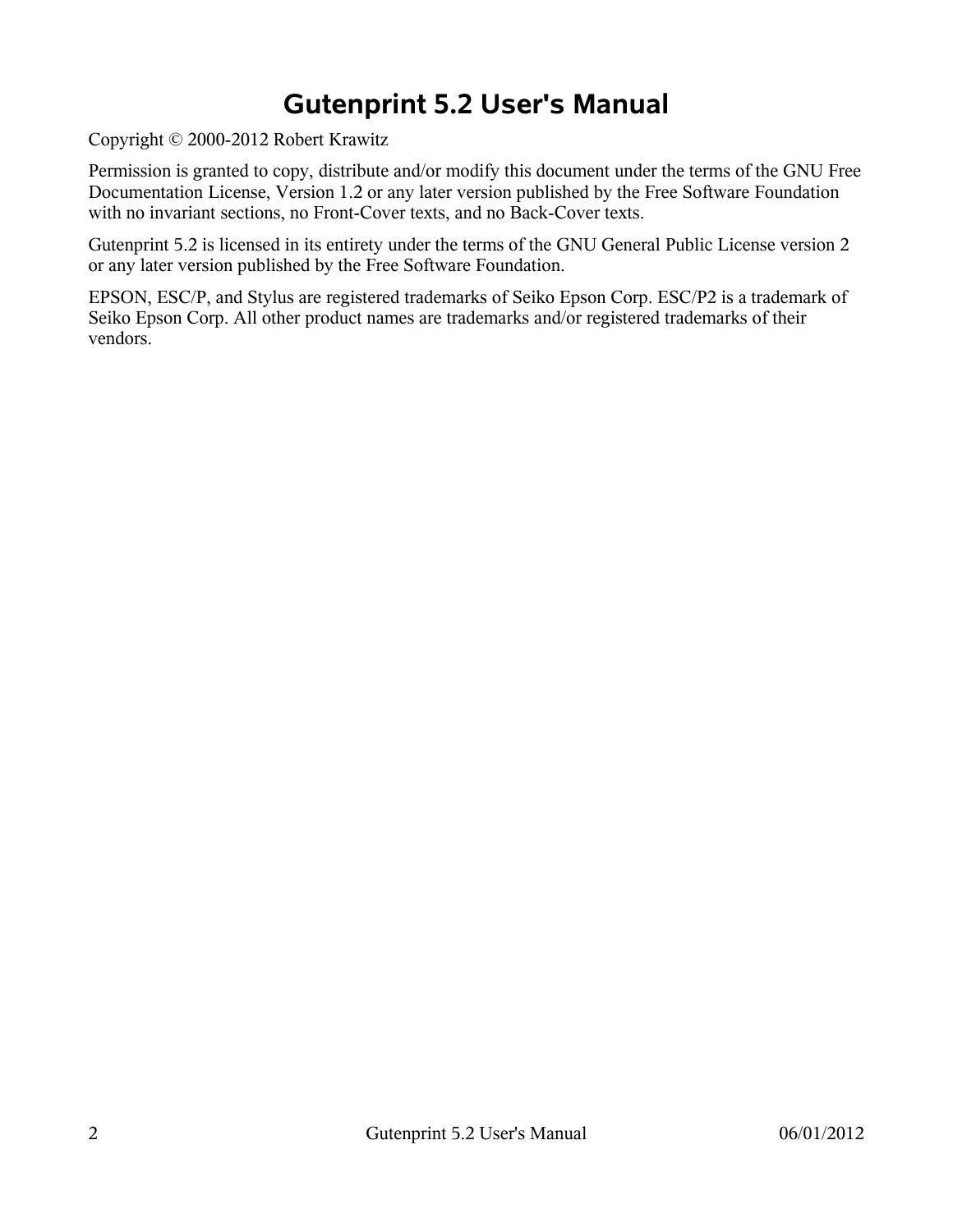# **Table of Contents**

| 41 |
|----|
|    |
|    |
|    |
|    |
|    |
|    |
|    |
|    |
|    |
|    |
|    |
|    |
|    |

06/01/2012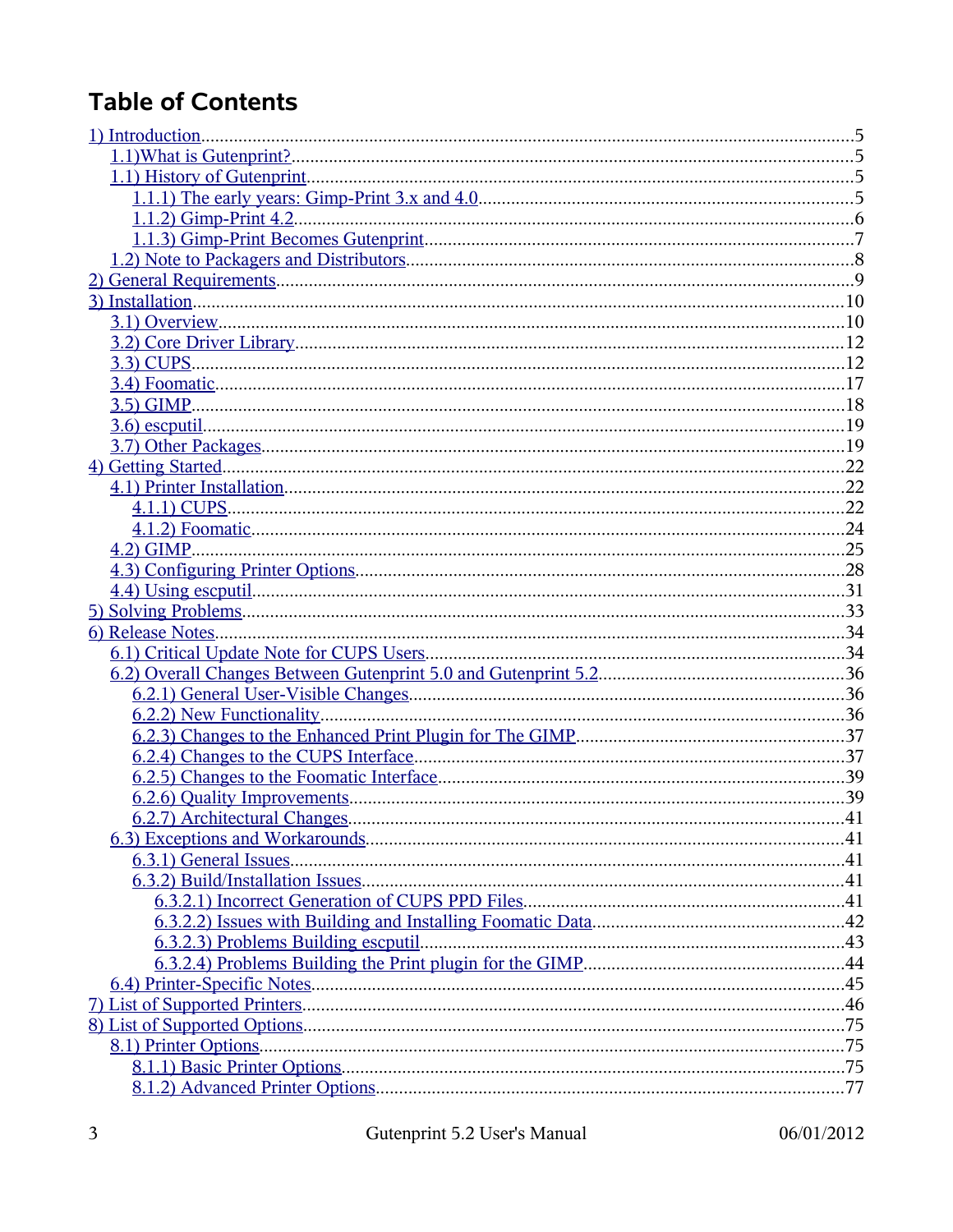|                                                                        | 78  |
|------------------------------------------------------------------------|-----|
|                                                                        |     |
|                                                                        |     |
|                                                                        |     |
|                                                                        |     |
|                                                                        |     |
|                                                                        |     |
|                                                                        |     |
|                                                                        |     |
|                                                                        |     |
|                                                                        |     |
|                                                                        |     |
|                                                                        |     |
|                                                                        |     |
|                                                                        |     |
|                                                                        |     |
|                                                                        |     |
|                                                                        | .93 |
| 9.2) TERMS AND CONDITIONS FOR COPYING, DISTRIBUTION AND MODIFICATION94 |     |
|                                                                        | .97 |
|                                                                        |     |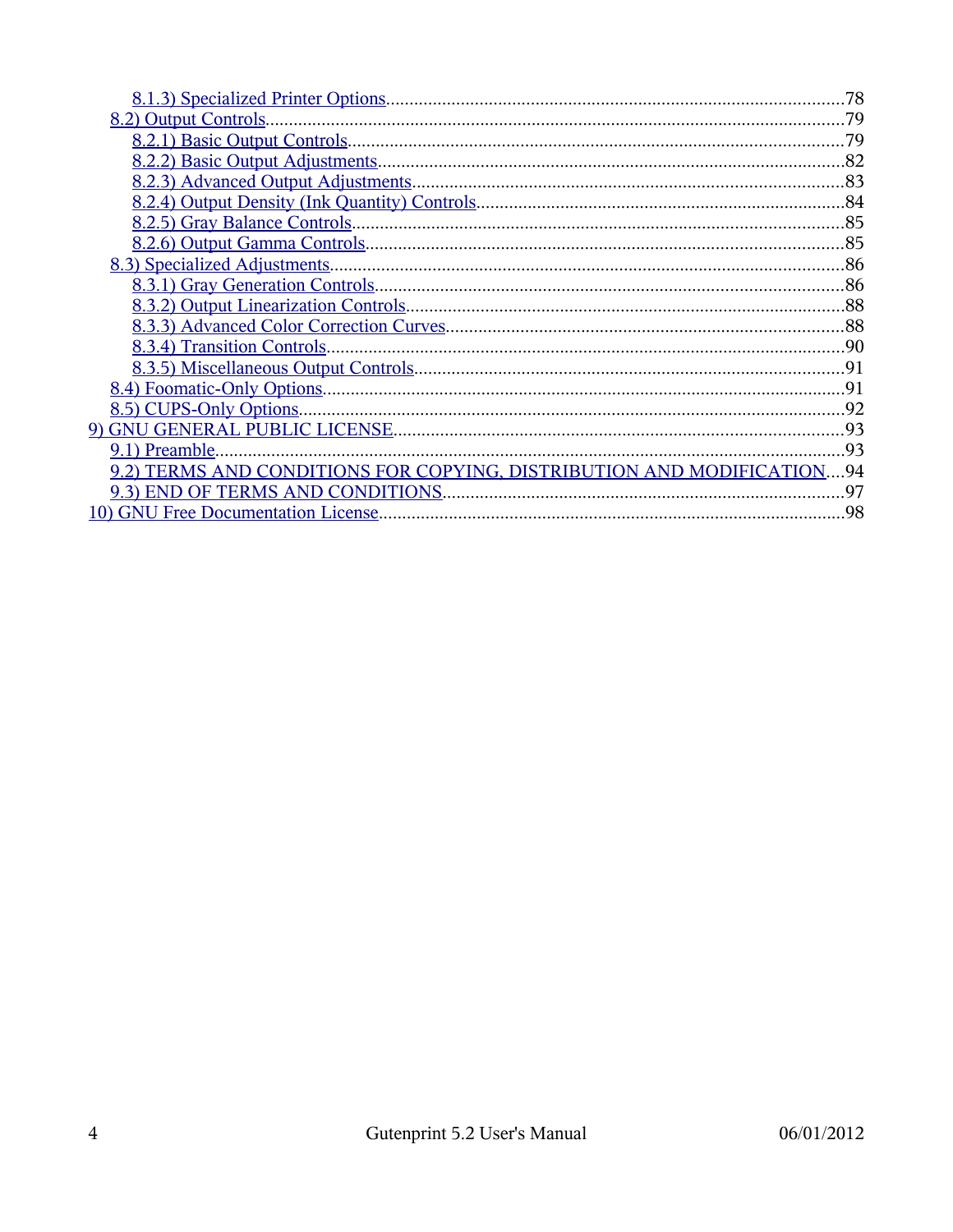# <span id="page-4-0"></span>**1) Introduction**

## <span id="page-4-3"></span>*1.1) What is Gutenprint?*

Gutenprint, formerly named Gimp-Print, is a suite of printer drivers that may be used with most common UNIX and Linux print spooling systems, including CUPS, lpr, LPRng, or others. These drivers provide high quality printing for UNIX (including Macintosh OS X 10.2, 10.3, and 10.4) and Linux systems that in many cases equal or exceed proprietary vendor-supplied drivers in quality and functionality, and can be used for demanding printing tasks requiring flexibility and high quality. This software package includes an enhanced Print plugin for the GIMP that replaces the plugin packaged with the GIMP, and Ghostscript and CUPS drivers, as well as Foomatic data supporting the Ghostscript driver.

Gutenprint has been renamed in order to clearly distinguish it from the GIMP. While this package started out as the original Print plugin for the GIMP, it has expanded into a collection of general purpose printer drivers, and the new, enhanced Print plugin for the GIMP is now only a small part of the package. Furthermore, the name Gutenprint recognizes Johannes Gutenberg, the inventor of the movable type printing press. Finally, the word *guten* is the German word for *good*.

Gutenprint 5.2 offers significant enhancements over Gutenprint 5.0.

Gutenprint supports only the printer part of multi-function devices (devices that typically include scanning, copying, and fax capabilities). For scanning, please see the SANE project [\(http://www.sane](http://www.sane-project.org/)[project.org\)](http://www.sane-project.org/).

We recommend that all users who wish to use this package for general purpose printing use either CUPS or, if they use another printing system or no spooler at all, use Foomatic with the Ghostscript driver (both described below), rather than integrating the Ghostscript driver with self-made scripts or even manually typing in Ghostscript command lines. It is much simpler to manage with CUPS or Foomatic and its PPDs. CUPS provides an excellent web-based interface for easy printer administration, and all CUPS-enabled applications (OpenOffice.org, all KDE apps, etc.) and printing dialogs (kprinter, xpp, etc.) show all the options in easy to use GUIs. Please visit<http://www.cups.org/> for information on downloading and installing CUPS.

Gutenprint currently supports over 1500 printer models.

## <span id="page-4-2"></span>*1.1) History of Gutenprint*

## <span id="page-4-1"></span>**1.1.1) The early years: Gimp-Print 3.x and 4.0**

The predecessor to this software package (the original Print plugin for the GIMP) was first written by Michael Sweet of Easy Software Products and initially worked only as a print plugin to the GIMP (GNU Image Manipulation Program). In the summer of 1999, I purchased an Epson Stylus Photo EX printer to feed my photography hobby. Finding no existing printer drivers, I adapted Mike's GIMP Print plugin to this six-color printer, and by the end of the year released version 3.0 of the Gimp-Print software, which was included in version 1.1 of the GIMP. The intention was for this to be the stable plugin in version 1.2 of the GIMP while development of the GIMP Print plugin continued for later release.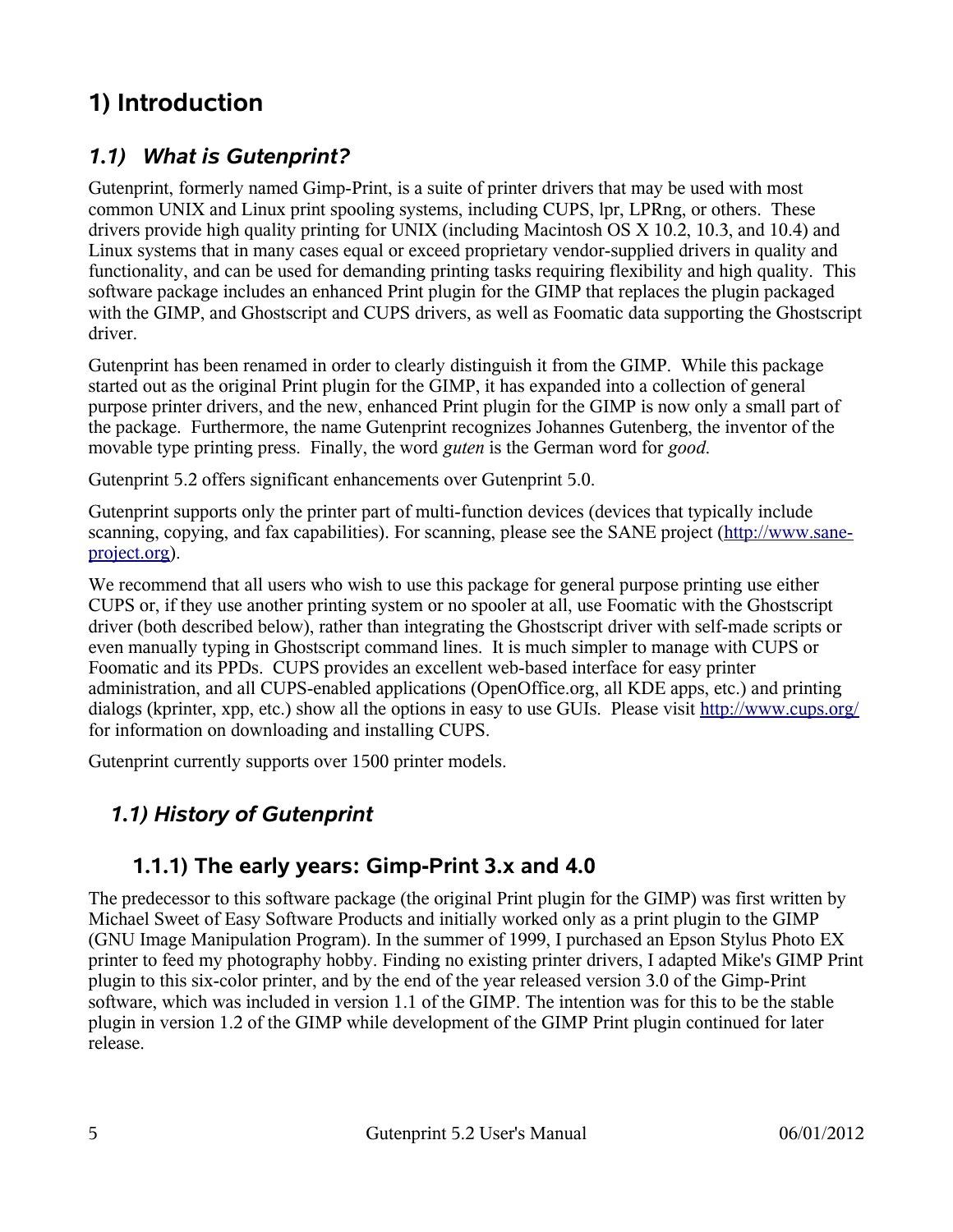I put the Gimp-Print development tree on SourceForge starting with version 3.1, and quickly found a group of like-minded people who wanted to print high quality output on inexpensive inkjet printers. One of the main goals, which was not expected to be met until late in the version 3.1 cycle, was to write a Ghostscript driver so that printing would not be restricted to the GIMP. Much to my surprise, someone wrote one within days! That gave me my first clue that the project was destined for greater things.

In July 2000, barely a year after I bought my Epson Stylus Photo EX, I was invited to the Linux Printing Summit hosted by VA Linux Systems. In preparation for that, I spent long hours printing out test images. I went back to the Gimp-Print version 3.0.9 release, which seemed like such an advance at the time, and was floored at how far the project had come in four months! Output that had been considered impressive with using six colors was put to shame by four color output. That should give you an idea what modern printing technology can do. It also illustrates what a group of committed people can do.

I came away from the Printing Summit with a lot of new ideas. Other people were busy adding new features and support for more printers, and in November 2000, we released Gimp-Print version 4.0, the culmination of 9 months of work by the team. The quality was already tremendously improved over what the software could do at the Printing Summit.

I knew at the time that Gimp-Print 4.0 had some serious limitations that would restrict what could be done. In particular, its color model was very restricted (it could only handle RGB and CMYK printers, possibly with light magenta and light yellow inks) and the code was still closely tied in with the Print plugin for the GIMP. I wanted to devise a new architecture for the next release that would allow us to take advantage of more printer capabilities and support improved color generation and dithering, but progress was slow. It took us a few months to fully stabilize Gimp-Print 4.0, and it became clear that our more ambitious goals weren't going to be achieved quickly. We decided to do an interim stable release based on improvements to the 4.0 codebase that would give us some breathing space while we worked on a new architecture.

## <span id="page-5-0"></span>**1.1.2) Gimp-Print 4.2**

The interim stable release was to become Gimp-Print 4.2. We used the numbering scheme adopted by the Linux kernel team, whereby stable releases were denoted by even numbers in the minor release (the "2" in 4.2) while odd numbers denoted unstable development releases. We were fortunate that Roger Leigh joined the project shortly after the Gimp-Print 4.0 release. Roger is a superb architect, and he quickly whipped the somewhat disorganized code base into shape. We spent most of 2001 cleaning up the code base, adding support for CUPS (by now, Mike Sweet had joined the project) and the nascent Foomatic metadata management project, improving the color generation and dithering code, and adding support for more printers. A lot of our work went into automatically generating the CUPS PPD files and Foomatic data; the project already supported about 200 printers with a large number of options, and writing all of this by hand would be tedious, error-prone, and unmaintainable. We spent most of the fall working on documentation, cleaning up bugs, and the like, and released Gimp-Print 4.2.0 in late November.

Anticipating that the next major release of Gimp-Print would be a more extensive project, we decided to branch the 4.2 release, and work on the next release (which would be either 4.4 or 5.0, depending upon how extensive the changes would be) while also releasing updates to 4.2. This would allow us to fix bugs and add new printers and perhaps minor new capabilities for users wanting a stable Gimp-Print release while making much more radical changes in preparation for the next release. We started work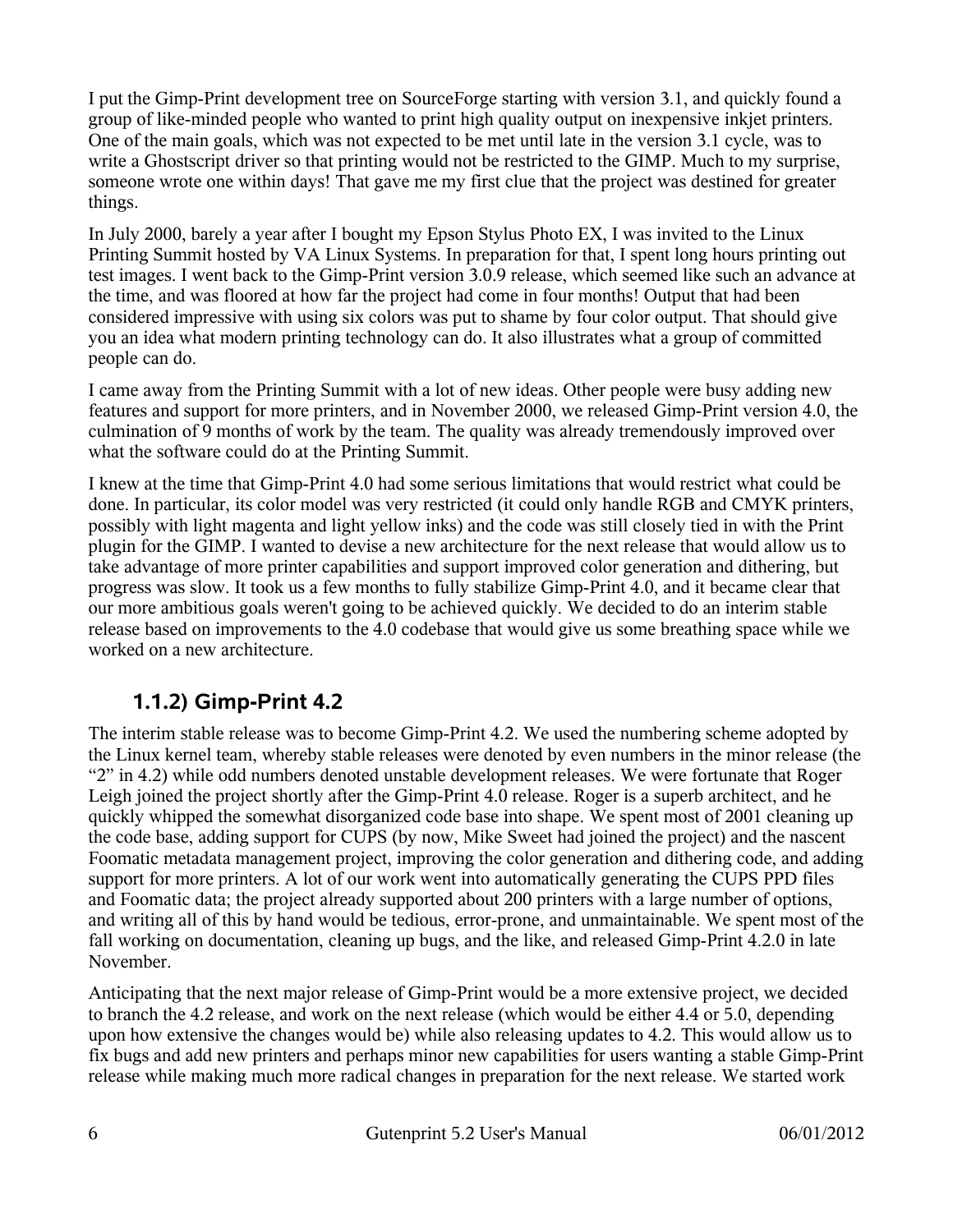on Gimp-Print 4.3 (the development series that would eventually mature into the next stable release series) around the beginning of 2002.

The Gimp-Print 4.2 release proved to be far more successful than we ever imagined. First of all, it was wonderfully stable from the outset; it was to be over 4 months before we needed to release an update. We added one major new feature shortly after release, support for the new Ghostscript driver architecture based on HP's HPIJS driver. This driver architecture allowed drivers to be compiled independently of Ghostscript (previously drivers had to be compiled into Ghostscript, a somewhat daunting project for end users). We continued to add more printers, dither algorithms, and so forth, all without breaking compatibility with the initial 4.2.0 release.

2002 was a very exciting year for Gimp-Print. Apple had released OS X for the Macintosh and was planning to rely on a lot of free/open source software for key functions of the OS. In particular from our standpoint, many vendors had not updated printer drivers for OS X, and many did not want to update their drivers for older printers. Since OS X had settled on CUPS as the core of its printing system from 10.2 on, and Gimp-Print had full support for CUPS, the fit was very obvious and Gimp-Print wound up becoming part of the OS X printing system. We were very busy that year preparing for release of Gimp-Print for OS X. This was done in 4.2.2, which we released almost 9 months after the initial 4.2.0 release (which says something about the stability of Gimp-Print 4.2). This release created a lot of excitement in the OS X world and for us, and we did three more releases in quick succession culminating with Gimp-Print 4.2.5 in early 2003.

I was expecting that there would be one more release of Gimp-Print 4.2 that would primarily contain bug fixes and incremental support for new printers. By 2003, many of the printers being released had capabilities beyond what Gimp-Print 4.2 could support. I also expected that we would be ready to release Gimp-Print 4.4 or 5.0 within a year, so there wouldn't be a need for anything more. We released Gimp-Print 4.2.6 in early 2004. However, there were still some problems with that release, and we did one more release (4.2.7) in July 2004. This wound up being the final Gimp-Print 4.2 release.

## <span id="page-6-0"></span>**1.1.3) Gimp-Print Becomes Gutenprint**

In the meantime, work on Gimp-Print 4.3 was progressing, albeit rather slowly. We wanted to support the newest generation printers with tiny droplets, very high resolutions, and extra colors, in addition to adding color management and the possibility of supporting many more printer capabilities beyond the fixed set offered in Gimp-Print 4.2. In part due to all of the maintenance work on 4.2, and in part due to the natural tendency of people to move on to other projects, we made only slow progress on Gimp-Print 4.3. It was clear that we weren't going to release a next generation of Gimp-Print in 2002 or early 2003 as we hoped. However, the success of Gimp-Print 4.2 took some of the pressure off, because 4.2 was proving to be highly maintainable. We wanted the next generation of Gimp-Print to be more than just another incremental advance.

The core of the new parameter-based API, and hence of Gimp-Print 4.3, was in place by early 2003. By this time, 4.2 was slowing down, and work on our development tree was starting to pick up. We decided that the architectural and user experience changes were sufficient to name the next release 5.0, and I put together a plan for going to alpha in July and releasing 5.0 in November 2003. That was not to be.

We were doing new releases of 4.3 for intrepid adventurers every few weeks, with extensive changes continuing, and it was only in December that we finally felt ready to move to 5.0 alpha, which we released in January 2004. Progress was slow; there were still quite a few API changes we felt we needed to make, and there were still serious quality problems with many printers. In addition, new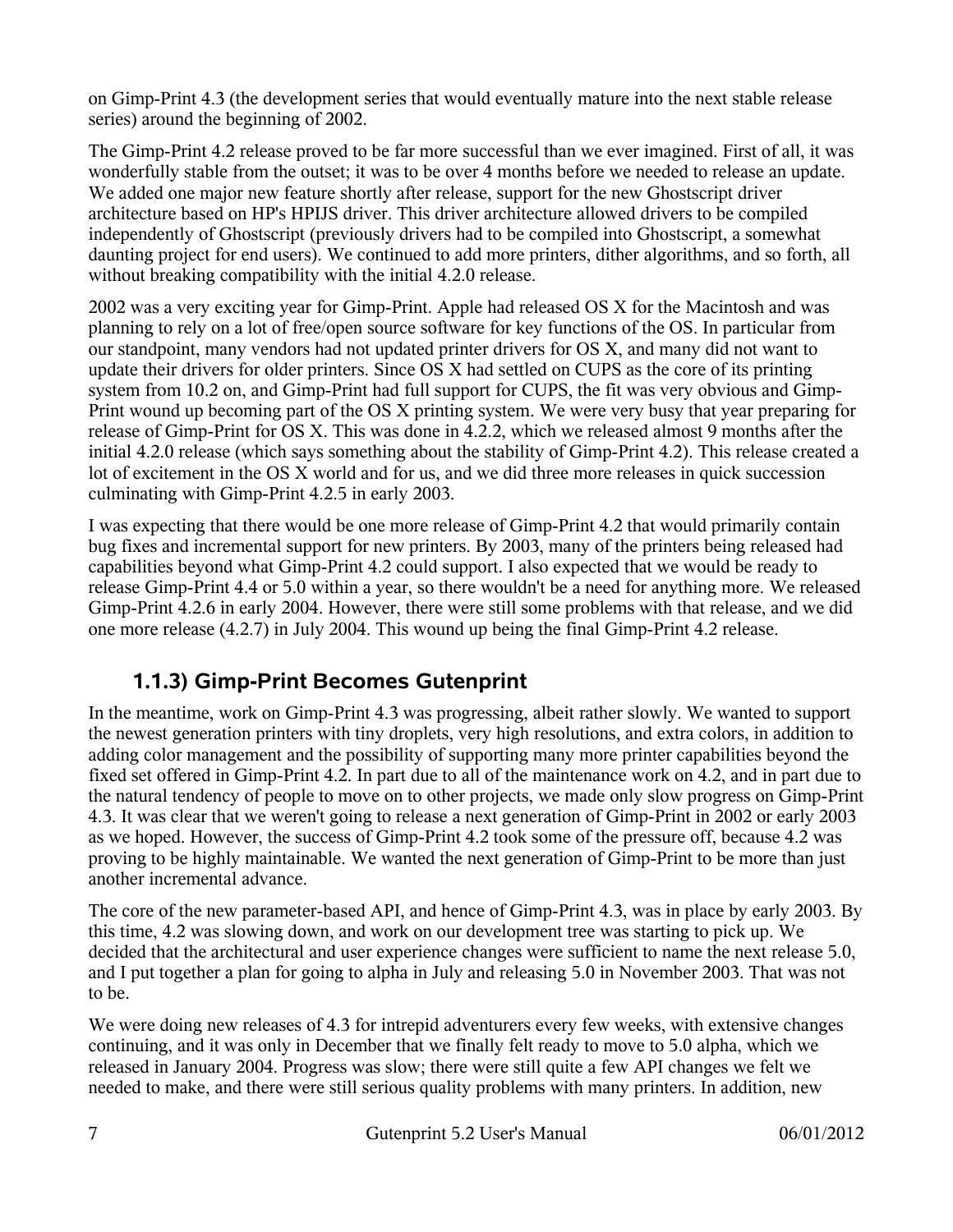printers were being shipped with additional inks that we couldn't handle very well. We also had to adapt to other changes, such as GIMP 2.0 based on GTK+ 2.0, which was not backward compatible with GTK+/GIMP 1.2. We released Gimp-Print 5.0 beta in June with many improvements, but there were still quite a few things on our release checklist that weren't done.

Based on the popularity of Gimp-Print 4.2, we decided that it was very important that Gimp-Print 5.0 not interfere with the use of Gimp-Print 4.2. It was clear that the changes in 5.0 were too extensive to maintain compatibility in any useful way with 4.2, and a lot of people had incorporated 4.2 into their daily work, so we thought long and hard about how to make the CUPS and Foomatic interfaces not interfere with Gimp-Print 4.2.

It also became apparent that our ties to the GIMP had all but vanished by this point. We had actually squeezed all of the GIMP-related code out into a very small stub that was actually smaller than the original GIMP plugin! Furthermore, the Gimp-Print name was causing a lot of confusion among users; OS X users in parrticular were referring to Gimp-Print as "Gimp". We settled on the name Gutenprint, and renamed the project in the fall of 2004.

We were still in beta; progress was slow at this point, but we weren't satisfied with the results. We finally did our first release candidate in September 2005, over a year after we entered beta. We continued to move toward 5.0 release, but there was still a lot of cleanup work that needed to be done: printers needed to be retuned, PPD files needed to be validated, we needed to incorporate feedback from users that we only really started to get from the release candidates. There were a number of serious but subtle bugs with the CUPS and Foomatic interfaces that needed to be fixed in order to have a useful 5.0 public release.

In April 2006 I attended my second printing summit, this one hosted by Lanier, and spent three days working with many key players in the Linux/UNIX printing world. This was very productive; I got a lot of useful feedback on various issues and was able to raise issues important to Gutenprint. We released the third release candidate in May 2006, with a tremendous number of bug fixes and improvements, and this finally felt like a real release candidate. We received extensive feedback from this release, and fixed other problems and made some other changes to improve quality.

In Gutenprint 5.2, we accomplished many of our outstanding goals left over from Gutenprint 5.0, but not all. We've rewritten the Postscript output driver, converted the data in the Epson driver to be datadriven, and much more. Unfortunately, Gutenprint 5.2 still does not offer true color management, but many of the hooks required are there.

## <span id="page-7-0"></span>*1.2) Note to Packagers and Distributors*

**We recommend that all packagers of Gutenprint, such as Linux distribution vendors, read this manual carefully. There are important notes throughout. Please contact us via email at [gimp](mailto:gimp-print-devel@lists.sourceforge.net)[print-devel@lists.sourceforge.net](mailto:gimp-print-devel@lists.sourceforge.net) if you have any questions. We request that vendors notify us of private patches that they plan to distribute.**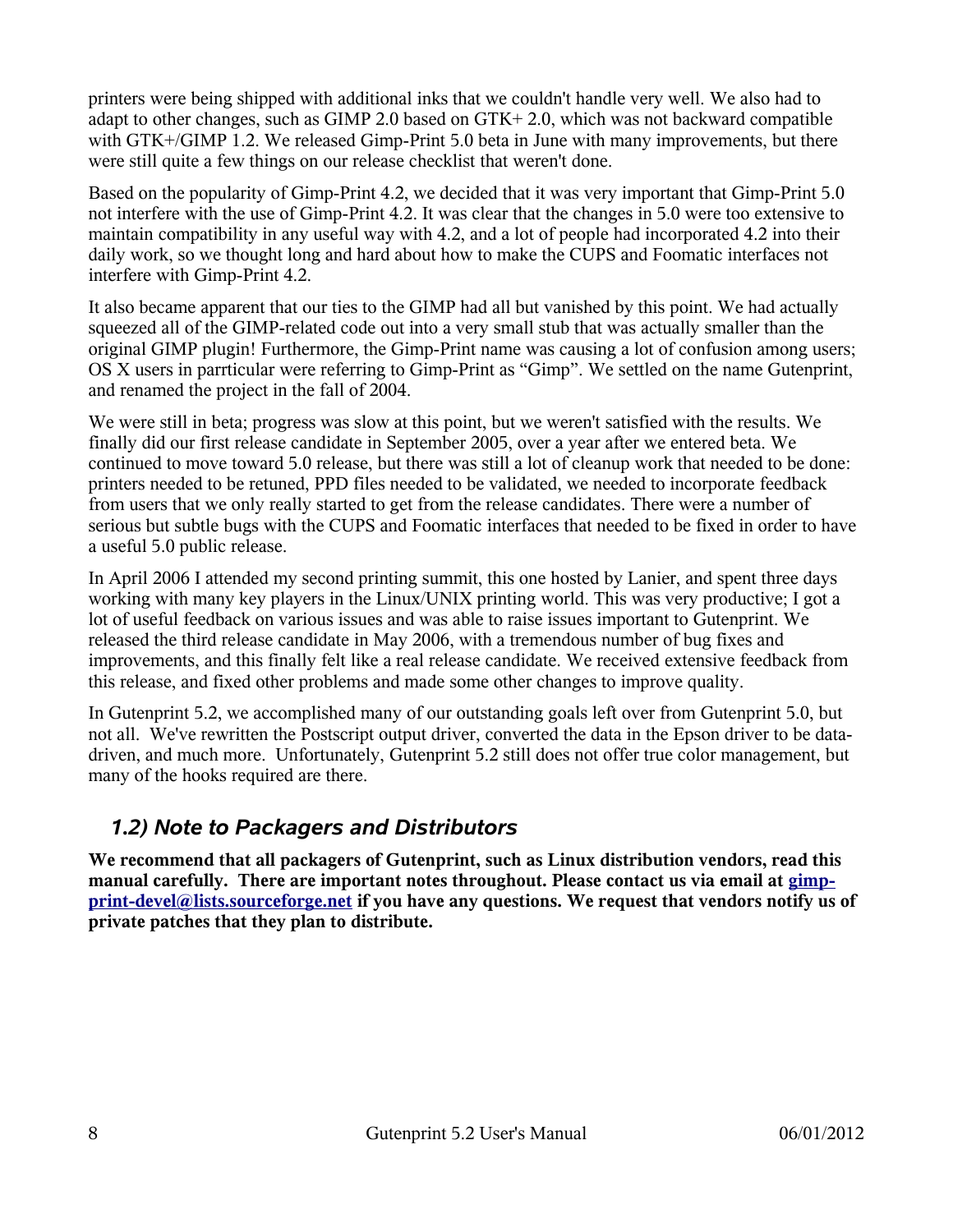# <span id="page-8-0"></span>**2) General Requirements**

Gutenprint will run on any reasonably modern computer running Linux, Macintosh OS X (10.3 or above), Solaris, or any other UNIX-like operating system. If you plan to compile this package from source, you will also need an ANSI C compiler, such as  $qcc$  (recommended), and GNU Make. A compiler is not required if you are installing a pre-compiled package.

Processor and memory requirements vary depending upon the printer and runtime options selected; it is suggested that you have at least 64 MB of memory for general purpose printing, 256 MB or more for high quality printing on a good printer, and 1 GB or more for large format printing at high resolution. You should have at least 50 MB of free disk space to compile and install Gutenprint. Disk space requirements for printing will vary depending upon how you use Gutenprint, but are generally modest except as noted below. We recommend a processor speed of at least 300 MHz. Fast printers may require a faster processor to achieve maximum printing speed.

For general use, you should have the Common UNIX Printing System, CUPS (version 1.1.15 or above) or Foomatic (2.0 or above) installed. Please read the rest of the release notes, in particular the Exceptions and Workarounds, for full details on installation, as there is important information to be aware of. CUPS is the printing system used on Macintosh OS X 10.2 and above, and many other systems use it. The combination of CUPS and Gutenprint provides a flexible, general purpose printing system capable of producing the highest quality output with any of the printers supported by this package. We strongly recommend using CUPS with Gutenprint as a general-purpose printing solution.

The enhanced Print plugin for the GIMP requires GIMP 2.0 or above. This plugin will work with any printing system, and offers a comprehensive user interface to control all aspects of the printing process. If you are printing photographs in large format from the GIMP at very high resolution, disk space requirements may be substantial, and we recommend at least 2 GB of free disk space for that purpose.

The Ghostscript driver requires GNU Ghostscript 6.53 or higher, ESP Ghostscript 7.05 or higher, or AFPL Ghostscript 7.04 or higher. It uses the IJS package included with these versions of Ghostscript to create a driver that may be built much more easily than traditional Ghostscript drivers. This driver should be used in conjunction with Foomatic to configure printers.

Users of Macintosh OS X 10.3 (Panther), 10.4 (Tiger), 10.5 (Leopard), 10.6 (Snow Leopard), and 10.7 (Lion) can use this package. For ease of installation, a pre-built package with installer is normally supplied a few days after the release of the source package. We strongly recommend that OS X users use the pre-built package rather than attempt to build it themselves.

**Note**: This package will not work with any version of OS X 10.0, 10.1, or 10.2.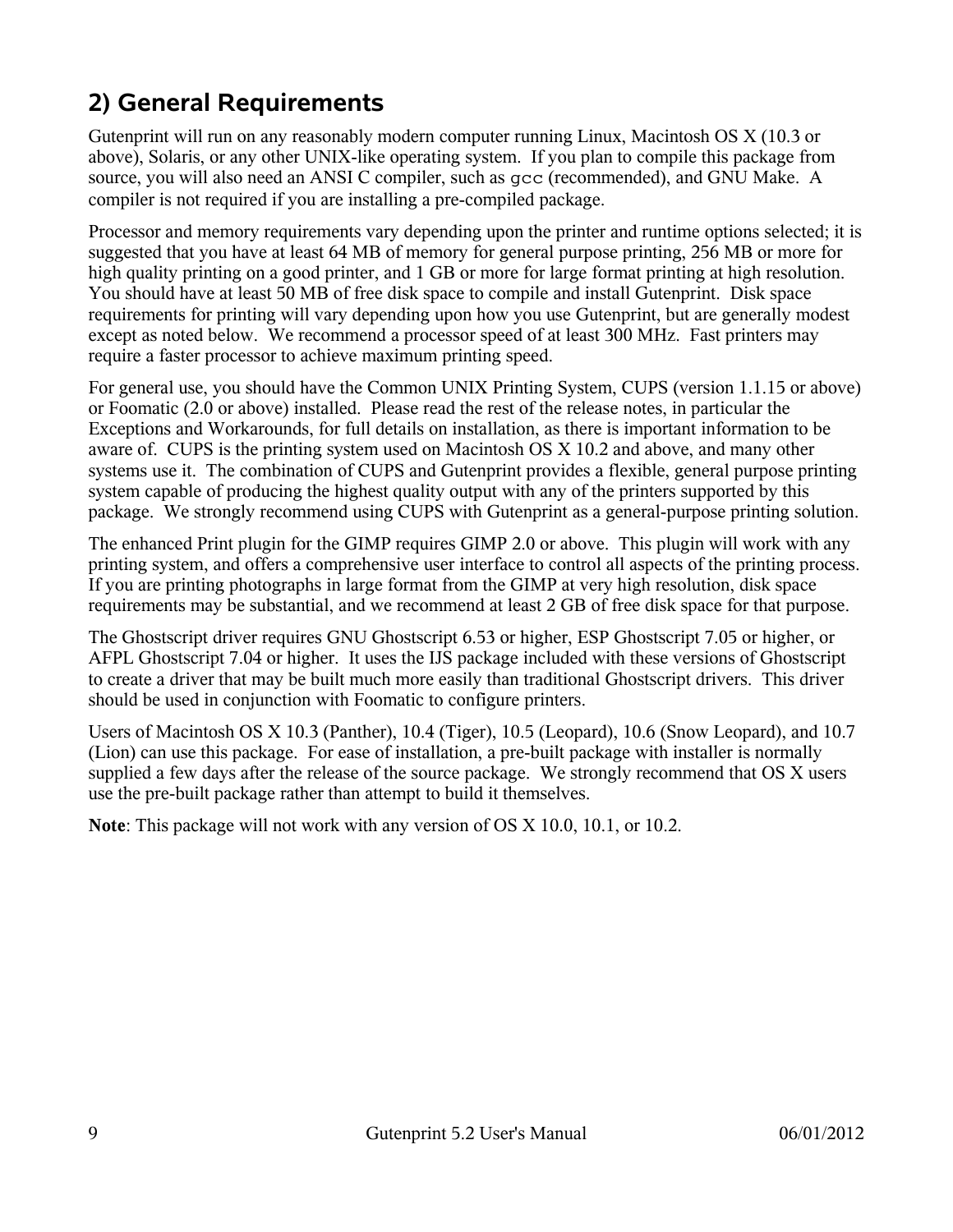# <span id="page-9-1"></span>**3) Installation**

This section is provided for distributors people installing the package from source. If you are installing from a pre-compiled package (such as the Macintosh OS X package, or a package provided by your distribution vendor), you may skip this section. **We strongly urge all distributors of the Gutenprint package, such as Linux distribution vendors, to read this information carefully!**

Installing packages from source requires some level of system administration skills along with superuser privileges. Superuser privilege allows you to perform actions that may be damaging to your system. If you are not comfortable with the material discussed here and in the release notes, we recommend that you not attempt to install this package from source.

Before beginning, please read the release notes carefully for any updates.

## <span id="page-9-0"></span>*3.1) Overview*

Gutenprint includes the following primary components:

- The core driver library (required for everything else)
- A CUPS (Common UNIX Printing System) driver
- An enhanced Print plugin for the GIMP
- Support for the Foomatic spooler configuration system
- A Ghostscript driver using the IJS plugin facility
- A command-line utility to administer and maintain Epson printers

This package requires the use of GNU Make to compile. On systems with both GNU make and another make installed, GNU Make may be named gmake or gnumake. BSD users in particular must take care to use gmake.

The general procedure to build Gutenprint is as follows:

```
./configure [options]
make
make install
```
The configure script, which must be run before doing anything else, controls which of these components are built along with any options desired. This script determines what software is installed on your system and what components will be compatible with it, and prepares the package to be built and installed. If the script emits any warnings or errors, please be certain that you understand them before proceeding.

After the configure script has completed its work, it will print a summary of its choices. Please ensure that it is correct before proceeding, and save it in case you have any problems. If you request assistance from the Gutenprint development team, you will be asked to provide this report. The summary looks like this: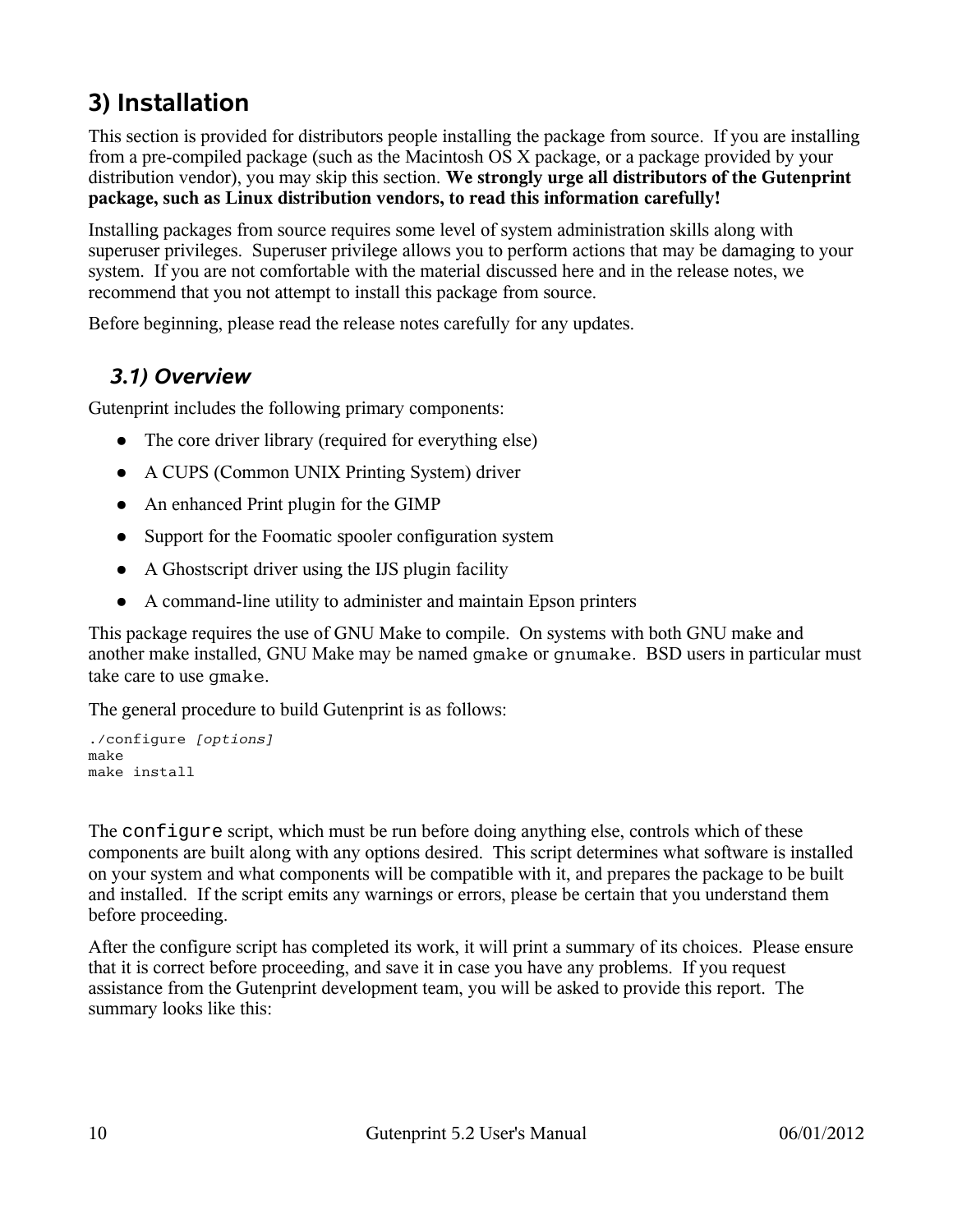Configuration Summary: ------------- --------

If you have any problems, please report the information below to [gimp-print-devel@lists.sourceforge.net](mailto:gimp-print-devel@lists.sourceforge.net) ================================================================ Release: gutenprint 5.2.0-rc1 generated on 13 Sep 2008 Features: Build CUPS: yes, installing in /usr Build CUPS 1.2 enhancements: yes Build CUPS PPD files: yes Build translated CUPS PPD files: yes Build global CUPS PPD files: yes Build simplified CUPS PPD files: no Install CUPS PPDs at top level: no Generate PS level 3 CUPS PPD files: yes Build genppd statically: yes Build Ghostscript IJS driver: yes Build Foomatic data: yes Build Foomatic 3.x data: yes Build enhanced Print plugin for GIMP: yes GIMP plugin will be named: *gutenprint*  Install plugin(s) in home directory: no Build EPSON Stylus utility: yes Build test programs: yes Build testpattern generator: yes Installation summary: Installation prefix: /usr/local Data directory:  $/$ usr/local/share/gutenprint Library directory:  $/$ usr/local/lib/gutenprint XML data directory:  $/$ usr/local/share/gutenprint/5.2/xml Module directory: /usr/local/lib/gutenprint/5.2/modules Install sample images: yes General configuration: Compiler options: -Disfinite=finite -O6 -Wall -Wcastalign -Wstrict-prototypes -Wmissing-prototypes -Wmissing-declarations -Wnested-externs -Wwrite-strings -Werror-implicit-function-declaration -Winline -Wformat=2 -finlinelimit=131072 -pedantic -Waggregate-return -Wcast-qual -Wshadow -Wredundant-decls Build static libraries: yes Build shared libraries: no Maintainer mode: yes Use i18n: yes Generate profiling information: no Generate debugging symbols: no Use modules: static Use readline libraries: yes, extra arguments: -lncurses uname -a output: Linux rlk-mobile 2.6.25.16-0.1-default #1 SMP 2008-08-21 00:34:25 +0200 x86\_64 x86\_64 x86\_64 GNU/Linux ================================================================

The CUPS, GIMP, Foomatic, and Ghostscript components require that the appropriate packages be installed on your system. Many distribution vendors separate packages into runtime and development packages. The development packages are required in order to successfully compile Gutenprint. In many cases the configure script cannot detect whether these development packages are installed, in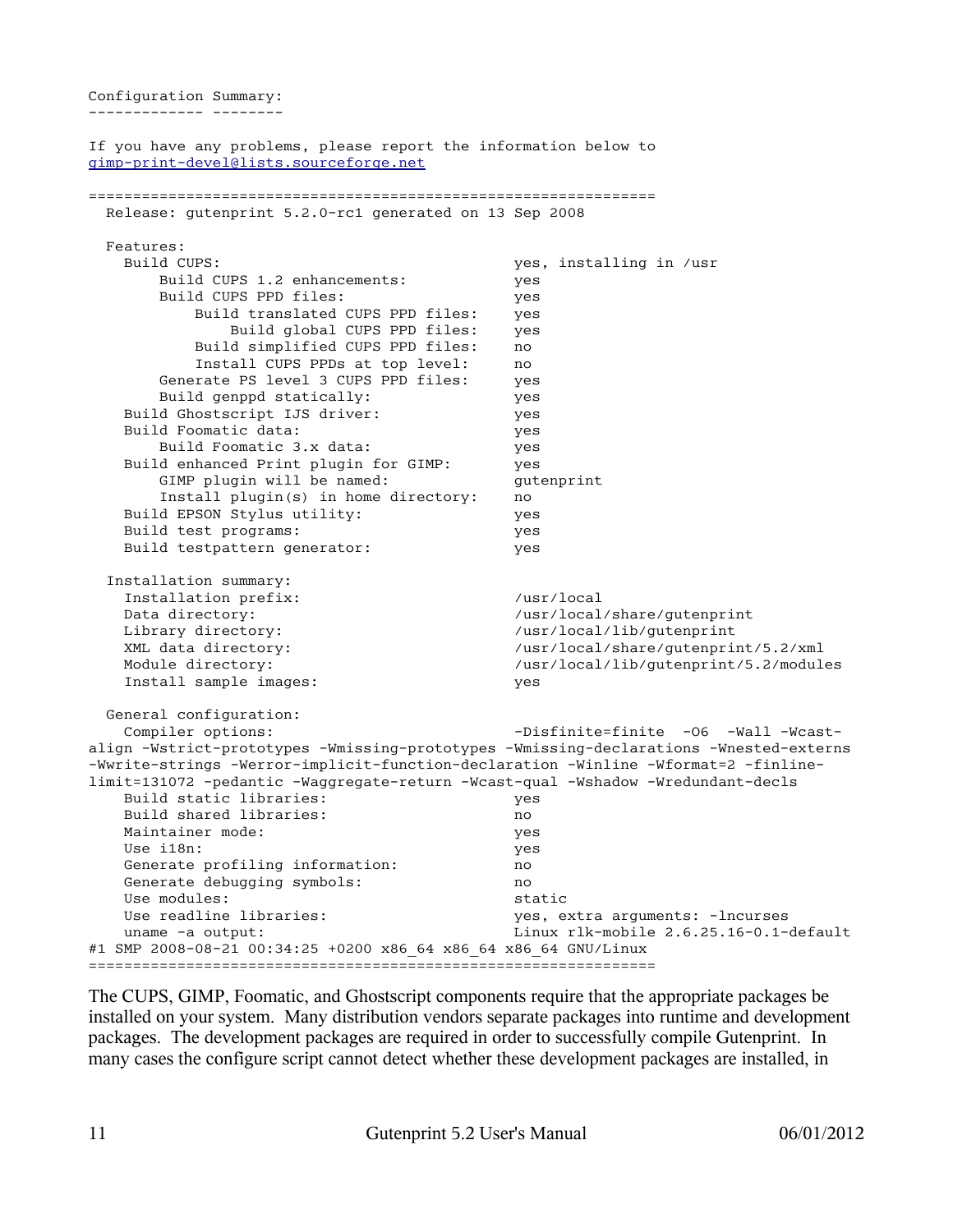which case you will get an error during compilation. Also note that it is necessary for the versions of the development packages to match exactly the versions of the runtime packages they are related to.

## <span id="page-11-1"></span>*3.2) Core Driver Library*

The core driver library, which is always built, contains all of the printer drivers comprising the Gutenprint package. When the package is built, it consists of a core library (libgutenprint), a set of XML files, and depending upon the options selected, additional libraries containing the drivers for each family of printers.

By default dynamically loadable modules (plugins) will be built for the family drivers, and loaded at run-time if your operating system supports it. If you experience problems,

--with-modules=dlopen or --with-modules=ltdl may be used to select the module loading method (dlopen is the default, but GNU libltdl is more portable), or

--with-modules=static or --without-modules disables them. If you wish to compile Gutenprint entirely statically (with no use of shared libraries), you may use the option --disable-shared.

#### **Notes to Packagers**

- 1. You may wish to create a development package containing header files and linkable libraries separate from the runtime package. There are a few third party applications that link against Gutenprint.
- 2. Gutenprint permits installation of Gimp-Print 4.2 and Gutenprint 5.0 alongside Gutenprint 5.2, and in general will permit concurrent installation of different stable versions of Gutenprint with different minor version numbers.
- 3. We **very** strongly discourage vendors from editing the paper description file located in src/xml/papers.c to work around any isssues with margins on particular printers. The particular issue that caused some vendors to do this was resolved in Gutenprint 5.0.1. Modifying this file changes the margins for *all* printers. Please direct any questions to the Gutenprint developers.

## <span id="page-11-0"></span>*3.3) CUPS*

Gutenprint may be used as a driver under CUPS (Common UNIX Printing System), if your system uses that spooler. Full description of CUPS is beyond the scope of this README file; full information may be found at [http://www.cups.org.](http://www.cups.org/) Gutenprint 5.2 requires CUPS 1.1.9 or higher. We recommend use of 1.1.15 or above; that release of CUPS fixes some important bugs. Gutenprint supports CUPS 1.2, but at this time does not take advantage of the new features of that release.

Gutenprint will normally detect the presence of CUPS on your system and will attempt to build the CUPS driver if it finds CUPS installed. If your distribution separates the CUPS installation into development and runtime packages, you must install the CUPS development package (cups-devel or similar). You may need to install other development packages depending upon how your distribution has built CUPS. The list of packages varies, but commonly development packages for TIFF (libtiff-devel), JPEG (jpeg-devel or libjpeg-devel), PNG (libpng-devel) and OpenSSL (openssl-devel) will be required. **Failure to install these packages will lead to errors when the package is compiled.**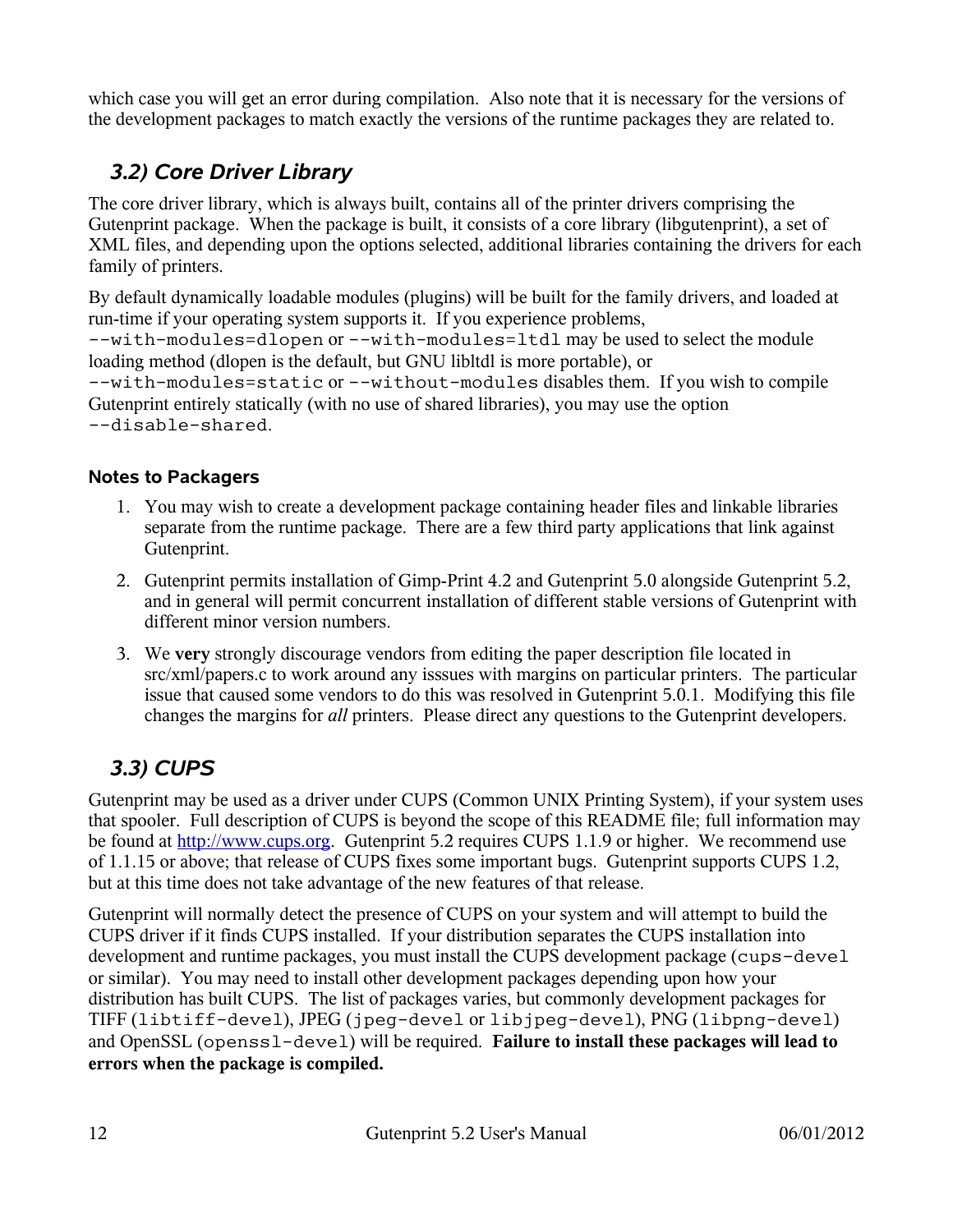Installing the CUPS driver for Gutenprint 5.2 will not interfere with your ability to continue using the Gutenprint 5.0 or Gimp-Print 4.2 CUPS driver.

The Gutenprint CUPS driver consists of the following components:

- The core Gutenprint CUPS driver, rastertogutenprint.5.2. This is a CUPS filter that converts CUPS raster data into printer-specific data. This is most commonly installed in /usr/lib/cups/filter.
- Additional utilities to send certain commands to these printers are installed as commandtocanon and commandtoepson; they are installed in /usr/lib/cups/filter.
- One or more sets of PPD files describing all of the printers supported by Gutenprint, if required. With CUPS 1.2 or above, the PPD files are not normally required. These are normally installed in /usr/share/cups/model/gutenprint. These PPD files can only be used by the precise version of Gutenprint that they were built with; for example, it is not possible to use PPD files from Gutenprint 5.2.1 with Gutenprint 5.2.2.
- A CUPS driver for generating PPD files on the fly, gutenprint.5.2. This is used to generate PPD files on the fly with CUPS 1.2 or above, avoiding the need for storing large numbers of PPD files in the filesystem. This is normally installed in /usr/lib/cups/driver.
- A utility to update PPD files from an earlier release of Gutenprint, cups-genppdupdate. This utility may be used to update PPD files generated by earlier versions of Gutenprint starting from 4.3.21. This is normally installed in /usr/sbin. This utility cannot update PPD files from Gimp-Print 4.2. cups-genppdupdate offers a variety of options for more advanced use that are documented in the help message.
- A utility to generate PPD files, cups-genppd.5.2. Normally this is only required when the package is built. This is normally installed in /usr/sbin.
- A utility to permit additional color calibration for Gutenprint-supported printers, cups-calibrate. This is normally installed in /usr/bin.

**Note**: Gutenprint 5.2 no longer provides the epson and canon back ends provided by earlier releases of Gutenprint to return printer status information. Instead, the standard back ends (such as the usb backend) should be used. The obsolete epson and canon back ends have a bug that in some cases will result in print jobs not completing; the last page of the job will not eject from the printer. If you have printer queues that use these back ends, you should delete the queues and re-create them using other back ends. You can determine which backend is used for each queue by means of the lpstat -v command:

```
$ lpstat -v
device for EPSON Stylus Photo R300 USB 1: usb://EPSON/Stylus%20Photo%20R300
device for espr300-ez: usb://EPSON/Stylus%20Photo%20R300
device for HP LaserJet 1022 USB 1: usb://HP/LaserJet%201022
device for r300-test: epson:/dev/usb/lp0
```
In this case, the printer queue named r300-test is using the epson backend. You should modify the queue using a different backend device. If you use the [http://localhost:631](http://localhost:631/) interface to CUPS,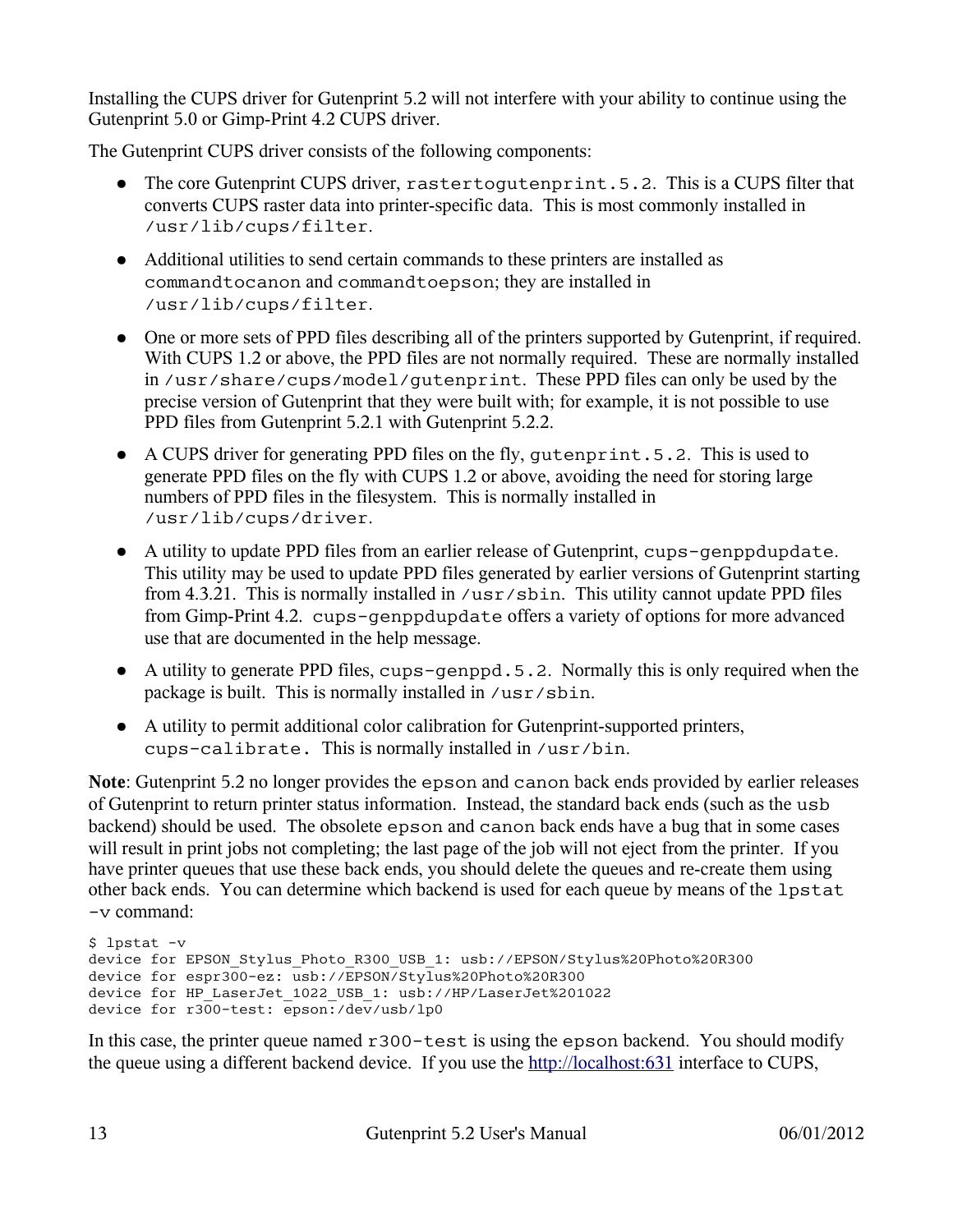avoid using devices named Gutenprint USB Printer or Gutenprint Parallel Port. Please read the release notes for more information.

**Warning**: With certain versions of CUPS and in certain non-default configurations, if a new version of Gutenprint is installed over an existing version genppd will create PPD files based on the older version of Gutenprint rather than the newer version. This will happen if all of the following are true:

1. The cups-config provided by the CUPS driver adds  $-W1$ , rpath=/usr/lib. This is done by some versions of CUPS reportedly because in some cases the runtime linker does not pick up libraries out of /usr/lib. This can be checked by running

```
cups-config --libs --ldflags
```
and inspecting the output for any mention of rpath, RPATH, RUN\_PATH, or the like. This is controlled by the CUPS installation on your system.

- 2. There is presently a version of Gutenprint installed in  $\ell$ usr (--prefix= $\ell$ usr) rather than /usr/local or the like. The default location of Gutenprint installation is in /usr/local, but system vendors typically install Gutenprint in /usr.
- 3. Gutenprint is built dynamically only (--disable-static or --disable-static-genppd). This is not a default, and requires the explicit use of these options on the Gutenprint configure command line. Therefore, if you build Gutenprint normally you should not be vulnerable to this problem.

Note that in general if you install CUPS into a non-standard location, and install Gutenprint into the same location, this problem can surface. For example, if you choose to install CUPS in /usr/local and Gutenprint in /usr/local you are vulnerable to this. However, it is not standard practice to install CUPS anywhere but /usr.

In this case, the run path embedded in the genppd (and gutenprint, if you are using CUPS 1.2 or higher) executable points to the version of Gutenprint installed in /usr/lib. This run path overrides any attempt by libtool to look in the build directory. The result is that cups-genppd and rastertogutenprint are run against the older version of Gutenprint. If the new version contains additional features (more printers, changes to printer options, etc.) they will not be available.

This bug is difficult to detect in a normal build. It normally does not cause an error to happen during build unless there is an API change from the version installed and the version being built; the only failure is frequently that some PPD files may not be built or may be built with missing options. Due to the PPD version checking introduced in this release, the behavior might manifest itself as a runtime error. It is also possible that there will be no error at all other than the older version of Gutenprint being used, with the result that new features and bug fixes are not available.

If you wish to use only shared libraries, do not wish to build static libraries at all, and are vulnerable to this issue (because cups-config --ldflags sets the run path), there are three workarounds available:

1. Build and install Gutenprint into /usr (rather than /usr/local) and then rebuild Gutenprint from scratch. This will install the correct libgutenprint.so in /usr/lib, and in the rebuild genppd will be run against the correct library.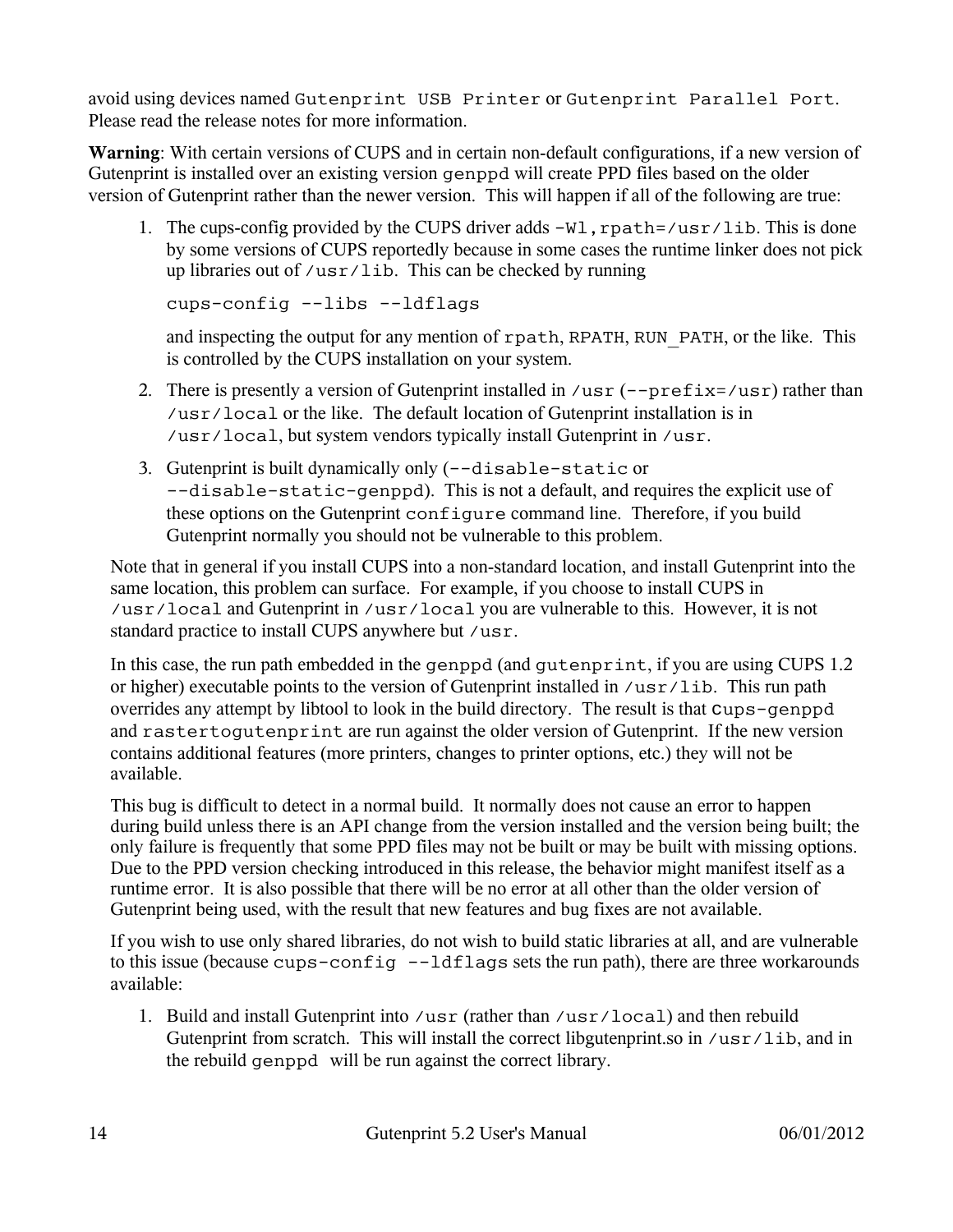- 2. Remove the old version of Gutenprint prior to building the new version of Gutenprint. The important files to remove are anything named /usr/lib/libgutenprint\*.
- 3. Edit cups-config to remove the reference to the run path.

**Note:** when you run make install, some non-fatal errors will be displayed:

```
make[4]: Entering directory `/home/rlk/sandbox/print-4.3/src/cups'
Expect a number of "rmdir: Directory not empty" warnings
These messages are harmless and should be ignored.
rmdir /usr/share/cups/model/gutenprint/5.2/
rmdir: `/usr/share/cups/model/gutenprint/5.2/': Directory not empty
make[4]: [install-data-hook] Error 1 (ignored)
rmdir /usr/share/cups
rmdir: `/usr/share/cups': Directory not empty
make[4]: [install-data-hook] Error 1 (ignored)
rmdir /usr/lib/cups/backend
rmdir: `/usr/lib/cups/backend': Directory not empty
make[4]: [install-data-hook] Error 1 (ignored)
rmdir /usr/lib/cups/filter
rmdir: `/usr/lib/cups/filter': Directory not empty
make[4]: [install-data-hook] Error 1 (ignored)
rmdir /usr/bin
rmdir: `/usr/bin': Directory not empty
make[4]: [install-data-hook] Error 1 (ignored)
rmdir /usr/lib/cups
rmdir: `/usr/lib/cups': Directory not empty
make[4]: [install-data-hook] Error 1 (ignored)
rmdir /etc/cups
rmdir: `/etc/cups': Directory not empty
make[4]: [install-data-hook] Error 1 (ignored)
rmdir `dirname /usr/share/cups`
rmdir: `/usr/share': Directory not empty
make[4]: [install-data-hook] Error 1 (ignored)
rmdir `dirname /usr/lib/cups`
rmdir: `/usr/lib': Directory not empty
make[4]: [install-data-hook] Error 1 (ignored)
rmdir `dirname /etc/cups`
rmdir: `/etc': Directory not empty
make[4]: [install-data-hook] Error 1 (ignored)
```
These errors are harmless and can be safely ignored.

Following installation of the package with make install, you must restart CUPS to permit CUPS to see the new PPD files. The exact command to restart CUPS varies; it is typically something like /etc/init.d/cups, /etc/software/init.d/cups, /etc/rc.d/cups, /usr/sbin/rccups, or even /etc/rc.d/init.d/cups. Your system may have a different way to restart the CUPS server. OS X, for example, uses the following command:

sudo /System/Library/StartupItems/PrintingServices/PrintingServices.sh restart

You may optionally choose to update your existing PPD files using the command cups-genppdupdate, after which you should restart CUPS as described above. We strongly recommend use of this update procedure. This script will automatically update Gutenprint PPD files from earlier versions. This script will only update PPD files from earlier versions of Gutenprint; it will not update Gimp-Print 4.2 PPD files. However, you may install Gutenprint 5.2 alongside Gutenprint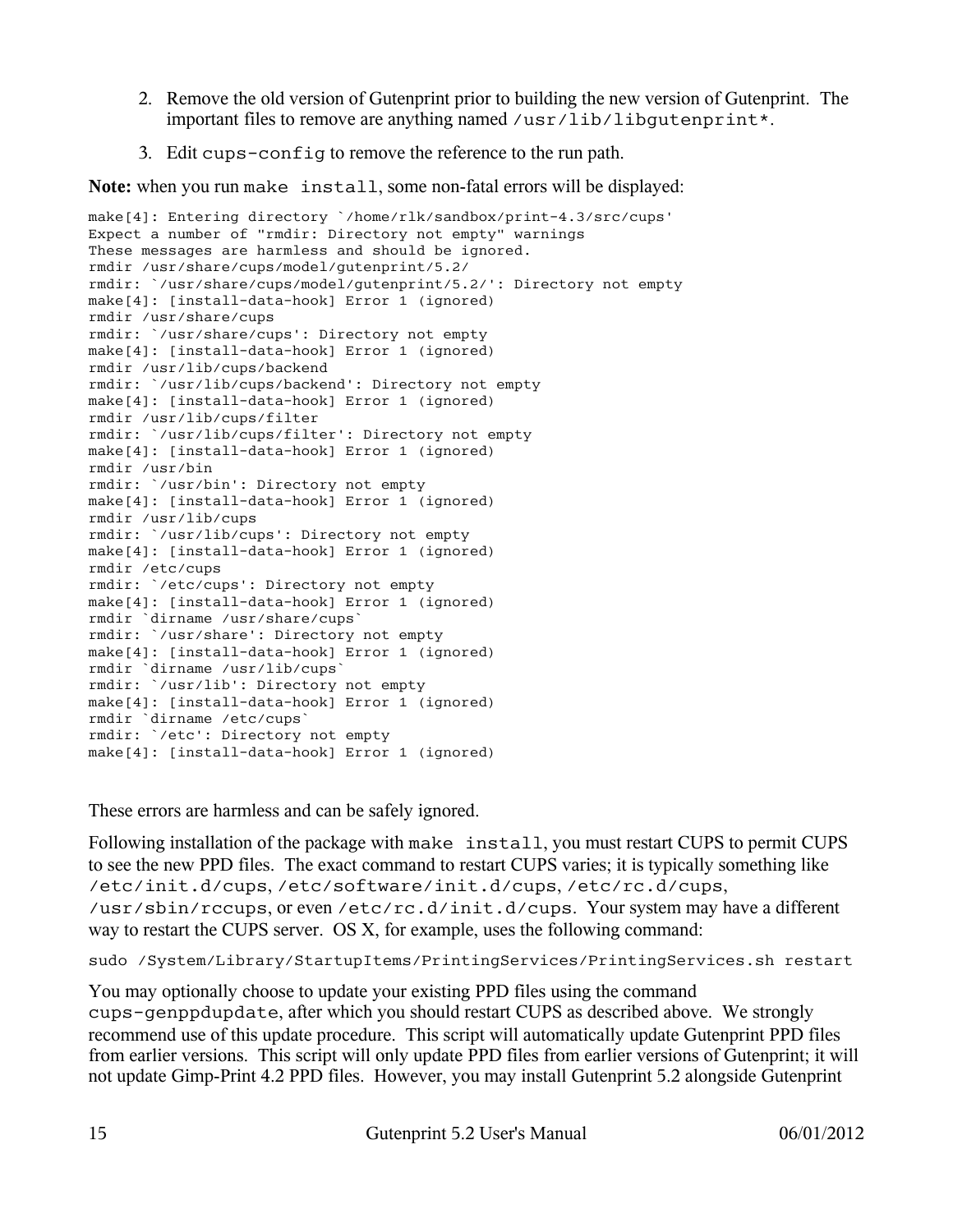5.0 and/or Gimp-Print 4.2, and use both Gimp-Print 4.2 and Gutenprint 5.2 drivers concurrently in separate printer queues. Therefore, you need not convert a workflow based on Gimp-Print 4.2 right away, but can gradually convert or even permanently use both drivers for different printer queues.

The following options to configure are available for compiling the Gutenprint driver for CUPS:

#### **--enable-cups-ppds**

By default, CUPS PPD files are built if you are using CUPS 1.1, but not if you are using CUPS 1.2 or above. You may use --enable-cups-ppds if you want prebuilt PPD files even with CUPS 1.2 or above, or --disable-cups-ppds if you do not want prebuilt CUPS PPD files in any circumstances.

#### **--enable-cups-1\_2-enhancements**

CUPS 1.2 offers a number of enhancements, including true numerical options. You may specify --disable-cups-1\_2-enhancements if you do not wish these enhancements.

#### **--disable-translated-cups-ppds**

By default, PPD files for all languages available in Gutenprint are created. If this option is used, only the default (US-English) PPD files are created. Distributors may wish to package up the PPD files separately for each language.

Some systems may not build the translated PPD files correctly, in which case all of the PPD files will be in English. If this is the case on your system, you should use --disable-translated-cups-ppds to avoid having many duplicate PPD files.

#### **--disable-globalized-cups-ppds**

CUPS 1.2 and above allow PPD files to contain translations for multiple languages within a single file. By default, if you are using CUPS 1.2 or above, all PPD files will contain all translations. If you do not wish to use this facility (because the PPD files created are causing problems for certain applications), you may use this option to suppress the globalization.

#### **--enable-simplified-cups-ppds**

Gutenprint 5.2 offers an option of creating simplified PPD files (containing only basic options and standard paper sizes) in addition to PPD files offering all available options (including all color correction options). If this option is used, both the simplified and standard PPD files are created. If --enable-simplified-cups-ppds=only is specified, then *only* the simplified PPD files are built.

#### **--disable-cups-level3-ppds**

By default, the Gutenprint PPD files are configured for PostScript Level 3. If this option is used, Level 2 PPD files are created. This may be useful if you are using a version of CUPS older than 1.1.15. It is normally not necessary to use this explicitly, as the configure script detects the version of CUPS in use and selects the appropriate PostScript level automatically.

#### **--disable-cups-ppds-at-top-level**

Normally, the PPD files are placed in /usr/share/cups/model/gutenprint/5.2. If this option is used, the PPD files are placed in /usr/share/cups/model. There is normally no good reason to use this option.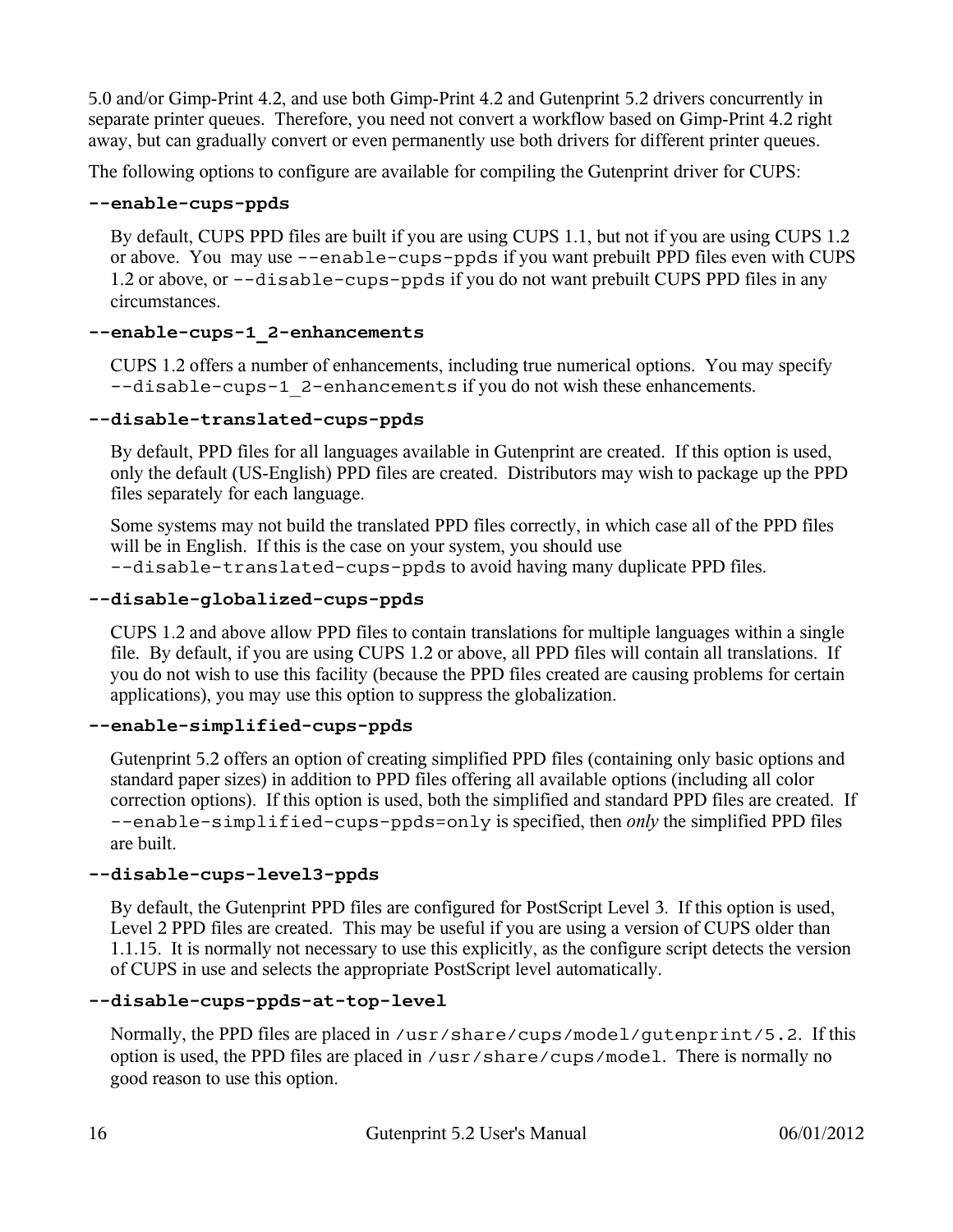#### **--disable-static-genppd**

Build genppd and rastertogutenprint dynamically linked rather than statically linked. **Warning**: Use of this option may lead to failure during build or installation, or incorrect installation, as described above. It is **strongly** recommended that you not use this option unless you are certain that you understand the problem and how to work around it.

#### **Notes to Packagers**

- 1. We recommend that your installation package run cups-genppdupdate and restart CUPS as part of the installation process.
- 2. We recommend that your installation process detect printers using the epson and canon back ends and convert them to a different backend (usually the usb or a parallel port backend).
- 3. All files and directories with versioned names (e. g. rastertogutenprint) may be installed concurrently with other versions of Gimp-Print and Gutenprint as described above. Other executables (such as cups-genppdupdate and cups-calibrate) are not versioned, but are not linked against libgutenprint and do not have any other dependencies on Gutenprint.
- 4. You may wish to use --disable-static-genppd if your distribution separates the Gutenprint core libraries from the CUPS component. Be sure that you understand the issues surrounding this.

## <span id="page-16-0"></span>*3.4) Foomatic*

Foomatic is a printer meta-driver that can be used with any spooler (CUPS, lpd, LPRng, etc.) or even no spooler at all. It uses XML data describing printer and driver capabilities in conjunction with Ghostscript to allow printing in any environment. Please visit <http://www.openprinting.org/foomatic.html>for more information.

We normally recommend using the native CUPS driver described above if your system uses CUPS as its spooler. However, some systems (many releases of Fedora Core, for example) use Foomatic as the repository for all printer information; the tools provided on those systems will not recognize the CUPS PPD files. If your system uses Foomatic in this way, or does not use CUPS, you should use Foomatic to manage your printers.

The Gutenprint driver for Foomatic requires Foomatic 2.0 or higher; Foomatic 3.0 or above is highly recommended. It also requires GNU Ghostscript 6.53 or newer, AFPL Ghostscript 7.04 or newer, or ESP Ghostscript 7.05 or newer for IJS support.

The Foomatic support in Gutenprint consists of a data generator and an IJS-based Ghostscript driver. It is possible to use the Ghostscript driver without Foomatic, but the Gutenprint options are complex and subject to change without notice. Older printer configuration tools such as apsfilter and magicfilter do not provide a convenient interface to the driver's capabilities. Therefore, we no longer provide documentation on direct use of the Ghostscript driver without the Foomatic front end.

The Ghostscript driver in Gutenprint 5.2 is based on the IJS protocol. IJS is a protocol originally developed by Hewlett-Packard to allow new drivers to be used with Ghostscript without having to be compiled into Ghostscript. As this driver runs in a separate process, and IJS is licensed in a way compatible with the GPL, this driver may be used with AFPL Ghostscript if desired. We no longer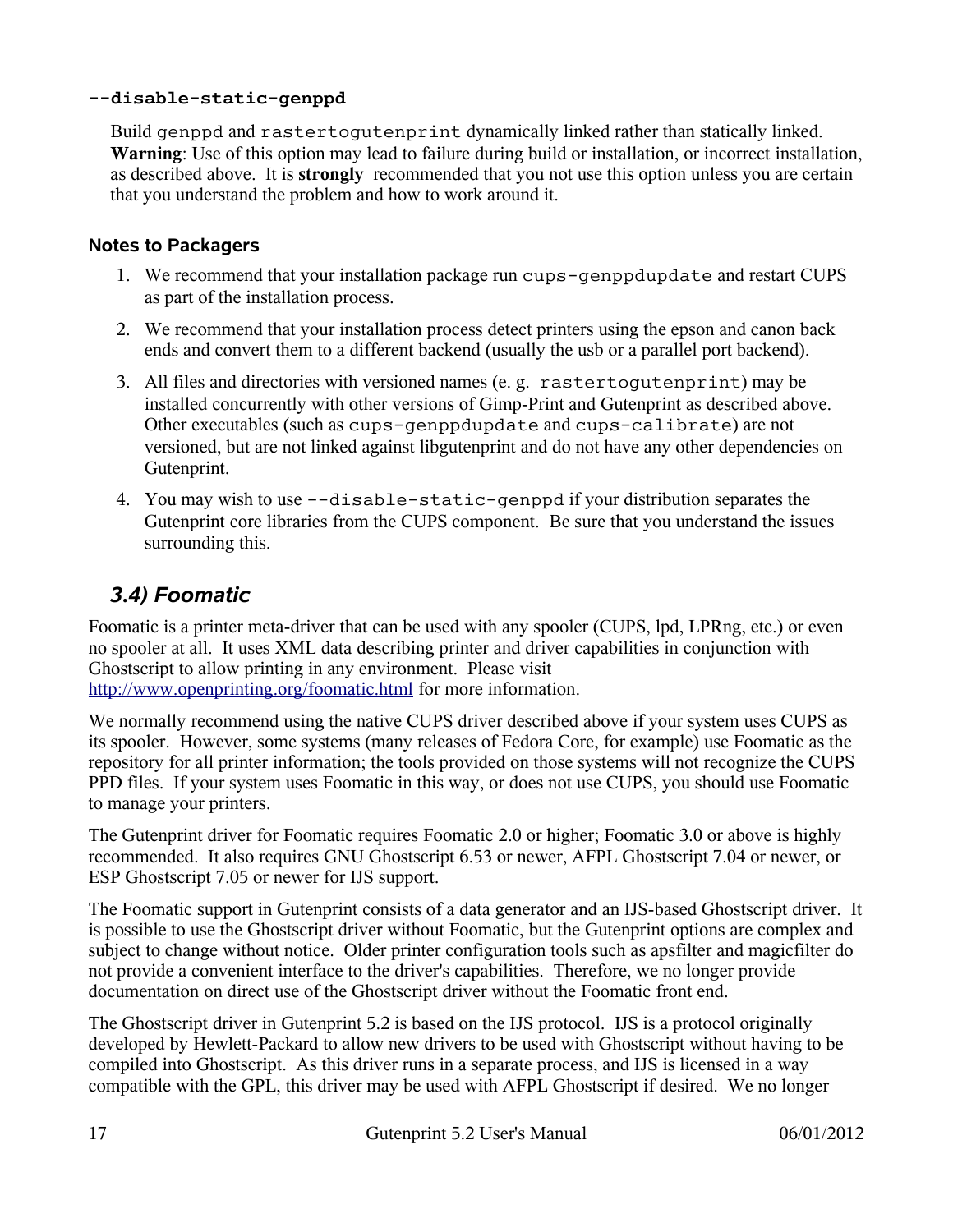offer the legacy stp driver provided in Gimp-Print 4.2. This driver was difficult to maintain and required a complex procedure to integrate with Ghostscript.

Gutenprint 5.2 offers two Foomatic drivers, one supporting the full range of options and the other supporting simplified options, as describe above under CUPS. The full-featured driver is named gutenprint-ijs.5.2; the simplified driver is named gutenprint-ijs-simplified.5.2. This allows Gutenprint 5.2 to coexist with earlier releases of Gutenprint and Gimp-Print 4.2; both drivers may be installed and used (on separate printer queues, of course) on the same system.

Normally, the Gutenprint configure script will automatically detect the presence of Foomatic and Ghostscript on your system. In some cases, you may have to install a Ghostscript development package that may be named gs-devel, ghostscript-library, or the like for the IJS capability.

The Foomatic driver will not allow use of PPD files created from Foomatic data from a different version of Gutenprint. This ensures that the PPD files accurately match the driver in use. However, there is no automatic upgrade tool provided for the Foomatic driver, unlike the CUPS driver. Therefore, all queues using a Gutenprint driver must be updated manually, using either tools provided by your distribution or the Foomatic tool foomatic-ppdfile.

#### **Notes to Packagers**

- 1. We recommend packaging the IJS driver (/usr/bin/ijsgutenprint.5.2) and its man page (/usr/man/man1/ijsgutenprint.1.gz) together with the Foomatic data.
- 2. The IJS driver and the Foomatic data kit and PPD files are versioned at the minor release level (e. g. 5.2), and hence you should consider permitting multiple versions to be installed concurrently. The man page (/usr/man/man1/ijsgutenprint.1.gz) is not versioned, and is just a stub to satisfy distribution requirements that a man page be provided for all commands installed on the system.

## <span id="page-17-0"></span>*3.5) GIMP*

Gutenprint may be used with an enhanced Print plugin for GIMP, providing the ability to print images. If you wish to do so, you must use a GIMP 2.x release (2.0, 2.2, etc.). GIMP 1.2 is no longer supported as of Gutenprint 5.2.

The enhanced Print plugin for GIMP replaces the Gimp-Print 4.2-based plugin provided with the GIMP 2.0 and 2.2. As of GIMP 2.4, the GIMP team provides a new Print plugin based on the GtkPrint framework. That plugin provides standard printing capabilities, but does not provide all of the new Gutenprint features. Therefore, the enhanced Print plugin for the GIMP distributed with Gutenprint does not replace that plugin, but is installed alongside that plugin.

If your system separates development packages from runtime packages, you will typically have to install development packages for GIMP itself, in addition to GTK+ and glib development packages. You may have to install additional development packages, depending upon your system.

Normally, the Gutenprint configure script detects which version, if any, of GIMP is installed and builds an appropriate plugin. If the configure script does not detect it properly, you may need to specify --with-gimp2. However, it's more likely that you need to install appropriate development packages.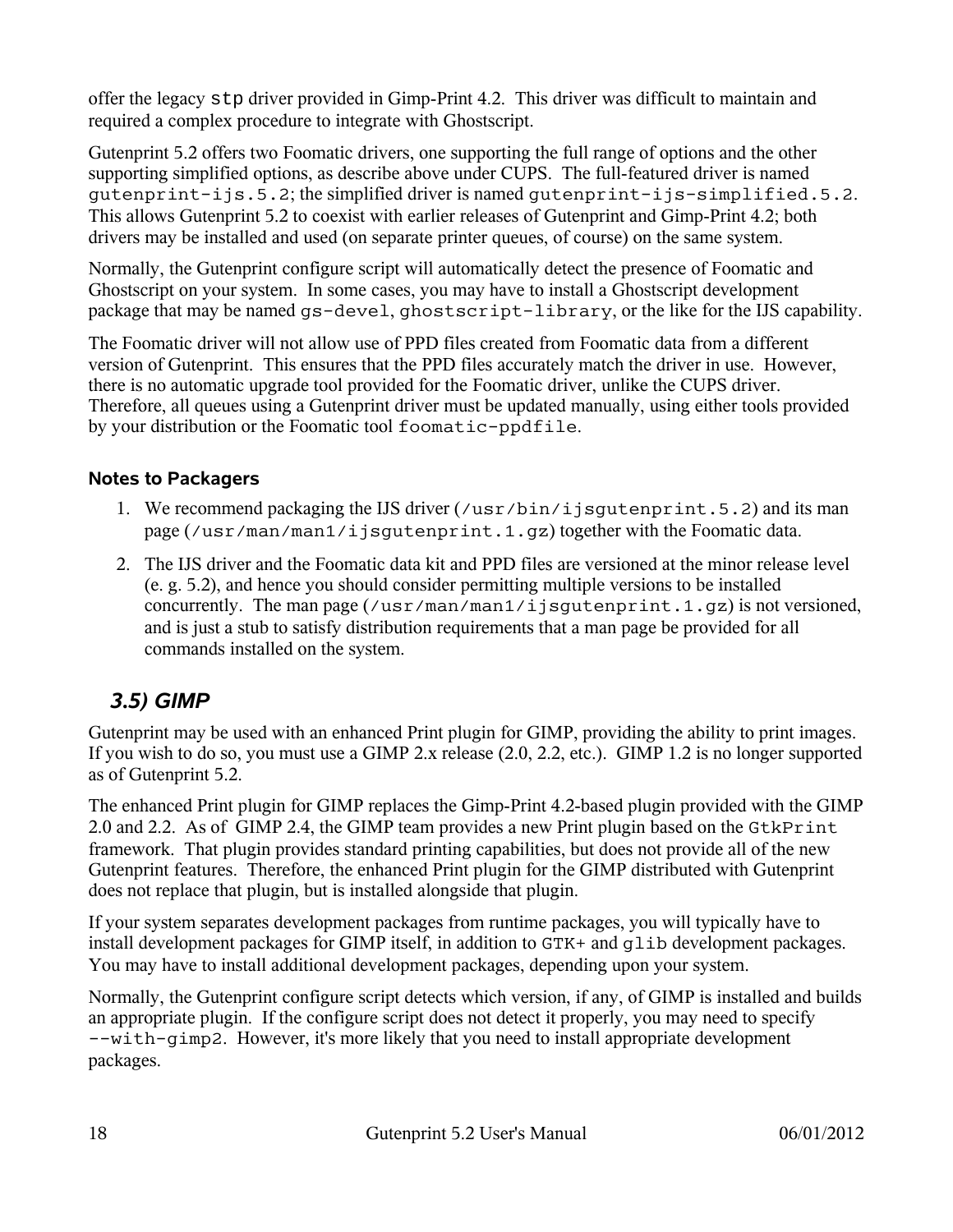Normally Gutenprint installs the enhanced Print plugin for GIMP in your system plugin directory. If you wish to install it in your personal plugin directory, you may use

```
./configure --enable-user-install
```
It is not possible for Gimp-Print 4.2 and Gutenprint 5.2 (or any future release) to coexist in the same installation of the GIMP. The Gutenprint 5.2-based plugin can read settings from previous versions of Gimp-Print, but the configuration file format in Gutenprint 5.2 cannot be read by older versions of Gimp-Print.

#### **Note to Packagers**

The enhanced Print plugin for GIMP, unlike the core library and the Foomatic and CUPS drivers, may not be installed concurrently with other versions. For example, you may not install both the Gimp-Print 4.2 and the Gutenprint 5.2 version of the Print plugin, as they use different configuration file formats.

## <span id="page-18-1"></span>*3.6) escputil*

escputil is a command line utility for administering Epson inkjet printers. It performs head alignment, retrieval of ink levels and status information, printing of test patterns, etc. It is built and installed by default; if you don't want it, you may use --without-escputil when configuring.

escputil uses the readline package for interactive commands (currently only head alignment falls into this category). Linking against libreadline sometimes requires linking against other packages. Gutenprint attempts to determine the correct packages to link against; the exact sequence is described in the release notes. If you do not wish to use readline, you may use --without-readline.

Unlike the case in Gimp-Print 4.2, this utility is not standalone; it requires the installation of the core Gutenprint package to function. This allows it to support new printers without modification.

## **Note to Packagers**

1. escputil presents installation problems in that on most systems users without superuser privileges do not have access to the raw printer port. We have tried to make escputil robust (in particular, we've tried to identify potential buffer overflow issues), but we have not conducted a full security audit to ensure that it is safe to install with setuid privileges. We advise distributors to carefully consider their installation strategy for escputil.

## <span id="page-18-0"></span>*3.7) Other Packages*

Gutenprint includes a few other packages: a test pattern generator and a test suite. If you wish to compile these, you may use --enable-test and/or --enable-testpattern.

The test pattern generator permits generating various test patterns; it can also be used to print images in 16-bit depth and specifying all ink channels separately. The image format is not documented outside of the code itself; it is not a general purpose printing tool. It is used as part of the regression test suite.

To run the test suite, you must configure in both the tests and the test pattern generator and run make check. The test suite takes about 12 hours to run, depending upon the speed of the processor.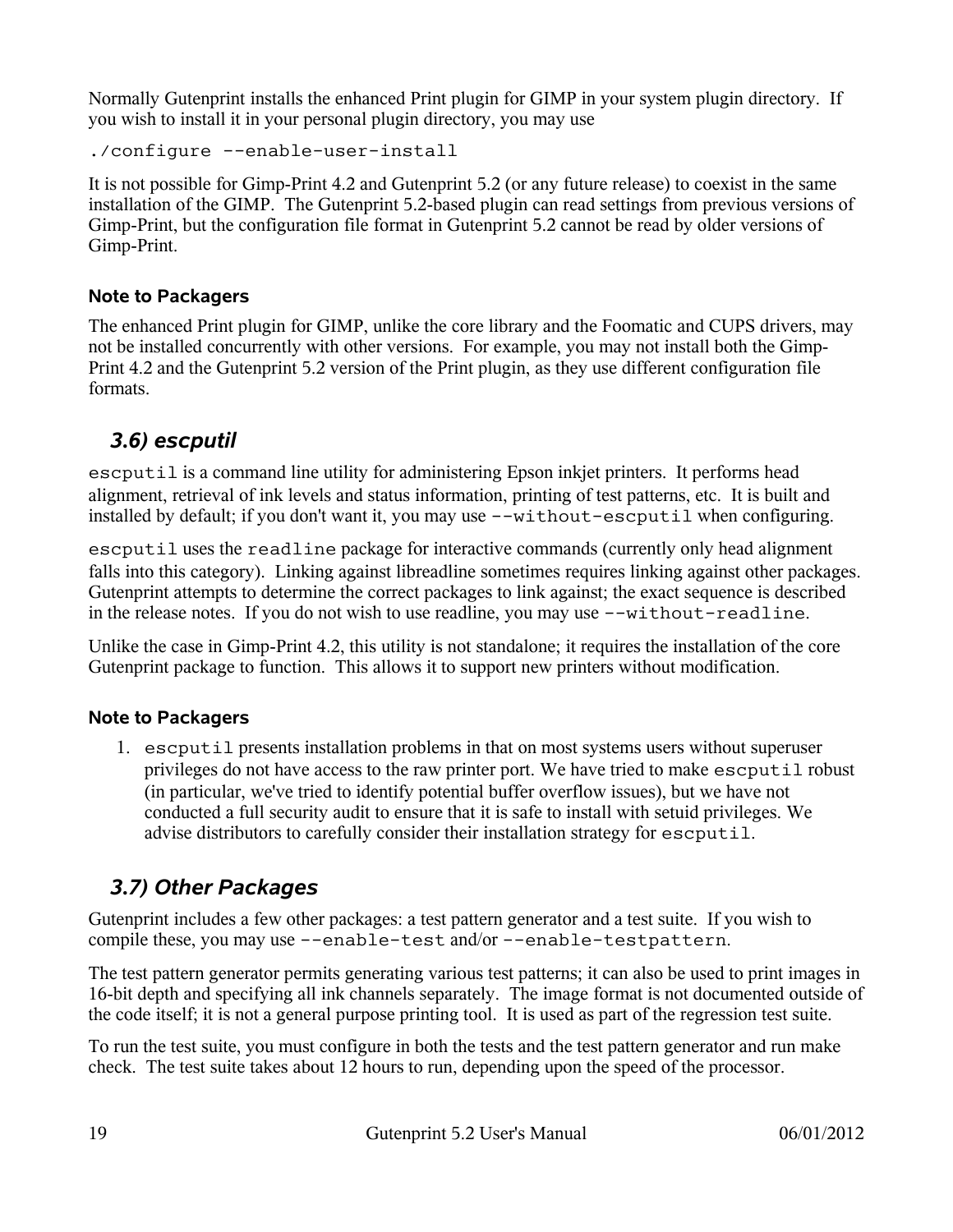The tests currently cover the following areas:

- 1. Regression test each printer with default settings, using each dither algorithm.
- 2. Regression test each input and output type in 8 and 16 bit, in grayscale and color, on the Epson Stylus Photo R800 (which has additional red and blue inks that use additional code paths).
- 3. Regression test each resolution and ink type in color and black and white on each printer.
- 4. Regression test CUPS PPD files for correctness, using the cupstestppd command provided with CUPS. This test fails if there are any errors in relaxed mode; it allows failures in strict mode but gives a warning. **Note**:: at present, this test is disabled due to known bugs in the underlying cupstestppd command.
- 5. Test printing with each printer in turn, using the PPD file. Note that the output is not actually checked; this test merely checks that the CUPS/Gutenprint print chain works correctly.
- 6. Test functionality of the curve data type.
- 7. Regression test each dither algorithm with different types of inputs and drop sizes.
- 8. Regression and functional test of the weave (interleave) code. This test is the most timeconsuming of the entire suite, as it tests every weave pattern used by every printer in every mode (currently about 700,000 cases).

Four of the tests in the suite can be run individually under valgrind to check correctness of memory use. These are:

- src/testpattern/run-testpattern
- src/testpattern/run-testpattern-1
- src/testpattern/run-testpattern-2
- test/run-testdither

The following options can be passed to each of these tests:

- -v Run valgrind normally, displaying errors and memory leaks.
- $\bullet$  -v -v Run valgrind with enhanced leak resolution, and show reachable memory in addition to memory leaks.
- $\bullet$  -v -v -v Run valgrind with enhanced leak resolution, show reachable memory in addition to memory leaks, and display all errors (no limit on errors displayed).
- -c Use cachegrind for performance profiling (cannot be used in combination with other  $-v$  options).

If you use valgrind with run-testpattern-2, we recommend use of the -s option to skip testing printers that share identical characteristics with other printers, in order to save time. Programs run under valgrind take many times longer to run than normal.

In addition, in order to successfully use valgrind with Gutenprint, you must compile with static libraries only (--disable-shared). If you do not do so, you will run valgrind on a small wrapper script rather than on the test itself.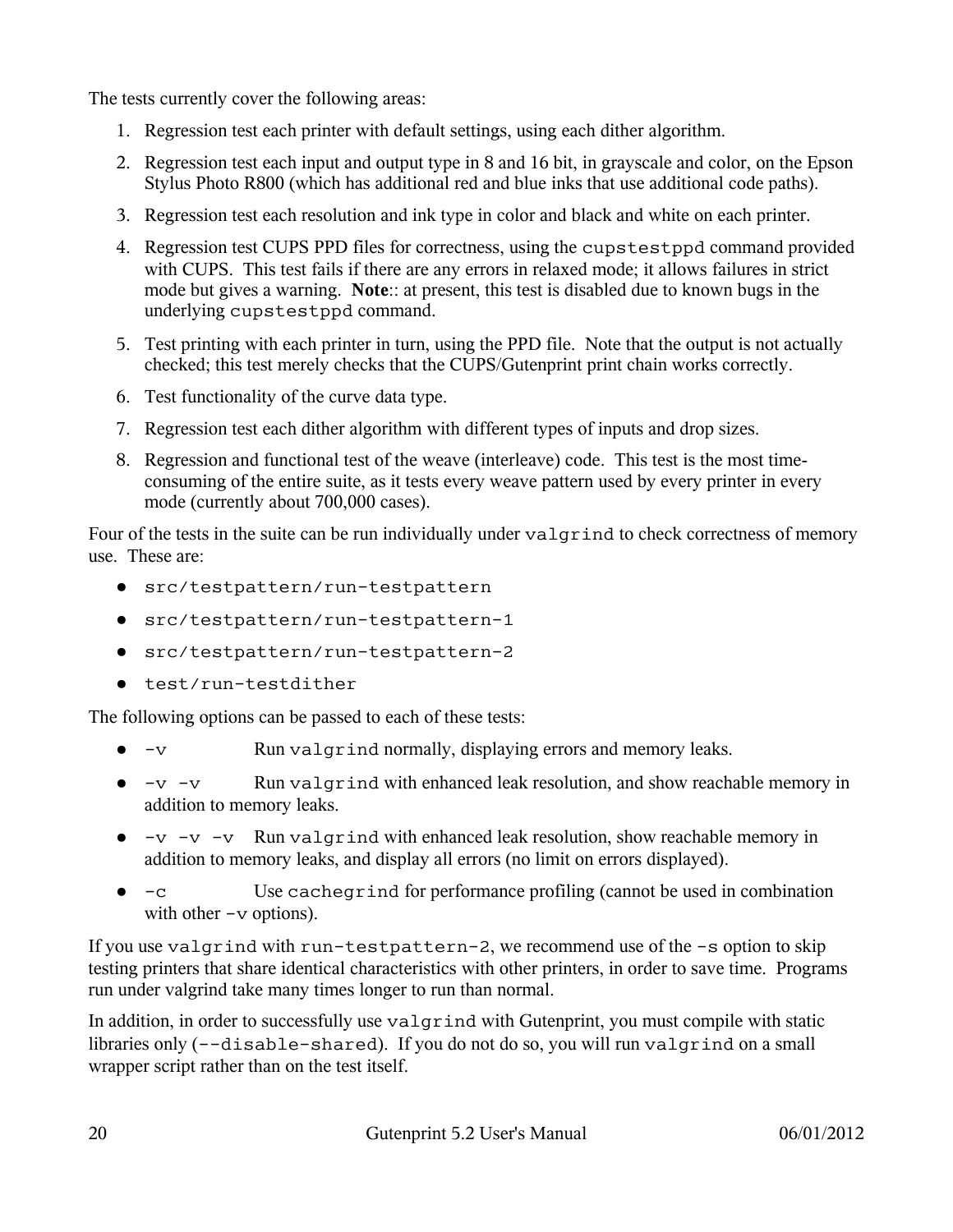It is a release requirement that all tests pass, with valgrind where applicable.

#### **Note to Packagers**

- 1. You may wish to distribute the test pattern generator in a development package, as it's useful as sample code if nothing else. In addition, there are some tools in the test directory that aren't installed that may be of use. These tools are:
	- parse-escp2 is a Perl script that parses Epson inkjet output files. This is useful as a data gathering tool for reporting bugs; the output of this tool is much more compact than the actual print file. parse-bjc is a similar script for parsing Canon inkjet output files; it is not as well maintained.
	- unprint is a tool for reconstituting an image from an Epson inkjet output file. The image is not a true continuous-tone image; each pixel is synthesized based on which drops are printed. pcl-unprint and bjc-unprint are similar tools for PCL and Canon output files, respectively.

None of these tools are versioned.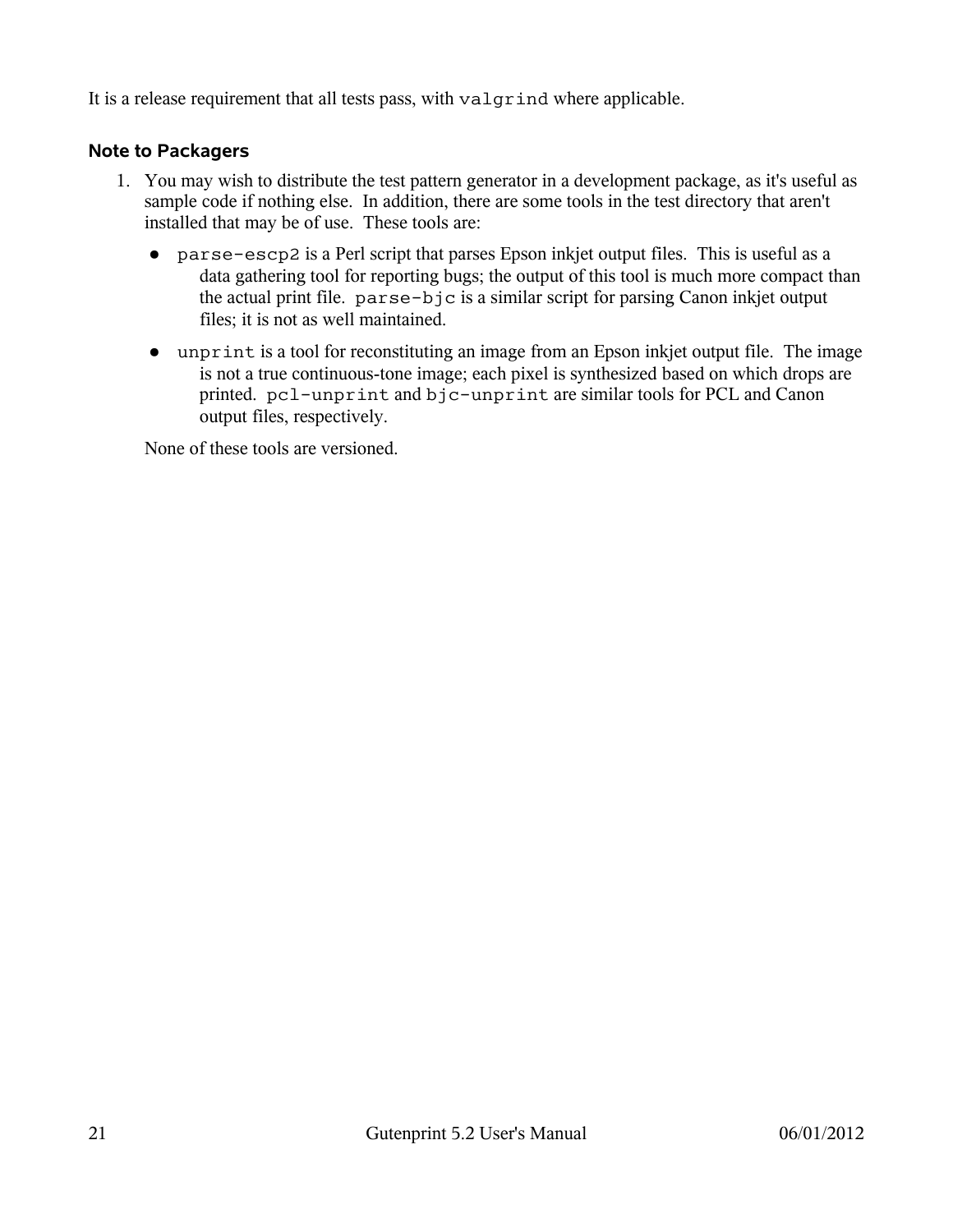# <span id="page-21-2"></span>**4) Getting Started**

This section describes how to get started using Gutenprint. Certain details (particularly for installation and configuration of printers) may vary depending upon your operating system.

Using Gutenprint consists the following steps:

- 1. Installing your printer
- 2. Configuring desired options

## <span id="page-21-1"></span>*4.1) Printer Installation*

The actual procedure to install a printer depends upon your operating system and the spooler (printing system) in use on your system. This section describes how to identify the correct Gutenprint driver for your printer; the instructions for installing and configuring printers vary widely with operating system distributions.

Gutenprint does not require the use of non-standard procedures (such as starting special programs at boot time) to install and use printers. Assuming that you are using either CUPS or Foomatic, it integrates with your printing system, so the tools provided by your distribution vendor should work correctly with Gutenprint.

Most printing systems currently use PPD files to describe printer capabilities. Some printers are supported by more than one driver, so you may find more than one PPD file for your printer. Gutenprint PPD files are described as

- Epson Stylus Photo R300 Foomatic/gutenprint-ijs.5.2
- Epson Stylus Photo R300 Foomatic/gutenprint-ijs-simplified.5.2
- Epson Stylus Photo R300 CUPS+Gutenprint v5.0.0
- Epson Stylus Photo R300 CUPS+Gutenprint v5.0.0 Simplified

The "simplified" PPD files offer a basic set of options only, for selecting printer options, standard paper sizes, and basic quality settings. The PPD files that are not "simplified" offer a much broader set of controls, giving the user extensive control over quality and color adjustment.

If you are using CUPS, you may be offered a choice between CUPS+Gutenprint and Foomatic/gutenprint-ijs PPD files. While either kind of PPD file will work, we recommend using the CUPS+Gutenprint PPD files. These PPD files can be automatically updated to future versions of Gutenprintwith cups-genppdupdate.

Other PPD files are described differently, such as

● Epson MJ 520C Foomatic/stcolor (recommended)

These PPD files, whether "recommended" or not, are not Gutenprint PPD files.

The following are installation notes for different cases:

## <span id="page-21-0"></span>**4.1.1) CUPS**

● Gutenprint 5.2 no longer provides the epson and canon back ends provided by earlier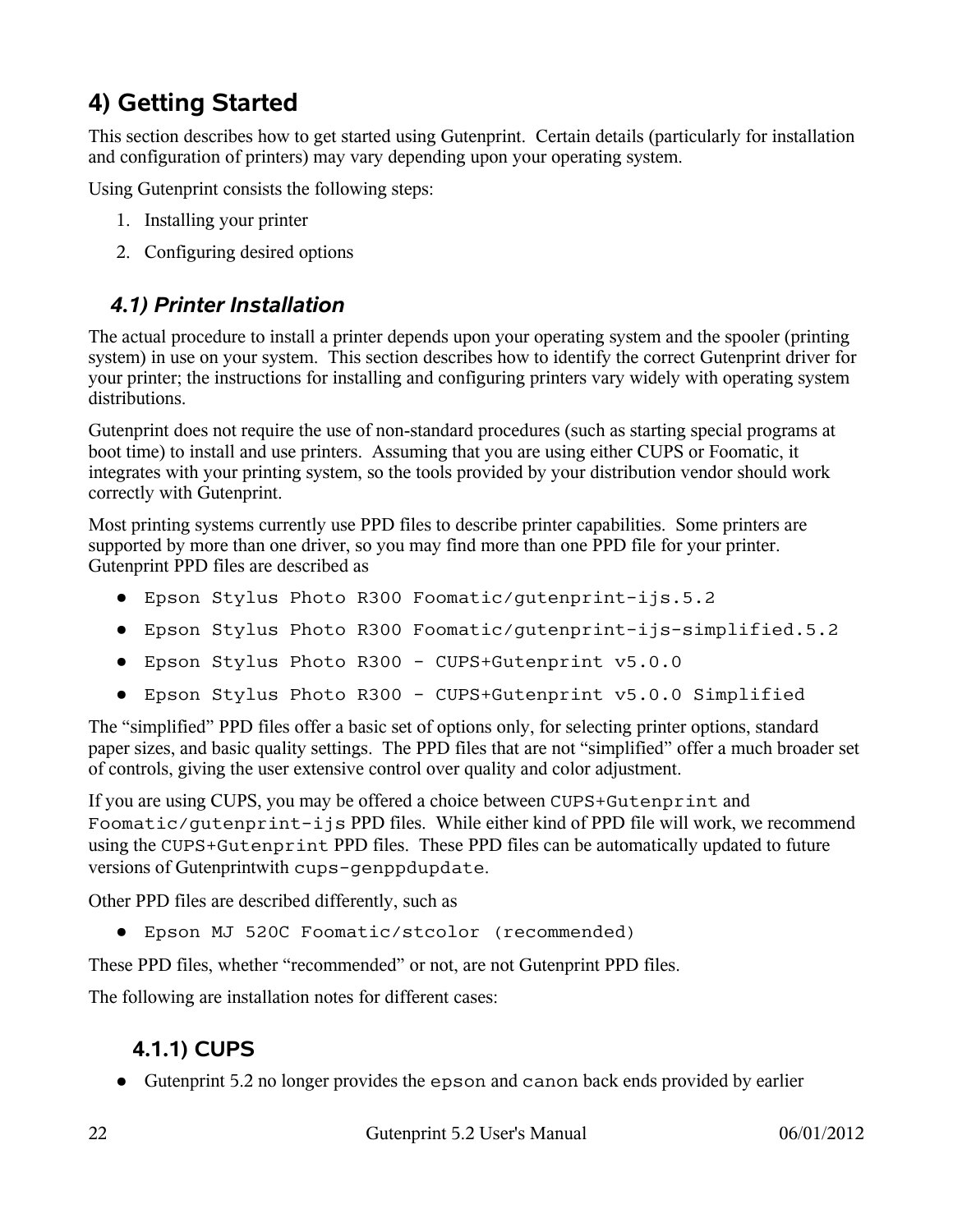releases of Gutenprint to return printer status information. Instead, the standard back ends (such as the usb backend) should be used. The obsolete epson and canon back ends have a bug that in some cases will result in print jobs not completing; the last page of the job will not eject from the printer. If you have printer queues that use these back ends, you should delete the queues and re-create them using other back ends. You can determine which backend is used for each queue by means of the lpstat -v command:

```
$ lpstat -v
device for EPSON Stylus Photo R300 USB 1: usb://EPSON/Stylus%20Photo%20R300
device for espr300-ez: usb://EPSON/Stylus%20Photo%20R300
device for HP LaserJet 1022 USB 1: usb://HP/LaserJet%201022
device for r300-test: \overline{e} epson:/dev/usb/lp0
```
In this case, the printer queue named r300-test is using the epson backend. You should modify the queue, using a different backend device (usually the standard USB or parallel devices). If you use the [http://localhost:631](http://localhost:631/) interface to CUPS, avoid using devices named "Gutenprint USB Printer" or "Gutenprint Parallel Port".

Please read the release notes for more information.

● If you have previously installed any version of Gutenprint numbered 5.2 (including alpha, beta, and release candidates), you normally do not need to reinstall your printer queues from scratch when you upgrade Gutenprint to a newer version. The Gutenprint utility cups-genppdupdate will upgrade your printer queues automatically, after which you must restart CUPS (the procedure to do this is system-dependent). cups-genppdupdate will *not* upgrade PPD files from Gimp-Print 4.2. Your operating system distribution vendor or packager may provide alternate instructions.

This procedure works only with native CUPS PPD files ("CUPS+Gutenprint"), not with Foomatic PPD files ("Foomatic/gutenprint-ijs").

● If you do not choose to automatically update existing PPD files, you should reinstall any printers that you are using Gutenprint PPD files with. The Gutenprint driver and the PPD files must be kept in sync, since the PPD files reflect the particular version of the driver that they were built against. If you attempt to use a version of Gutenprint with PPD files not built for that precise version, the driver will fail with a diagnostic error message. For example, PPD files built for Gutenprint 5.2.0-beta4 will not work with driver version 5.2.0. You can identify Gutenprint versions by the name of the PPD file, which will be something like:

EPSON Stylus Photo EX - CUPS+Gutenprint v5.2.0(en)

- Linux users please note: if you are using CUPS 1.1.11 or higher, and you have a USBconnected printer, you must have a printer connected to each USB port that you plan to use and powered on when you restart CUPS. If you do not do so, you will not be able to reinstall the printer. It is only necessary to do this if you wish to update PPD files manually; if you use cups-genppdupdate, you do not need to do this.
- Starting with CUPS 1.1.11, you cannot choose an AppSocket connection and enter usb:/dev/usblp0 or the like as the URI; you will get a client-error-not-possible error at the end of the installation process, and you will have a message like the following in your CUPS error log (typically /var/log/cups/error\_log):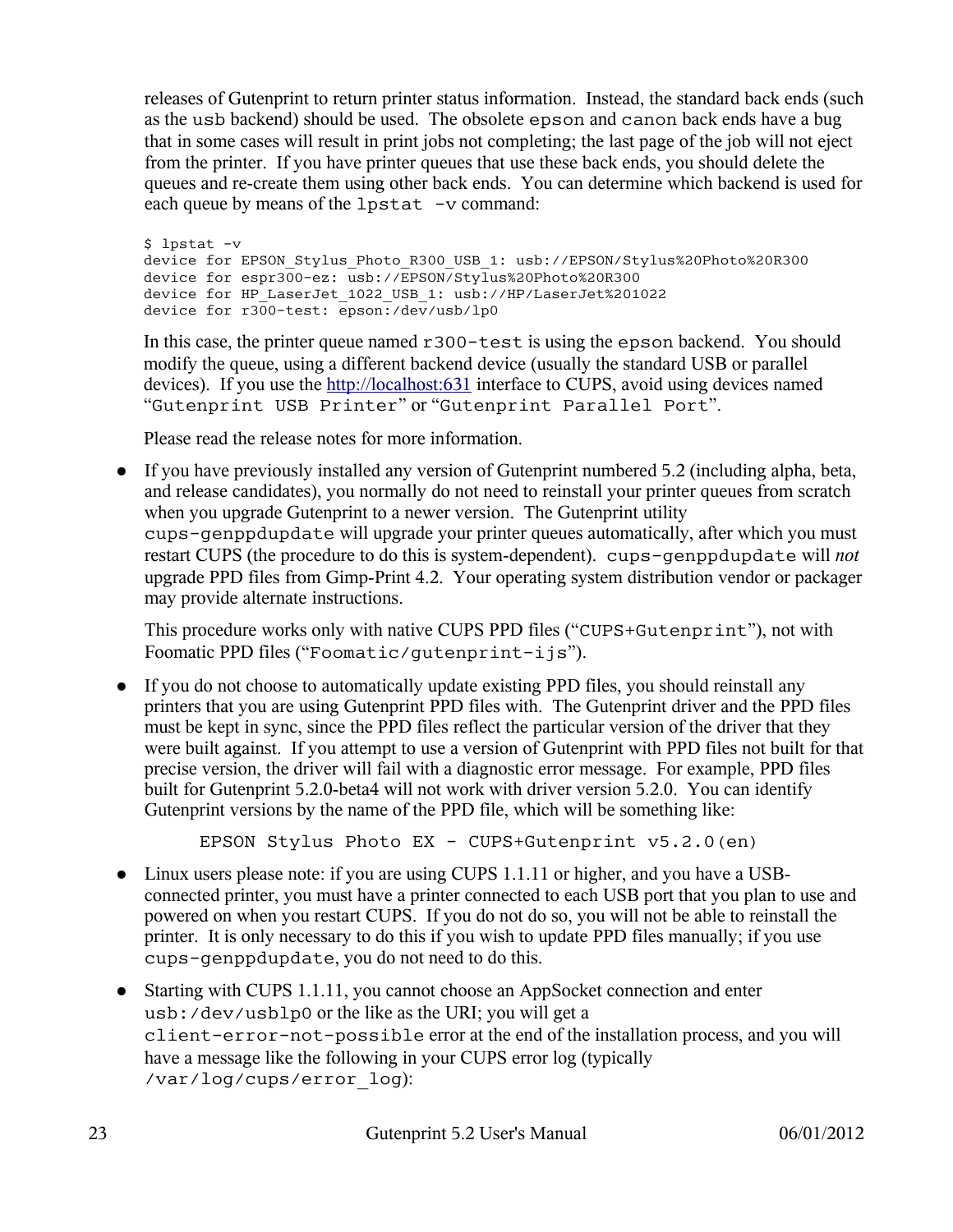E [21/Nov/2001:17:59:07 +0500] add\_printer: bad device-uri attribute 'usb:/dev/usb/lp0'!

If the printer was turned on correctly, you will be given a choice of a USB connection in the Device dialog.

● You may also have problems if you have a . 1 poptions file that has old options set. If you have problems printing, please remove any existing . 1 poptions file in your home directory and try printing again.

## <span id="page-23-0"></span>**4.1.2) Foomatic**

• When you install a new version of Gutenprint, you must upgrade your PPD files (any PPD files with "Foomatic/gutenprint-ijs" in their name). Your vendor may provide system-specific instructions for installing and/or upgrading PPD files. The standard Foomatic tool for generating PPD files is foomatic-ppdfile. The normal command line is

foomatic-ppdfile -d <driver> -p <Foomatic-printer-ID>

The list of supported printers in this manual provides the Foomatic ID for each supported printer. So for example, to create a PPD file for an Epson Stylus CX4500, the command line is

foomatic-ppdfile -d gutenprint-ijs.5.2 -p Epson-Stylus\_CX4500

- Many of the options offered in the Foomatic-based PPD files have additional options with "Enable" in their name, e. g. "Density Enable". Due to the way Foomatic works, it is not currently possible to have options that take numeric values that can also take a non-numeric value of "Default". The solution in Gutenprint is to add an additional option that enables or disables the numeric option. Therefore, if you want to set the ink density, you must also set Density Enable to "Enabled".
- Some versions of Foomatic 3.x cannot handle the volume of data in the Gutenprint printer database. The solution is to upgrade to the newest version of Foomatic offered on [http://openprinting.org.](http://openprinting.org/)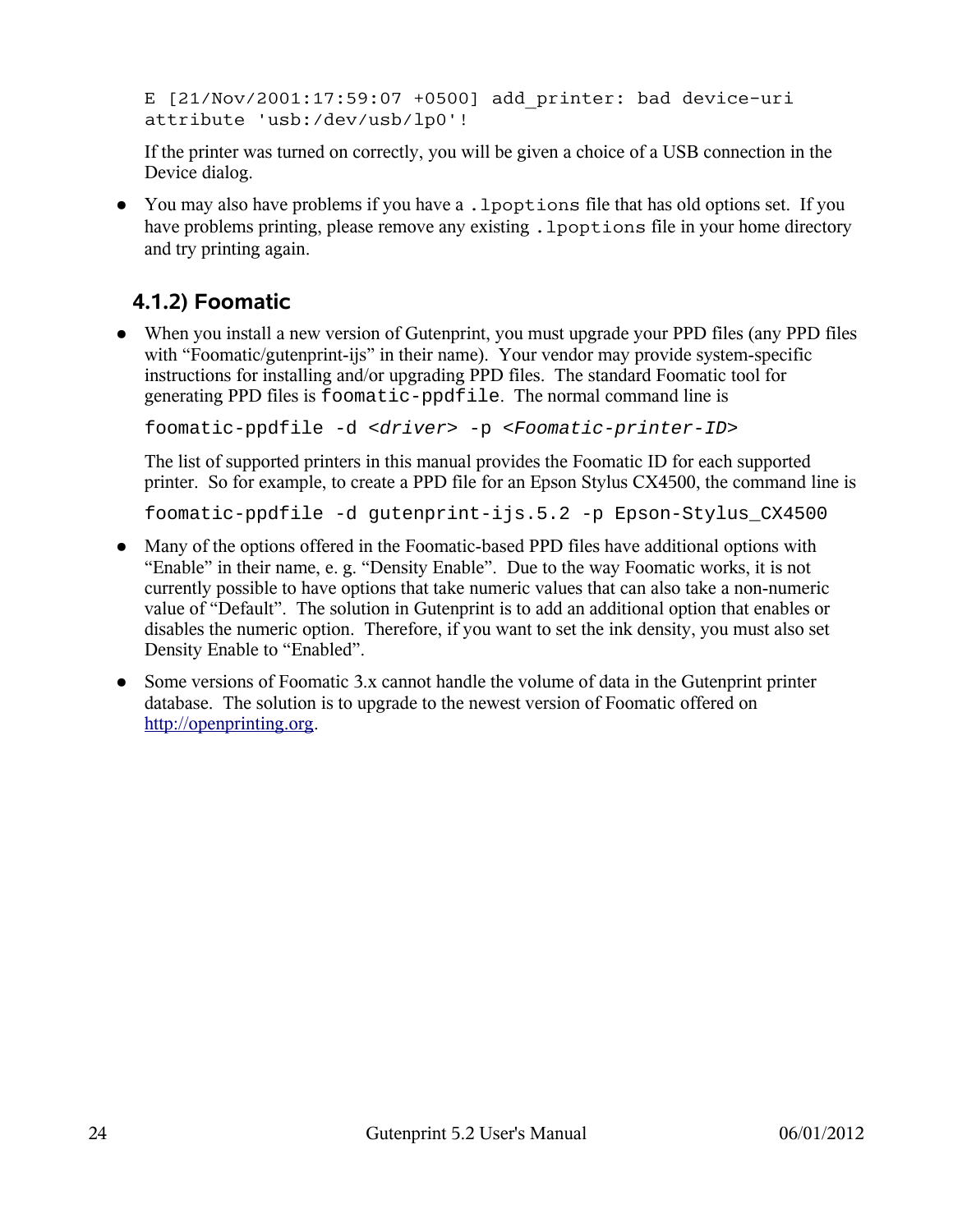## <span id="page-24-0"></span>*4.2) GIMP*

● The main dialog of the enhanced Print plugin is similar to that of the Gutenprint 5.0 plugin. It offers some additional options, depending upon the printer:

|                           | colors4.tif -- Print v5.2.0-beta4 - 13 Aug 2008 |                           |                             | 000                        |
|---------------------------|-------------------------------------------------|---------------------------|-----------------------------|----------------------------|
| Preview                   | Printer Settings Size Units: Inch   Output      |                           |                             |                            |
|                           | Printer Name: r2400                             |                           |                             |                            |
|                           | Printer Model: Epson Stylus Photo R2400         |                           |                             |                            |
|                           |                                                 | Setup Printer             | New Printer                 |                            |
|                           | <b>Print Quality</b>                            | Standard                  |                             | Reset                      |
|                           | Media Type                                      | Plain Paper               |                             | Reset                      |
|                           | Media Source                                    | Standard                  |                             | Reset                      |
|                           | Ink Set                                         | Photo Black               |                             | Reset                      |
|                           |                                                 | <b>Borderless</b>         |                             | Reset                      |
|                           | Resolution                                      | Default                   | ▼                           | Reset                      |
|                           | Printing Direction Automatic                    |                           |                             | Reset                      |
|                           | Interleave Method Standard                      |                           |                             | Reset                      |
|                           | Ink Type                                        | Standard                  | $\blacktriangledown$        | Reset                      |
|                           | Feed Sequence<br>⊔                              |                           | O.<br>$\frac{1}{\tau}$      | Reset                      |
|                           | П<br>Print Method                               |                           | O.<br>$\frac{A}{\pi}$       | Reset                      |
|                           | Platen Gap<br>$\Box$                            |                           | o<br>$\frac{A}{T}$          | Reset                      |
|                           |                                                 |                           |                             |                            |
|                           | Set Printer Option Defaults                     |                           |                             |                            |
|                           | Paper Size                                      |                           |                             |                            |
|                           | Page Size Letter<br>Show All Paper Sizes        |                           |                             | Reset                      |
|                           | Dimensions: Width: 8.50                         | Height: $11.00$           |                             |                            |
|                           | Number of Copies                                |                           |                             |                            |
|                           |                                                 |                           |                             | $\frac{A}{T}$              |
|                           | Image Position                                  |                           |                             |                            |
|                           | Orientation: Auto                               | $ \hat{\bm{\cdot}} $      |                             |                            |
|                           | 0.12<br>Left:                                   | Top:                      | 0.00                        |                            |
|                           | 0.12<br>Right:                                  | Bottom: 1.72              |                             |                            |
|                           | Horizontal<br>Center:                           | Vertical<br>Both          |                             |                            |
| Image Size                |                                                 |                           |                             |                            |
| Scaling:                  |                                                 | $\div$<br>62.1            | Width: 8.25<br>Height: 9.28 | Use Original<br>Image Size |
| Scale by: O Percent O PPI |                                                 |                           |                             |                            |
|                           |                                                 | Print and<br>Save         |                             |                            |
|                           | About                                           | Save Settings<br>Settings | Print<br>Cancel             |                            |
|                           |                                                 |                           |                             |                            |

*Illustration 1: Main Enhanced Print Plugin dialog*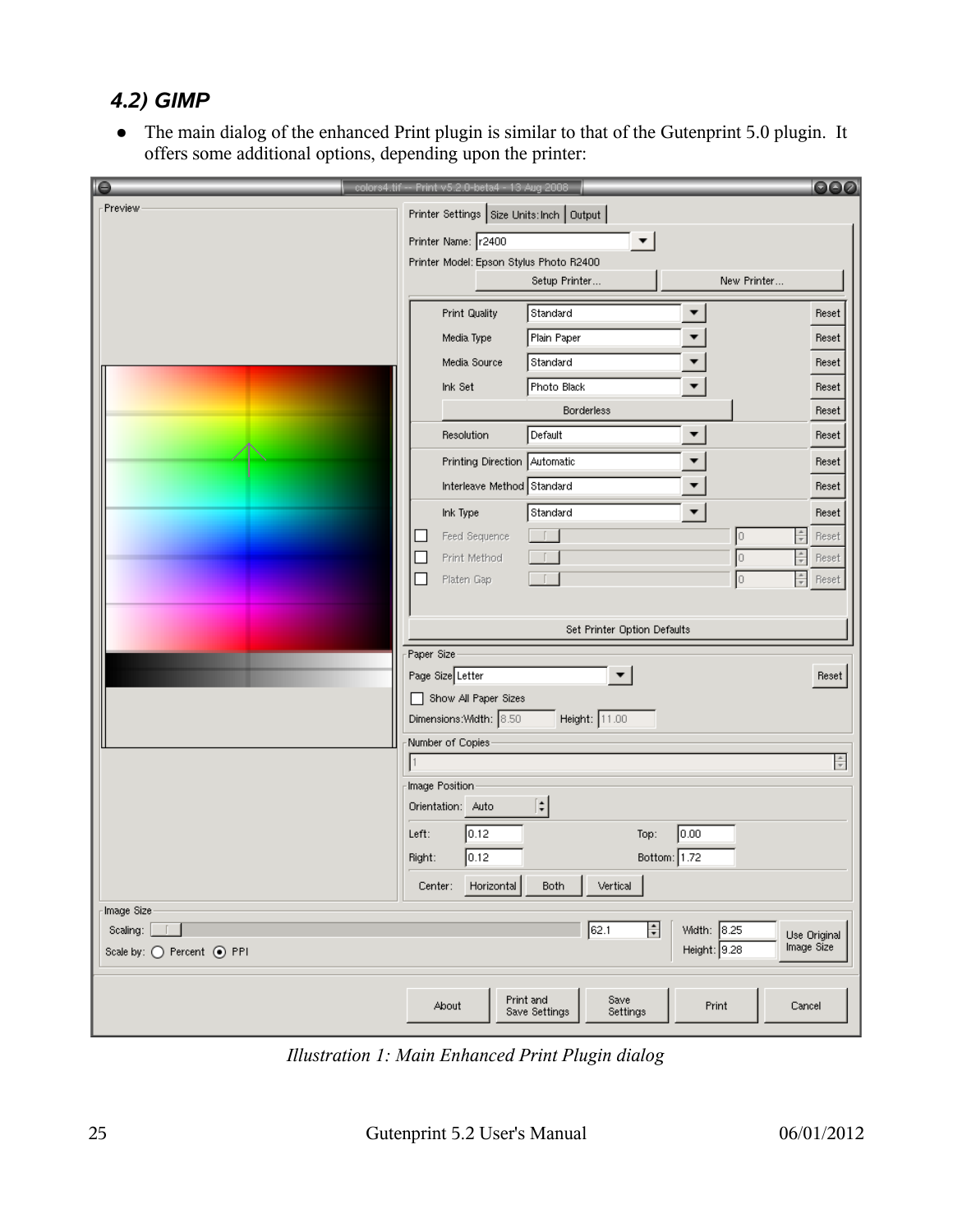• The color adjustment dialog is very similar to Gutenprint 5.0. Many adjustments are "off" by default and must be enabled via the checkbox to have any effect. The default value for numerical options does not mean the same thing as the option being turned off; when the option is turned off, the driver selects an appropriate value.

| le                    | <b>Print Color Adjust</b> |                                                                    |                  |                     | 000 |
|-----------------------|---------------------------|--------------------------------------------------------------------|------------------|---------------------|-----|
|                       |                           | View Output Channels:<br>Cyan<br>Magenta<br><b>Yellow</b><br>Black |                  |                     |     |
| Color Correction      | Default                   |                                                                    |                  | Reset               |     |
| Image Type            | Mixed Text and Graphics   |                                                                    |                  | Reset               |     |
| <b>Brightness</b>     |                           | 1.000                                                              | ÷                | Reset               |     |
| Contrast              |                           | 1.000                                                              | $\div$           | Reset               |     |
| Saturation            |                           | 1.000                                                              | $\div$           | Reset               |     |
| Dither Algorithm      | Default                   |                                                                    |                  | Reset               |     |
| Cyan Density          |                           | 1.000                                                              | $\frac{1}{\tau}$ | Reset               |     |
| Magenta Density       |                           | 1.000                                                              |                  | Reset               |     |
| Vellow Density        |                           | 1.000                                                              |                  | Reset               |     |
| <b>Black Density</b>  |                           | 1.000                                                              |                  | Reset               |     |
| Density<br>✓          |                           | 1.000                                                              | ÷                | Reset               |     |
| Composite Gamma       |                           | 1.000                                                              |                  | Reset               |     |
| Cyan                  |                           | 1.000                                                              |                  | Reset               |     |
| Magenta.              |                           | 1.000                                                              |                  | Reset               |     |
| $\blacksquare$ Yellow |                           | 1.000                                                              |                  | $\frac{1}{x}$ Reset |     |
| Black                 |                           | 1.000                                                              |                  | Reset               |     |
| Cyan Balance          |                           | 1.000                                                              | $\frac{A}{T}$    | Reset               | ▼   |
|                       |                           | Set Defaults                                                       |                  | Close               |     |

Note that it is possible to view the output of each ink channel independently if so desired.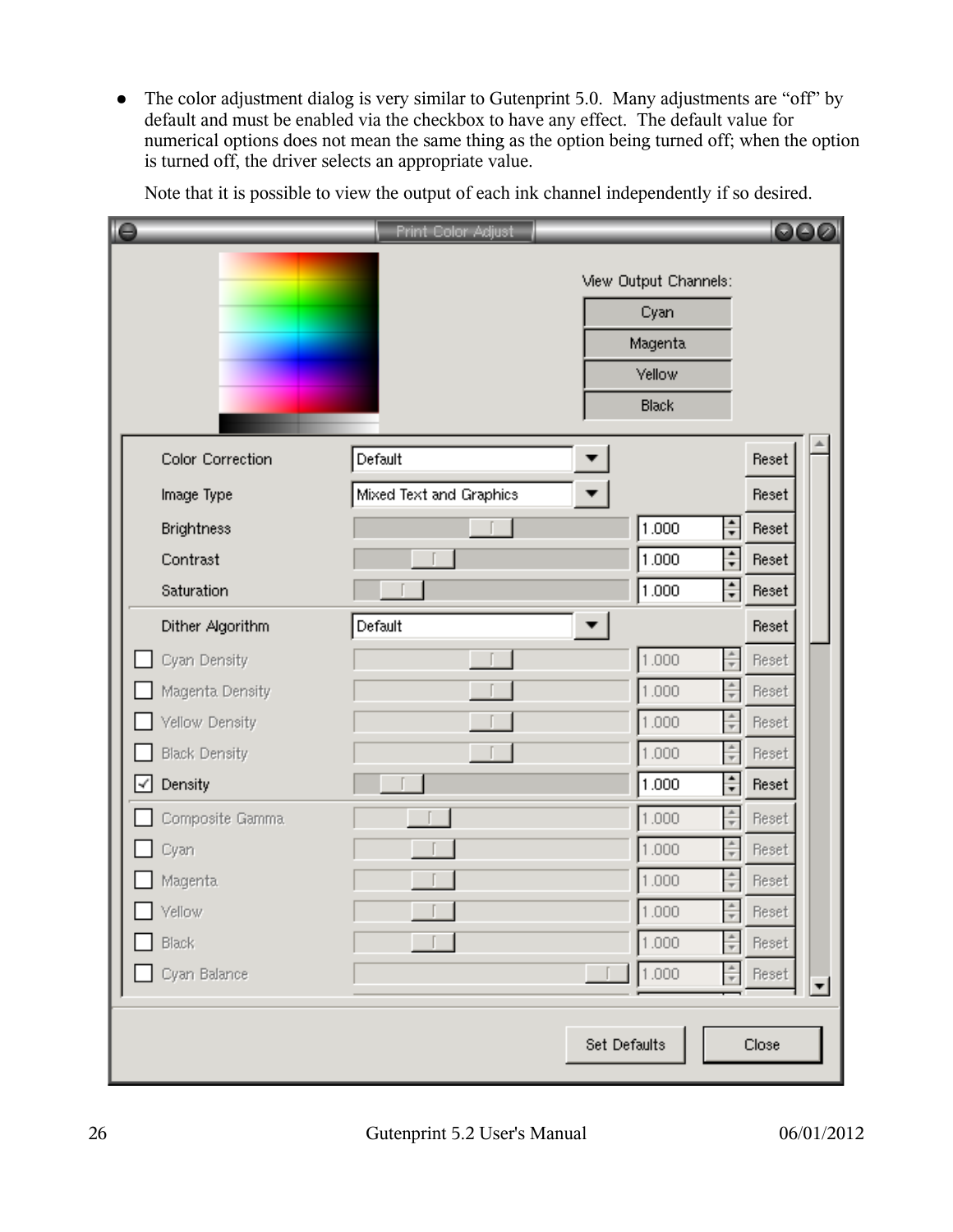#### *Illustration 2: Color Adjustment dialog*

• The New Printer dialog provides a way of creating a new group of settings. For example, you may wish to create a "printer" with settings appropriate for printing photographs to high quality glossy paper, with a second printer set up for printing to high quality matte paper. The printer is created with the current settings; when you select the printer from the Printer Name dialog, its settings are then used. The new printer's settings can now be changed independent of the other printers defined.



*Illustration 3: New Printer dialog*

• The Setup Printer dialog is very different from Gimp-Print 4.2; it provides a much more intuitive interface for selecting the printer and model to print to.

| le                                           |                                                                                                             | Setup Printer              |                |                                                                                                                                                                                                                                                                                      | 000    |
|----------------------------------------------|-------------------------------------------------------------------------------------------------------------|----------------------------|----------------|--------------------------------------------------------------------------------------------------------------------------------------------------------------------------------------------------------------------------------------------------------------------------------------|--------|
| Printer Make:                                | Adobe<br>Apollo<br>Apple<br><b>Brother</b><br>Canon<br>Citizen<br>Compaq<br>DEC.<br>Epson<br><b>Fuifilm</b> | ▼<br>$\blacktriangleright$ | Printer Model: | Epson Stylus Photo R2400<br>Epson Stylus Photo RX400<br>Epson Stylus Photo RX420<br>Epson Stylus Photo RX425<br>Epson Stylus Photo RX430<br>Epson Stylus Photo RX500<br>Epson Stylus Photo RX510<br>Epson Stylus Photo RX560<br>Epson Stylus Photo RX580<br>Foson Stylus Photo BX585 | ▸      |
| Standard Command<br>$\left( \bullet \right)$ | Printer Queue:                                                                                              | (Default Printer)          |                |                                                                                                                                                                                                                                                                                      |        |
|                                              | lp -s -d 'esp2200' -oraw                                                                                    |                            |                |                                                                                                                                                                                                                                                                                      |        |
| Custom Command                               |                                                                                                             |                            |                |                                                                                                                                                                                                                                                                                      |        |
| File                                         | /tmp/p.prn                                                                                                  |                            |                | <b>Browse</b>                                                                                                                                                                                                                                                                        |        |
|                                              |                                                                                                             |                            |                | 0K                                                                                                                                                                                                                                                                                   | Cancel |

*Illustration 4: Setup Printer dialog for supported printers*

The printer make and model should be self-explanatory. The dialog offers a choice of printer queue and shows the command that will be used to print the file. You may also select a file to print to, or specify a custom command if so desired.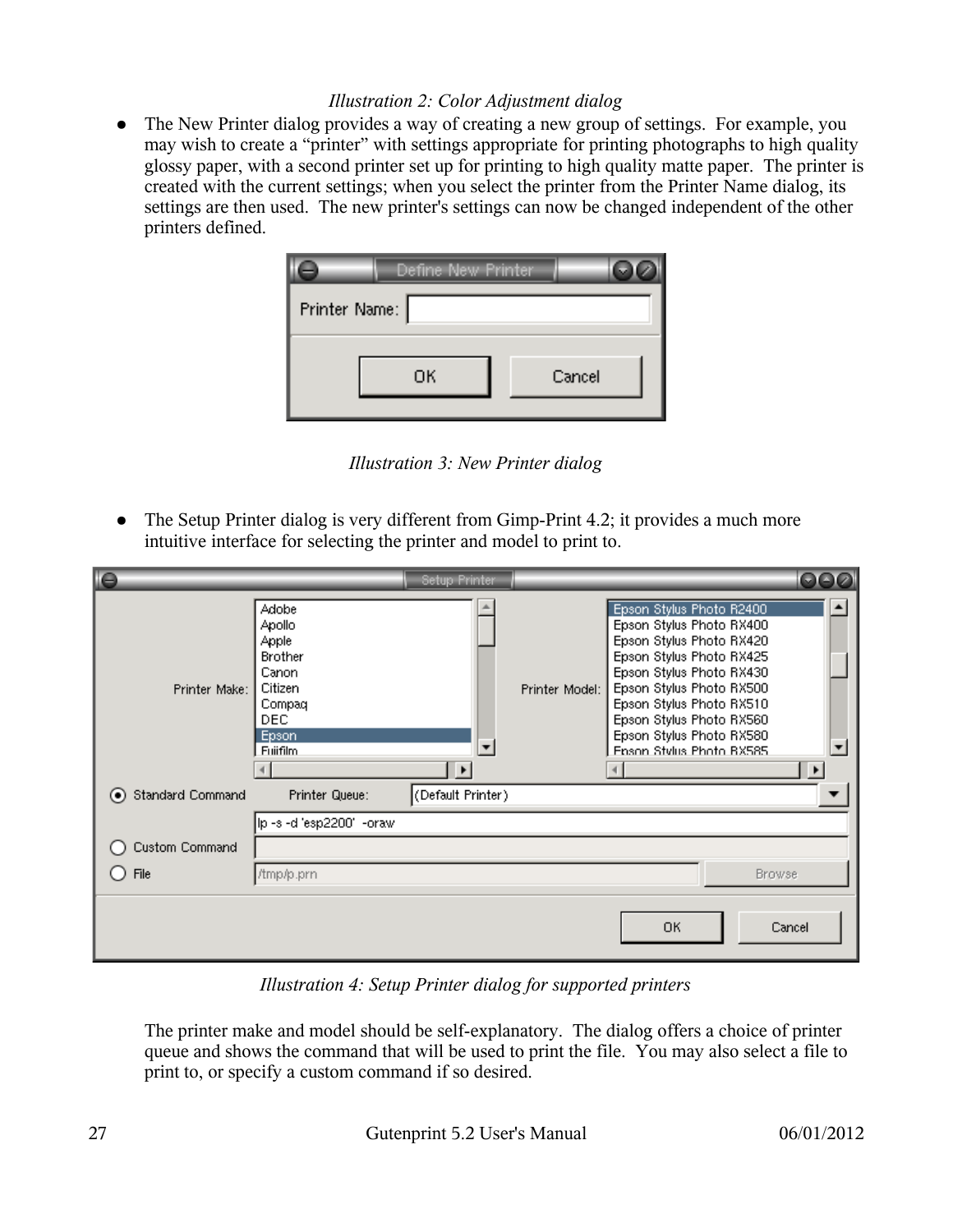● If you wish to print to a printer that is not on the list of printers supported by Gutenprint, but for which you have a PPD file, you should select Adobe PostScript Level 2 (or Level 1 if your printer is very old). This will let you select the appropriate PPD file. Currently the dialog offers only a few options from the PPD file.

It is possible to use this with printers natively supported by Gutenprint, but you will lose all of the enhanced features of Gutenprint 5.2.

This interface is likely to be redesigned to offer all PPD options and also to not require specifying a PPD file (the plugin will find the correct PPD file based on the printer selected).

| $\overline{\mathbf{e}}$ |                                                                                                                           | Setup Printer         |                |                                                                  | $\bullet\bullet\circ$ |
|-------------------------|---------------------------------------------------------------------------------------------------------------------------|-----------------------|----------------|------------------------------------------------------------------|-----------------------|
| Printer Make:           | <b>Adobe</b><br>Apollo<br>Apple<br><b>Brother</b><br>Canon<br>Citizen<br>Compaq<br>DEC.<br><b>Epson</b><br><b>Fuifilm</b> | $\blacktriangleright$ | Printer Model: | PostScript Level 1<br>PostScript Level 2<br>$\blacktriangleleft$ |                       |
|                         | PPD File: //etc/cups/ppd/EPSON_Stylus_Photo_R300_USB_1.ppd                                                                |                       |                |                                                                  | Browse                |
| Printer Model:          |                                                                                                                           |                       |                |                                                                  |                       |
| Standard Command<br>◉   | Printer Queue:                                                                                                            | (Default Printer)     |                |                                                                  |                       |
|                         | lp -s -d 'esp2200'                                                                                                        |                       |                |                                                                  |                       |
| Custom Command          |                                                                                                                           |                       |                |                                                                  |                       |
| File<br>( )             | /tmp/p.prn                                                                                                                |                       |                |                                                                  | Browse                |
|                         |                                                                                                                           |                       |                | OK                                                               | Cancel                |

*Illustration 5: Setup Printer dialog for unsupported printers*

## <span id="page-27-0"></span>*4.3) Configuring Printer Options*

Gutenprint offers a variety of printing options, controlling printer options, color correction, and quality. Depending upon the application you're printing from and the tools provided by the system, they may be organized in various ways.

A description of all of the options available with this package, which vary from printer to printer, is provided at the end of this manual. The most important settings are the Basic Printer Options and the Basic Output Controls. The most important of these are:

#### **Page Size**

Select the paper (media) size to print to. A selection of common paper sizes suitable for the printer is offered. The GIMP plugin by default offers the most common sizes; check Show All Paper Sizes to be offered the entire list.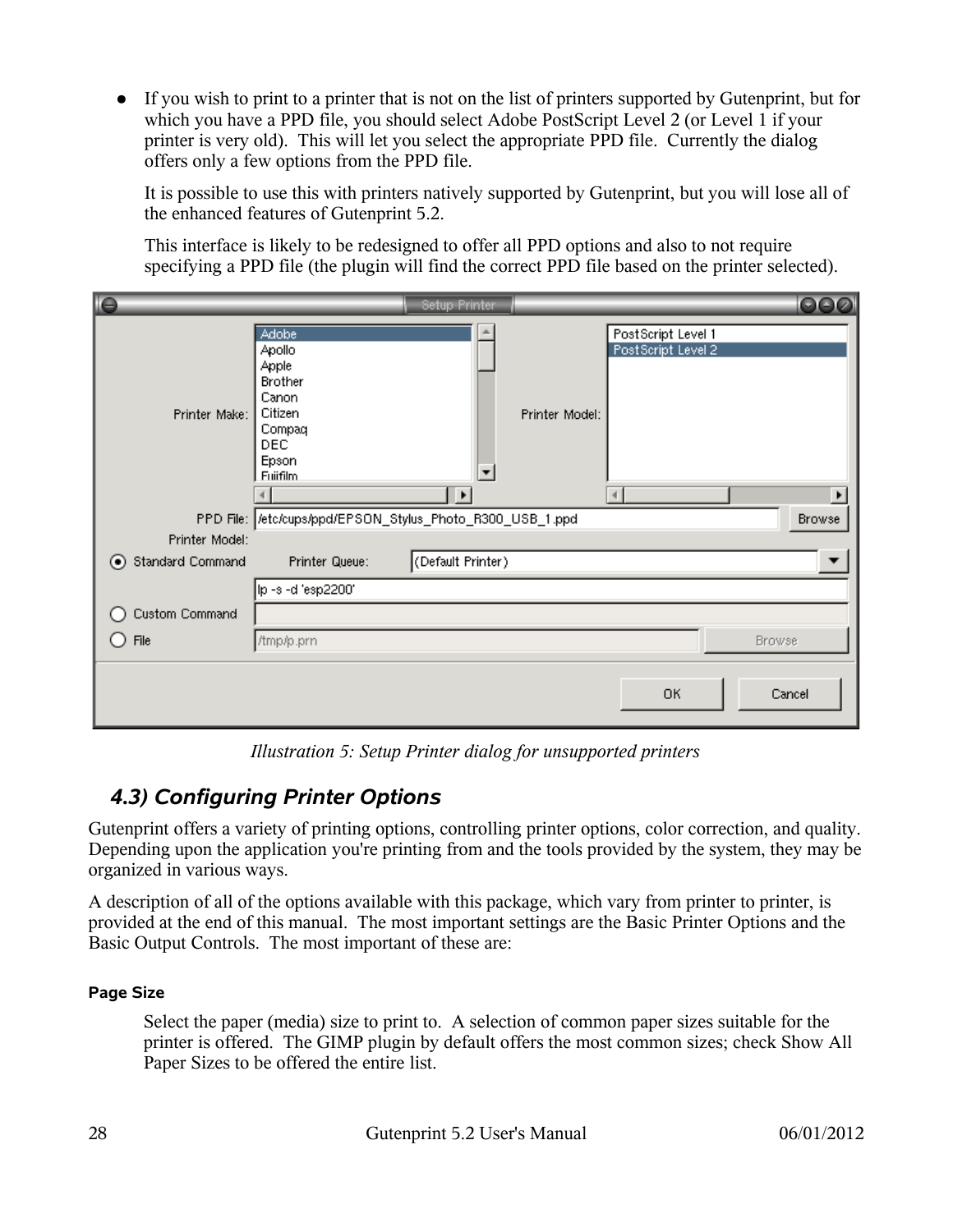#### **Double-Sided Printing**

Otherwise known as "duplex" printing, this is offered for printers capable of printing on both sides of the page (generally laser printers).

#### **Media Type**

Select the kind of paper or other media being printed to. This enables the printer and driver to be set up appropriately for the kind of paper in use. It is important to set this to the kind of paper you are printing to; failure to do so will typically yield poor results. Gutenprint cannot detect the paper type actually in the printer.

#### **Media Source**

Select the source of the paper or other media. This option is offered with printers that have multiple feeds, for example multiple paper bins, manual feed, printing directly to a CD, etc.

#### **Output Type**

This option specifies whether to print in color or black and white/grayscale (using only black inks). Black and white printing is generally faster than color printing, even if the item being printed is entirely black and white. However, printing with only black ink may yield a "grainy" appearance.

#### **Color Correction**

This selects the choice of color correction method within Gutenprint. Normally it is not necessary to change this setting from the default, which selects a color correction mode appropriate for the document being printed. Other common settings:

- **High Accuracy** Apply optimum color correction to the output to produce the best color quality. This corrects the hue, brightness, and saturation (brilliance of color). This is the normal setting to use for printing photographs or graphics if you are not using any external color management.
- **Bright Colors** Apply color correction to the output, but generate more brilliant colors in some cases.
- **Uncorrected** Do not apply any color correction to the output beyond generating linear output. This is the best setting to use when utilizing external color management and generating your own profile; the high accuracy modes employ correction algorithms that may not work well with color management.

**Note:** if you use color management with ColorSync or ICC profiles you should use profiles created with Gutenprint and with the exact settings that you plan to print with. We recommend using the **Uncorrected** setting for color correction in this situation, both when creating the profile and when printing. Profiles provided by the printer vendor are calibrated for the vendor's driver, which may not be identical to Gutenprint's calibration. In addition, profiles created using Gimp-Print 4.2 or earlier will generally not perform well with Gutenprint 5.2. Profiles created using Gutenprint 5.0 may or may not perform well with Gutenprint 5.2, depending upon the printer and settings; you will need to experiment.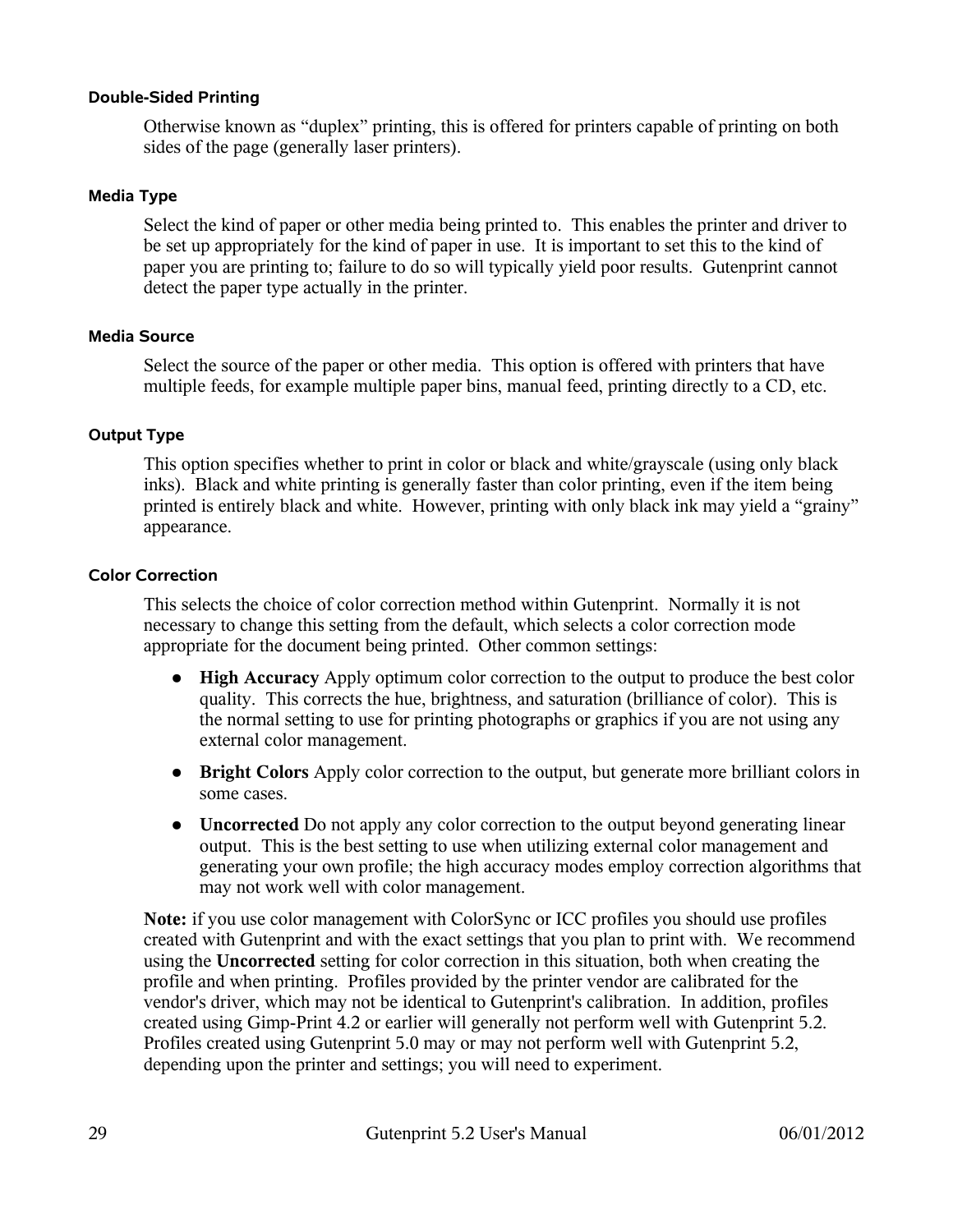#### **Image Type**

Specify the option that best describes what you are printing. Your choice here will affect the processing of the print job. Currently available settings include:

- **Text** Optimize the output for printing black text with no graphics. This option results in crisp output and is very fast, but will yield very poor results with any color or grayscale graphics.
- **Graphics** Optimize the output for printing color graphics. This option will generate smooth, bright output.
- **Mixed Text and Graphics** Optimize the output for printing a mixture of text and graphics.
- **Photograph** Optimize the output for printing photographs. This option will generate smooth tones and high quality colors, but will be slower than the other options.
- **Line Art** Optimize the output for printing black and white line art with intricate detail.

#### **Resolution**

**Note:** Epson inkjet printers, laser printers, and HP inkjet printers offer a **Quality** option, which should normally be used on those printers. Users of other printers must use the **Resolution** option.

Select the resolution to print at (dots per inch). In general, higher resolutions produce better quality, at the expense of additional time.

As a general rule of thumb, on laser printers and older inkjet printers (made before 1999 or thereabouts) resolutions of 300 DPI or thereabouts provide draft quality; lower resolutions provide economy draft quality and cannot produce solid black. Resolutions of 600 or 720 DPI produce good quality output; higher resolutions are useful for very high quality image or graphic output. Newer inkjet printers, with smaller ink drop sizes, typically require higher resolutions to produce acceptable output; in some cases even 1440x720 DPI does not produce very high quality.

#### **Print Quality**

Specify the desired output quality using convenient presets. Where this option is available (currently on Epson inkjet printers, laser printers, and HP inkjet printers), Gutenprint will automatically adjust the printing resolution and other options to generate the desired quality. Not all printers offer all of these options. The most commonly used settings include:

- **Economy** Print very rapidly with a reduced amount of ink. This option will produce washed out colors and grays and will typically be quite grainy and streaky.
- **Draft** Print low quality draft output quickly. This option will typically produce acceptable output on plain paper, but will typically produce faded and grainy output on high quality papers.
- **Standard** Print at a normal quality level for text or text/graphics on plain paper. This option may also be useful for printing draft copies of photographs on coated inkjet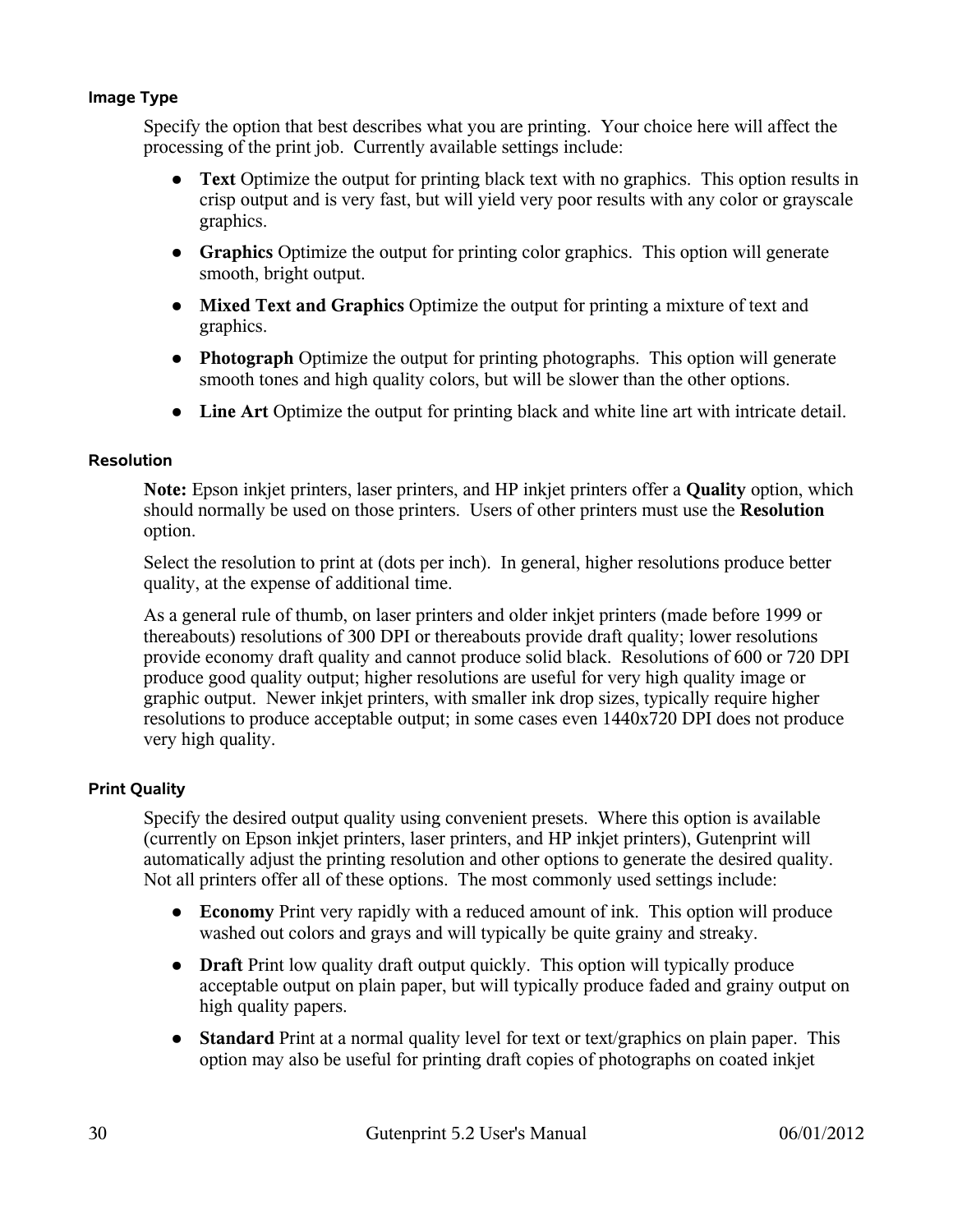paper, but will not normally yield good results for printing photographs on glossy paper. This is the default setting, and is a good starting point for text or text/graphics printing.

- **High** Print high quality text or text/graphics on plain paper or inkjet paper. This option will typically produce good color quality. This option may also be useful for printing draft copies of photographs on glossy paper.
- **Photo** Print photographs on glossy paper. This may also be used to print very high quality text or graphics on high quality inkjet paper, rivaling laser printer quality. This is a good starting point for printing photographs on glossy or premium matte papers.
- **Super Photo** Print photographs on glossy paper with very high quality. This may also be appropriate for line art with extremely fine detail, for which the required resolution may exceed the capabilities of laser printers.
- **Best** Print with the best quality available on the printer for the application chosen. This may be equivalent to one of the other settings; on a very few printers the resolution may exceed that of **Super Photo** mode.

## <span id="page-30-0"></span>*4.4) Using escputil*

escputil is a command line utility which allows the user to perform a variety of maintenance tasks on EPSON Stylus inkjet printers. These tasks include head alignment, head cleaning, nozzle check, printer identification, and retrieval of the ink level from the printer. In order for many of the escputil functions to work, the user must have read/write access to the raw printer device (typically /dev/lp0, /dev/usb/lp0, and the like). On many systems, this requires superuser privileges. If you are using packages provided by your system vendor, you may have received special instructions about using escputil.

**Caution:** the escputil utility was designed for use only with EPSON Stylus inkjet printers supported by the Gutenprint software. It is possible that damage may occur to your printer if this utility is misused or if it is used with a printer other than supported printer. It is the sole responsibility of the user to insure that this utility is suitable for the task at hand.

escputil performs one of the following operations depending upon the command line option selected:

- **-c** Clean the print head. This does not require access to the raw printer device.
- **-n** Print a nozzle check pattern. Dirty or clogged nozzles will show as gaps in the pattern. If you see any gaps, you should clean the print head. This does not require access to the raw printer device.
- **-a** Align the print head. This is an interactive operation that prints a number of test patterns and asks you to select the best aligned patterns. This operation does not function on all printers; many newer printers require a different alignment procedure that we currently do not support. This does not require access to the raw printer device. **Caution:** misuse of this utility may result in poor print quality and in extreme cases potential damage to the printer. Follow the instructions carefully!
- **-s** Display printer status. This requires access to the raw printer device.
- **-i** Display the quantity of ink remaining in the printer. This requires access to the raw printer device.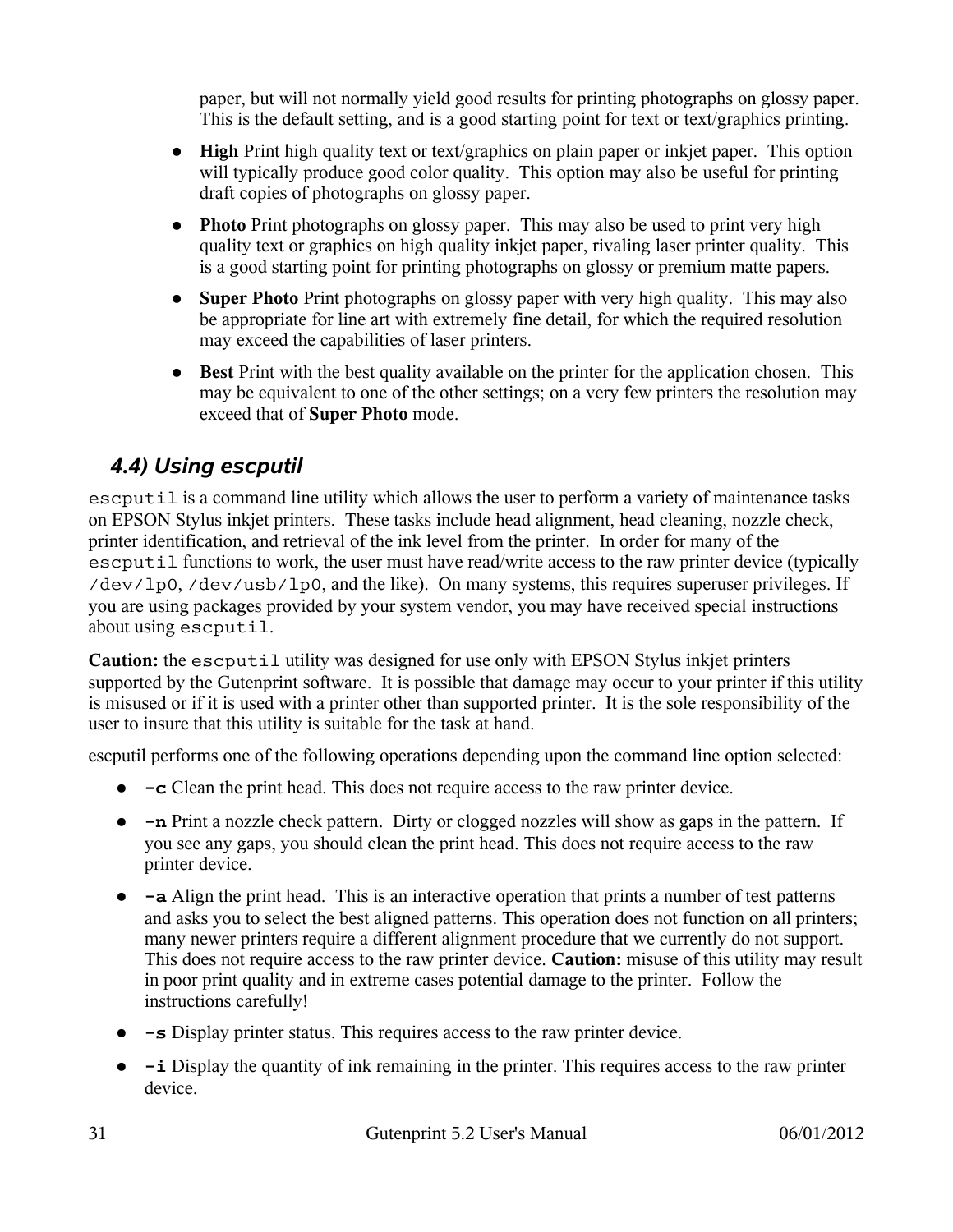- **-e** Display extended ink information, including cartridge number and date of manufacture. This requires access to the raw printer device. On some printers, this displays only the standard ink information.
- **-d** Identify the printer. This requires access to the raw printer device.

The following additional options are available:

- **-r device** Specify the name of the raw device that the printer is connected to. This is typically something like /dev/lp0, /dev/usb/lp0, etc. It is important that you have read/write access to the printer for this to work. In particular, if you have a parallel port printer, it is important that the operating system be able to read back from the parallel port. This is not normally a problem with modern systems, but may be an issue on older systems. Consult your operating system documentation for any issues.
- **-P printer\_queue** Specify the name of the printer queue that the printer is connected to. This may be used for the  $-c$ ,  $-n$ , and  $-a$  operations, but not for any of the operations that return information.
- **-m model** Specify the printer model for head alignment. This option is only needed when using the  $-P$  option; when using the  $-r$  option, escputil is capable of detecting what model of printer is in use.
- **-u** The printer is a new printer (Stylus Color 740 or newer). This option is only needed when using the  $-P$  option and not using the  $-m$  option; when using the  $-r$  option, escputil is capable of detecting what model of printer is in use.

Other less frequently used options are available; please run **escputil** -h for more information.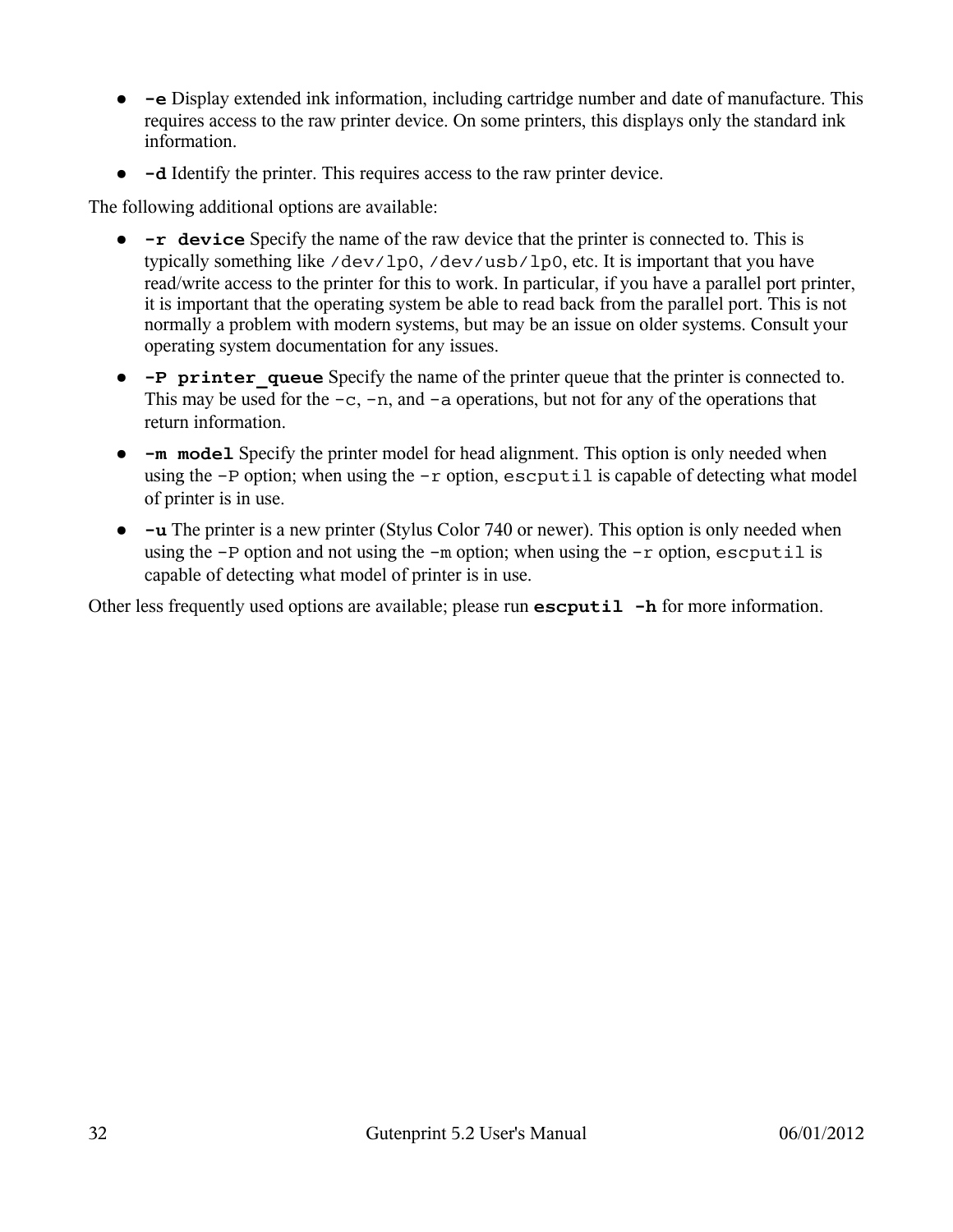# <span id="page-32-0"></span>**5) Solving Problems**

While we have attempted to make use of Gutenprint as straightforward and trouble-free as possible, we certainly recognize that there may be problems with installing and using Gutenprint. In the event of any difficulty, we ask that you take the following actions:

- 1. Read the release notes in this manual and in the NEWS file.
- 2. Read the FAQ, in  $doc/FAQ$ .html. Your question may be answered there.
- 3. Make sure that the paper type and size, and media source, that you have selected matches the paper loaded into the printer. This is only necessary if the printer attempts to print, but does not succeed or prints poorly. It is a good starting point if quality is poor (too dark or too light, wet ink on the paper, etc.).
- 4. Reset all settings (particularly the color and quality settings) to their defaults.
- 5. If you are using CUPS, search /var/log/cups/error\_log (which may be located elsewhere on some systems) for lines starting with "E" (these lines indicate errors). Also search for log information produced by Gutenprint; all such output lines will contain the word "Gutenprint". These lines may help you solve the problem.
- 6. If you are using CUPS, enable debugging output. This can be done by editing /etc/cups/cupsd.conf (which must be done as the superuser, or "root"). Change the following line from:

LogLevel Info

to

LogLevel Debug

This will allow CUPS to produce extensive debugging output. You will need to restart CUPS (the exact procedure is system-dependent) after doing this. If you report a problem to the Gutenprint team, you will be asked for this information.

- 7. There are public forums on Sourceforge dedicated to this package. Please see [http://sourceforge.net/forum/?group\\_id=1537](http://sourceforge.net/forum/?group_id=1537) for more information. The Help forum is a good source of information.
- 8. If you have a technical support issue that does not appear to be a bug in the software, you can use the Tech Support Manager. Please see [http://sourceforge.net/support/?group\\_id=1537.](http://sourceforge.net/support/?group_id=1537) Please provide the name and version of your distribution or operating system, and if you compiled the package from source, the configuration summary.
- 9. If you have found a clear bug in the package, you may file a bug report at [http://sourceforge.net/bugs/?group\\_id=1537.](http://sourceforge.net/bugs/?group_id=1537) Please provide the name and version of your distribution or operating system, and if you compiled the package from source, the configuration summary.
- 10. You may send mail to the [gimp-print-devel@lists.sourceforge.net](mailto:gimp-print-devel@lists.sourceforge.net) mailing list. This is recommended as a last resort only. Please provide the name and version of your distribution or operating system, and if you compiled the package from source, the configuration summary.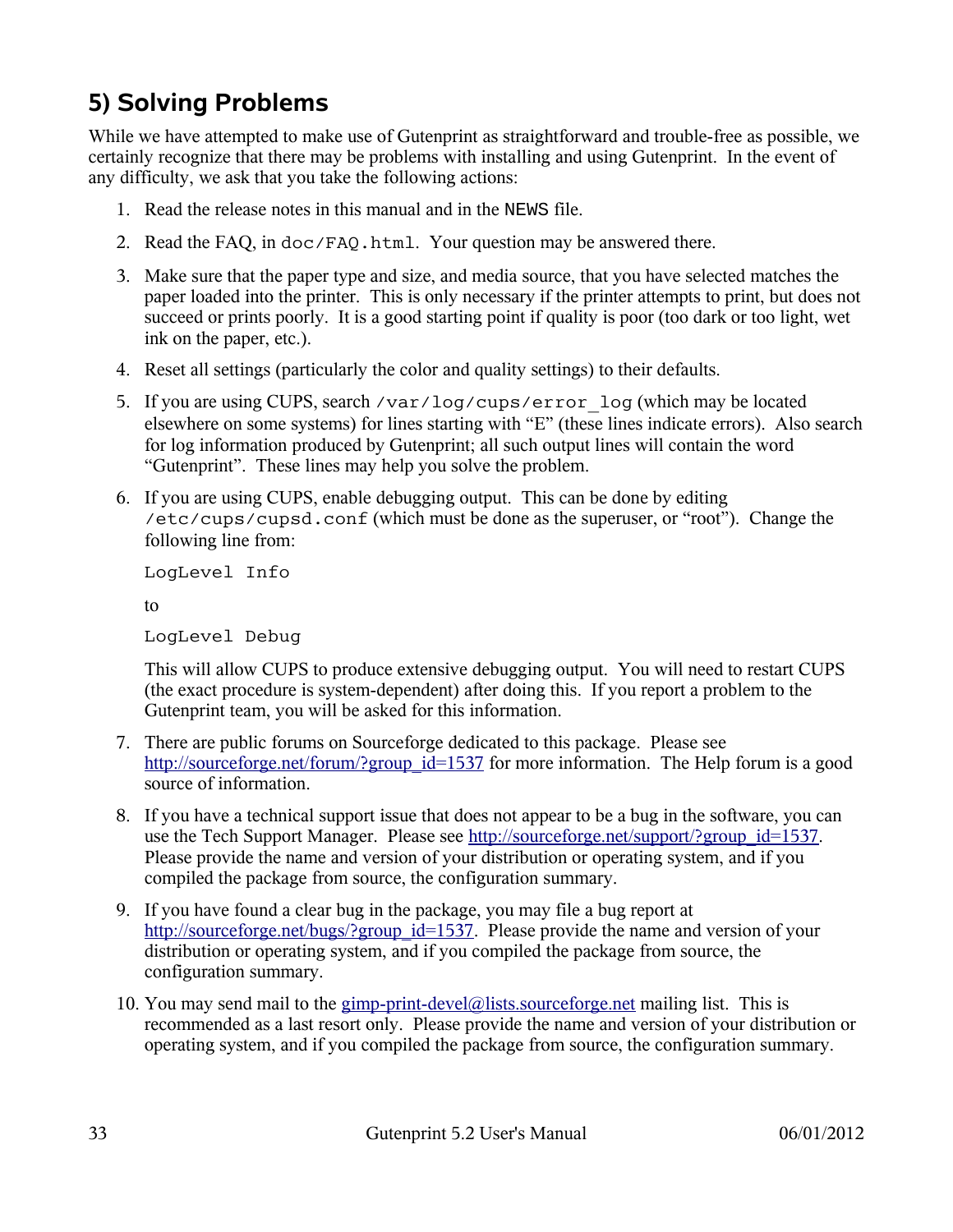## <span id="page-33-1"></span>**6) Release Notes**

These release notes apply to Gutenprint 5.2 in general and are not updated for each point release. Release notes for each version are distributed with the package.

## <span id="page-33-0"></span>*6.1) Critical Update Note for CUPS Users*

If you are using CUPS with Gutenprint on a non-Macintosh system, and are upgrading from an earlier version of Gutenprint or Gimp-Print, please read this note carefully as there are special procedures that you should follow in addition to the normal procedure of running cups-genppdupdate.

Background: older versions of Gutenprint distributed CUPS backends, named epson and canon, that we have determined have compatibility problems on certain systems. The symptom of this problem is that the last page of each print job does not complete; it prints almost to the end of the page, and the printer stops. The only way to clear this condition is to power the printer off and back on after each job.

A CUPS "backend" is a special program whose purpose is to transfer data from the printer driver to the printer itself. CUPS provides a number of general purpose backends. The epson and canon backends previously provided with Gutenprint are capable of retrieving ink level information from Epson and Canon inkjet printers respectively. These backends are no longer needed in CUPS 1.2, and are not strictly necessary in CUPS 1.1. Therefore, these backends have been removed from Gutenprint as of 5.2.

Due to a subtle issue, these backends may not correctly send all of the data to the printer on some systems. While we have not fully characterized the systems on which this happens, it appears likely that it is on certain operating system versions. The backend believes that all data has been sent, but the way it does I/O results in some data not being sent on all systems. As a result, the printer continues to wait for more data to be received.

We recommend that if you have any printer queues using these backends that you modify the queues to use a different backend. Even if you are not currently having problems, we recommend that you do this, as a future operating system upgrade may result in this problem becoming visible. If this is the first version of Gutenprint or Gimp-Print you have installed on your system, you should not have these backends present. Here are the steps we recommend that you follow.

#### 1. **Determine whether any printers on your system use the epson or canon backends.**

This can be determined via  $l$  pstat  $-v$ . This may be done without administrator privileges:

```
$ lpstat -v
device for EPSON Stylus Photo R300 USB 1: usb://EPSON/Stylus%20Photo%20R300
device for espr300-ez: usb://EPSON/Stylus%20Photo%20R300
device for r300-test: epson:/dev/usb/lp0
device for HP LaserJet 1022 USB 1: usb://HP/LaserJet%201022
```
Inspect each device line for a device that begins with epson: or canon:. These are the queues you must modify. In this case, the only queue that must be modified is r300-test. The other queues all have devices that begin with usb:; these queues use the standard CUPS USB backend that does not have this problem.

2. **For each queue that uses the epson or canon backend, modify it to use an appropriate backend.**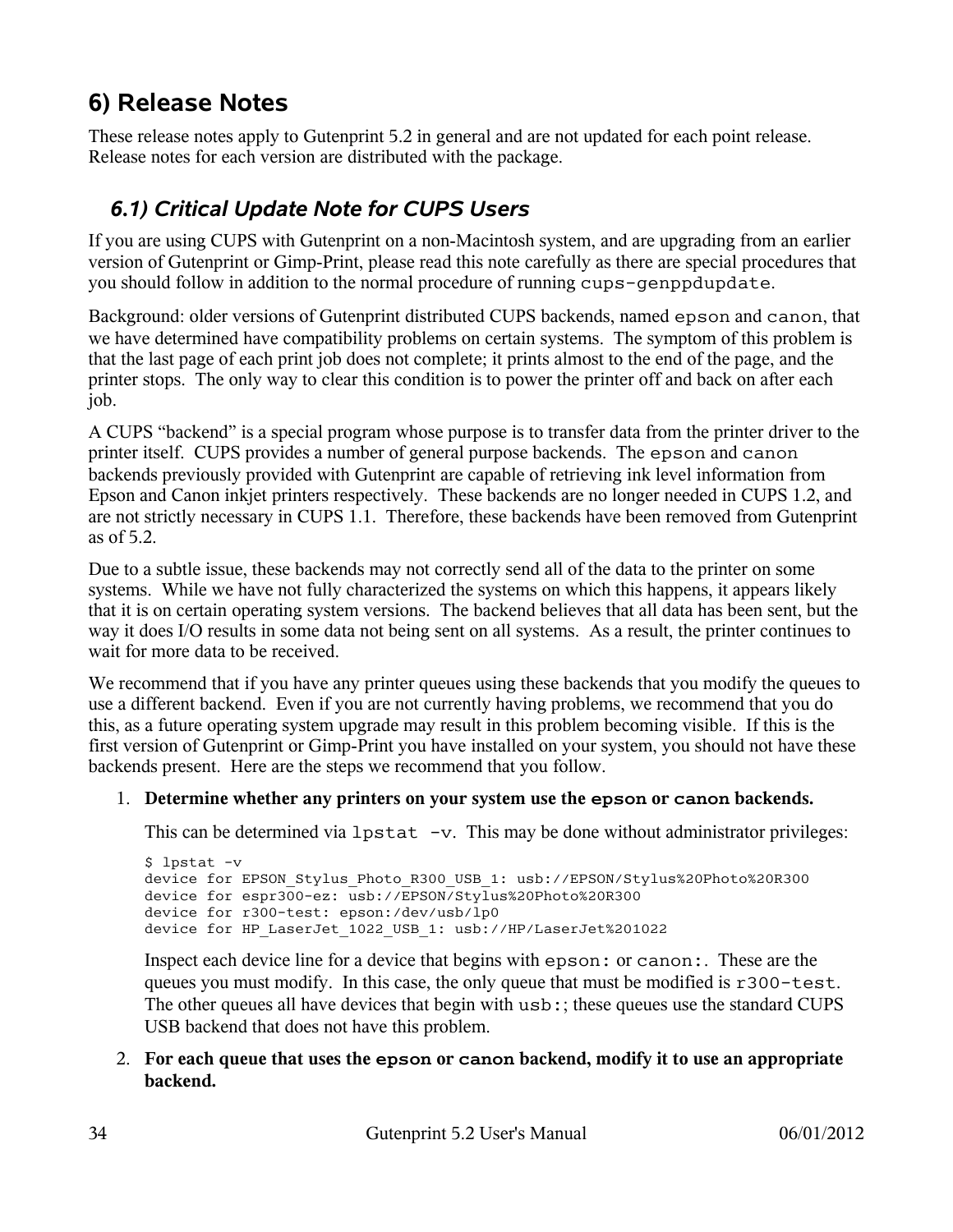If your system provides a user interface for administering printers, we recommend that you use that interface. If you're comfortable with the KDE or GNOME print manager, you may use that interface. However, we recommend using the CUPS web interface (http://localhost:631/printers) to modify the printer. The steps you should follow (assuming that you are using the CUPS web interface) are:

- i. Click Modify Printer, to start leading you through a series of screens allowing you to change the printer properties.
- ii. The first screen, entitled Modify Printer r300-test (the printer name, of course, will vary), will display the name of the printer, along with the location and description. You may modify these if you wish, but it isn't necessary. Click Continue.
- iii. The next screen, entitled Device for r300-test, is the important one. This provides you a drop-down list of devices. These devices typically include AppSocket/HP JetDirect, LP#1, and so forth. It is critical that you select the correct device at this point.

The entries that you want are of the form

EPSON Stylus Photo R300 USB #1 (EPSON Stylus Photo R300)

or

EPSON Stylus Photo EX Parallel #1 (EPSON Stylus Photo EX)

Make sure to select the one that's appropriate for your printer model.

You will likely also see entries such as Gutenprint USB Printer #1 (EPSON USB2.0 Printer (Hi-speed). These are the entries corresponding to the "epson" and "canon" backends, and you must avoid these.

- iv. The next screen, entitled Make/Manufacturer for r300-test, allows you to select the manufacturer of the printer. Normally, the correct manufacturer (Epson or Canon) will be highlighted, and you can click Continue.
- v. The next screen, entitled Model/Driver for r300-test, allows you to select the precise model of the printer. Normally, the correct model (which will be named something like "Epson Stylus Photo R300 - CUPS+Gutenprint v5.2.0-rc1") will already be highlighted, and you can click Modify Printer. Otherwise, you must find and select the correct printer model before clicking Modify Printer. You will likely need to provide your administrator username and password to continue here.
- vi. After this, you should see a message "Printer r300-test modified successfully".

#### **3. Remove the epson and canon backends.**

On most systems, the backends will be named /usr/lib/cups/backend/canon and /usr/lib/cups/backend/epson. On some systems, the backends will be named /usr/lib64/cups/backend/canon and /usr/lib64/cups/backend/epson. They may be present in other locations, but these are the most common locations. If these files are present, you should create a directory named /usr/lib/cups/old-backend or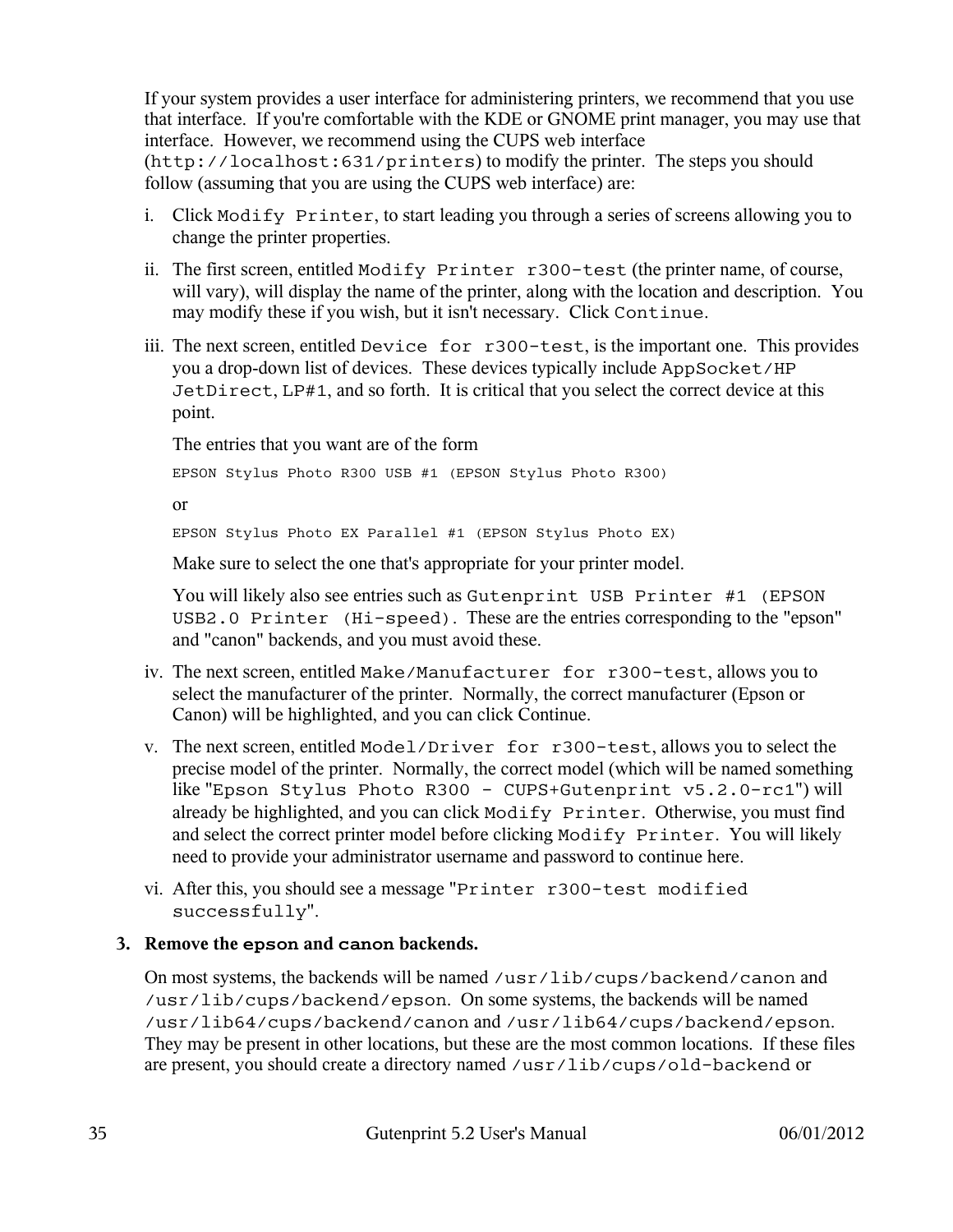/usr/lib64/cups/old-backend, and move the epson and canon backends there just in case you later need them.

```
% cd /usr/lib/cups
% sudo mkdir old-backend
Password: <type your administrator password>
% cd backend
% sudo mv canon epson ../old-backend
Password: <retype your administrator password if prompted>
```
The specific underlying technical problem appears to be that when at least certain devices are in nonblocking mode (O\_NONBLOCK or O\_NDELAY) with certain operating system versions (Linux 2.6.25 appears to be suffer this problem, and most likely some other versions also do), the close() call does not result in all data being flushed to the device. We have determined that the data is in fact written by the epson process, but it's never getting to the printer.

## <span id="page-35-2"></span>*6.2) Overall Changes Between Gutenprint 5.0 and Gutenprint 5.2*

## <span id="page-35-1"></span>**6.2.1) General User-Visible Changes**

- 1. Gutenprint 5.2 and beyond no longer support GIMP 1.2. Please ensure that you are using GIMP 2.0 or above.
- 2. Gutenprint 5.2 no longer supports Macintosh OS X 10.2; it now requires 10.3 (Panther) or higher. This is due to a new library requirement (for the iconv library) that is not present in 10.2.
- 3. Color Correction is now shown on the basic output adjustment menu rather than the advanced menu.
- 4. We recommend that any profiles created against Gutenprint 5.1 or earlier releases be checked, and if necessary, re-created for use with Gutenprint 5.2.

## <span id="page-35-0"></span>**6.2.2) New Functionality**

- 1. The PostScript driver has been rewritten, offering enhanced functionality approaching that of the native printer drivers. This driver is used by the enhanced Print plugin for the GIMP, and by other packages (such as PhotoPrint) that utilize Gutenprint. In particular, the following specific functionality has been added:
	- All PPD file options are now offered.
	- CMYK input is now handled correctly.
- 2. The PostScript driver recognizes Gutenprint PPD files (from the native CUPS driver, not from Foomatic) and presents floating point options correctly.
- 3. Note that this driver does not offer the curve options offered by the native drivers. If no PPD file is selected, a basic set of options is provided.
- 4. Envelope paper sizes are now offered in both portrait and landscape form factor, as some printers expect envelopes to be fed long edge first while some expect them to be fed short edge first.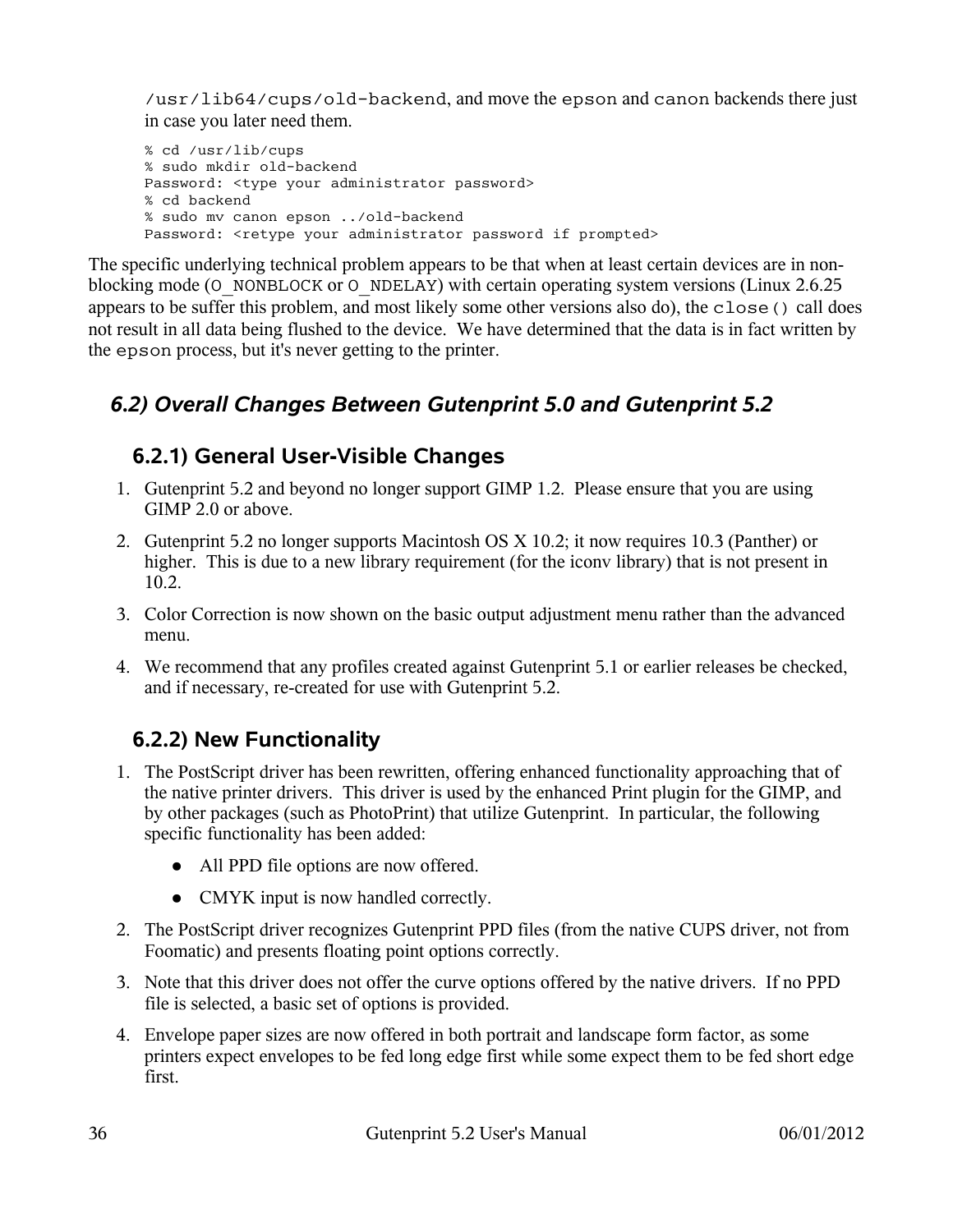- 5. PCL laser printers now offer paper trays with adjustable guides. Many laser printers use adjustable guides for manual feed of papers narrower than letter size.
- 6. In addition to support for specific laser printers listed below, support for generic large format PCL laser printers has been added. Note that all PCL laser printers are supported in black and white only.
- 7. Quality presets have been added to the PCL driver (HP inkjets and HP and other laser printers).
- 8. L-size photo paper (3 1/2x5 inches) has been added.

## **6.2.3) Changes to the Enhanced Print Plugin for The GIMP**

- 1. The GIMP plugin now offers additional options for many Epson inkjet printers, allowing precise specification of drop sizes if desired.
- 2. A problem with determining the system printer queues in the GIMP plugin on certain systems using languages other than English has been fixed.
- 3. The GIMP plugin now offers reset buttons for individual settings, so it is possible to reset a single setting to its default without resetting all settings.

## **6.2.4) Changes to the CUPS Interface**

1. PPD files generated by cups-genppd and the CUPS driver interface (gutenprint.5.2) now include, by default, all localizations in a single file. This is referred to as "globalized PPD files". This functionality is supported by CUPS 1.2 and higher. Single-language PPD files are still generated on request, or if CUPS 1.1 is in use. The CUPS driver is now localized using built-in code, eliminating problems with PPD files not always being translated properly.

cups-genppdupdate will normally upgrade all PPD files to globalized ones if CUPS 1.2 or higher is in use or if pregenerated PPD files are used, but will otherwise generate singlelanguage files. This behavior can be controlled as follows:

• If  $-1$ <language> is passed to cups-genppdupdate, it will be honored no matter what release of Gutenprint is in use. This may be used if applications have issues with globalized PPD files. We would like reports of any such applications. The list of languages accepted is as follows:

| <b>Language Code</b>   | <b>Language Name</b> |
|------------------------|----------------------|
| C                      | English (US)         |
| $\mathbf{c}\mathbf{s}$ | Czech                |
| da                     | Danish               |
| de                     | German               |
| e1                     | Greek                |
| en GB                  | English (UK)         |
| es                     | Spanish              |
| fr                     | French               |
| hu                     | Hungarian            |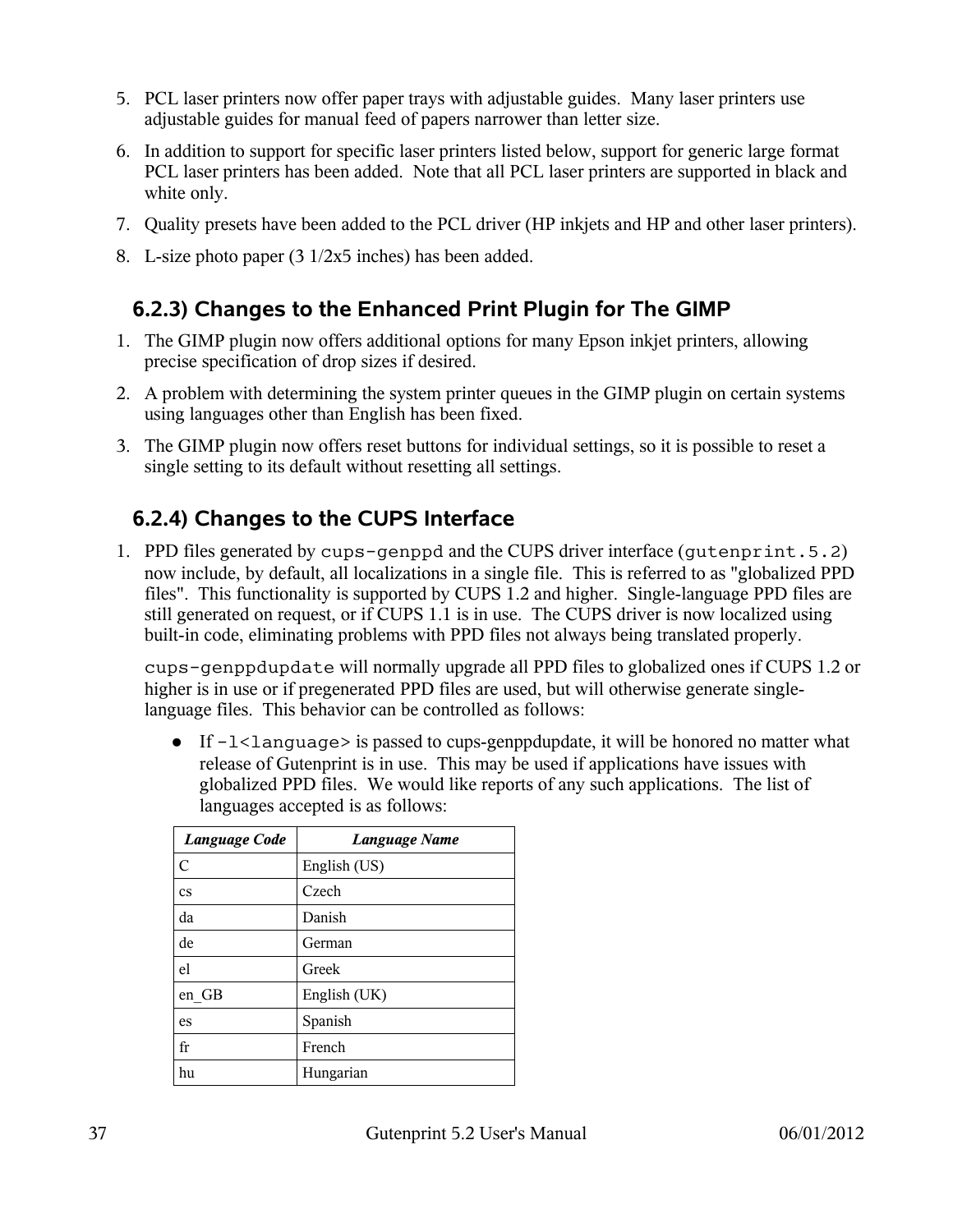| ja    | Japanese           |
|-------|--------------------|
| nb    | Norwegian          |
| nl    | Dutch              |
| pl    | Polish             |
| pt    | Portuguese         |
| sk    | Slovak             |
| SV    | Swedish            |
| zh TW | Simplified Chinese |

- If -loriginal is passed, the original language of the PPD file will be honored.
- If no -l option is passed, the original language will be honored if -r5.0 or -r5.1 is passed (i. e. if cups-genppdupdate is used to downgrade to an older version of Gutenprint), or if CUPS 1.1 is in used.
- A new configure option --enable-globalized-cups-ppds (or if not desired, --disable-globalized-cups-ppds) has been added to enable or disable pregenerating globalized PPD files. This option is only used if --enable-cups-ppds is set. It defaults to "yes" if CUPS 1.2 or above is in use or "no" if CUPS 1.1 is in use.
- 2. The CUPS driver is now localized using built-in code, hopefully eliminating problems with PPD files not always being translated properly.
- 3. cups-genppdupdate is no longer versioned, as it was in 5.0 and 5.1 (cupsgenppdupdate.5.0 and cups-genppdupdate.5.1). It also supports the following options:
	- $\bullet$  -r Specify the major minor version to update to, e. g. 5.0 or 5.1.
	- -f Bypass ownership/permissions checks on update PPD files.
	- -i Interactively ask whether to update each PPD file.
	- -l Specify the language in which to generate PPD files, as described above.
- 4. The performance of cups-genppdupdate has been improved significantly.
- 5. cups-genppdupdate no longer updates PPD files that differ only in case of the file extension (e. g. printer.ppd and printer.PPD). This avoids updating PPD files twice on filesystems that are case insensitive, such as OS X.
- 6. cups-genppdconfig has been removed from this release. This command was used to configure CUPS printer queues, but is not necessary as there are ample other tools available to configure printer queues.
- 7. The CUPS driver will no longer attempt to find a matching predefined page size when a custom page size is passed in. This yields more accurate printing sizes for custom paper sizes. In addition, it avoids a problem with unnecessary margins being imposed when the paper size is approximately 4.7x6.8" (120x173 mm) due to a specific defined page size with those dimensions and tear-off borders.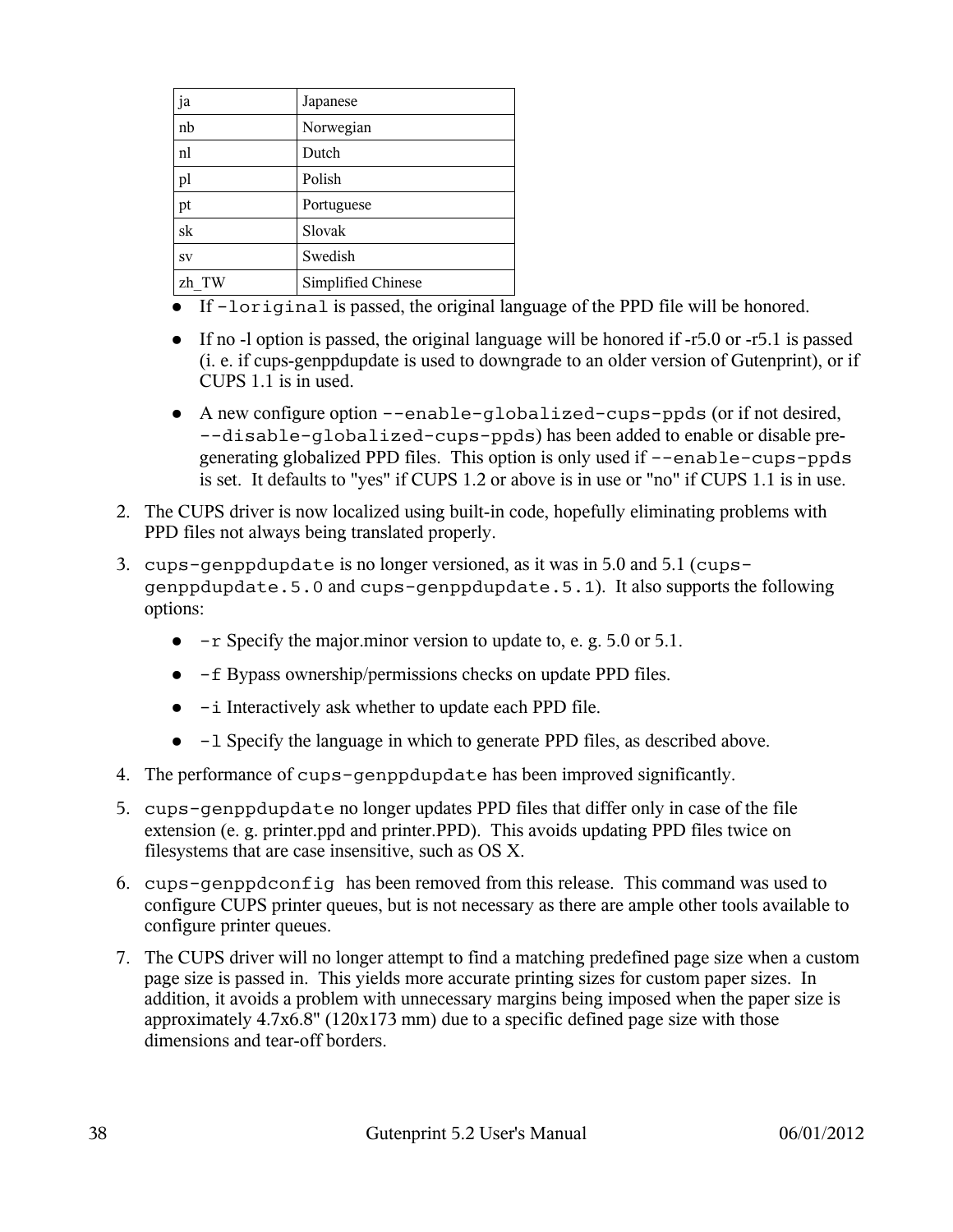- 8. Certain legacy applications (most notably Microsoft Office) did not print correctly on printers capable of high resolution, due to inability to handle the specified resolutions. This release works around that issue by not advertising very high resolutions in a way that these applications will fail on.
- 9. Progress and error messages produced by the CUPS raster driver are now localized.
- 10. The CUPS driver now provides an Output Order option, where appropriate, in all cases.
- 11. A problem whereby the CUPS driver could consume excessive amounts of CPU and generate no output with Epson PictureMate and E-series compact photo printers has been fixed.
- 12. Due to the implementation of CUPS, it is necessary on some systems to link the programs associated with the CUPS driver (in particular, cups-genppd and rastertogutenprint) statically against the Gutenprint library. Please see bugs [865253](https://sourceforge.net/tracker/index.php?func=detail&aid=865253&group_id=1537&atid=101537) and [865265](https://sourceforge.net/tracker/index.php?func=detail&aid=865265&group_id=1537&atid=101537) for full details.

This fix works correctly unless --disable-static (to disable building static libraries) is passed on the command line. Normally, only organizations packaging up Gutenprint for distribution use this option. If you wish to use this option, please read the discussion in Exceptions and Workarounds **carefully** for a full description of the problem along with suggested methods of procedure.

### **6.2.5) Changes to the Foomatic Interface**

1. The Foomatic-based driver will only attempt to find a precisely matching page size when a custom page size is passed in. This yields more accurate printing sizes for custom paper sizes.

### **6.2.6) Quality Improvements**

- 1. A number of improvements have been made to the Epson driver:
	- Borderless printing and in general printing near the bottom of the page has been improved for many Epson inkjet printers.
	- Additional very high resolutions (2880x2880 and 5760x2880 DPI) have been added for many modern (post-2005) printers. These resolutions may be useful when one desires the absolute best print quality.
	- Additional enhanced low and intermediate resolutions have been added for some Epson printers to reduce banding while still achieving good output performance and quality.
	- Printing speed, and in some cases quality, has been improved on many modern Epson printers.
	- Ink drop size has been retuned on printers using Claria inks, yielding improved quality at lower resolutions.
	- Borderless support has been added to the Epson Stylus Pro 7600/9600 and the margins have been corrected.
	- Epson printers will now correctly handle color output if quadtone inks are in use by printing in grayscale even though color is specified.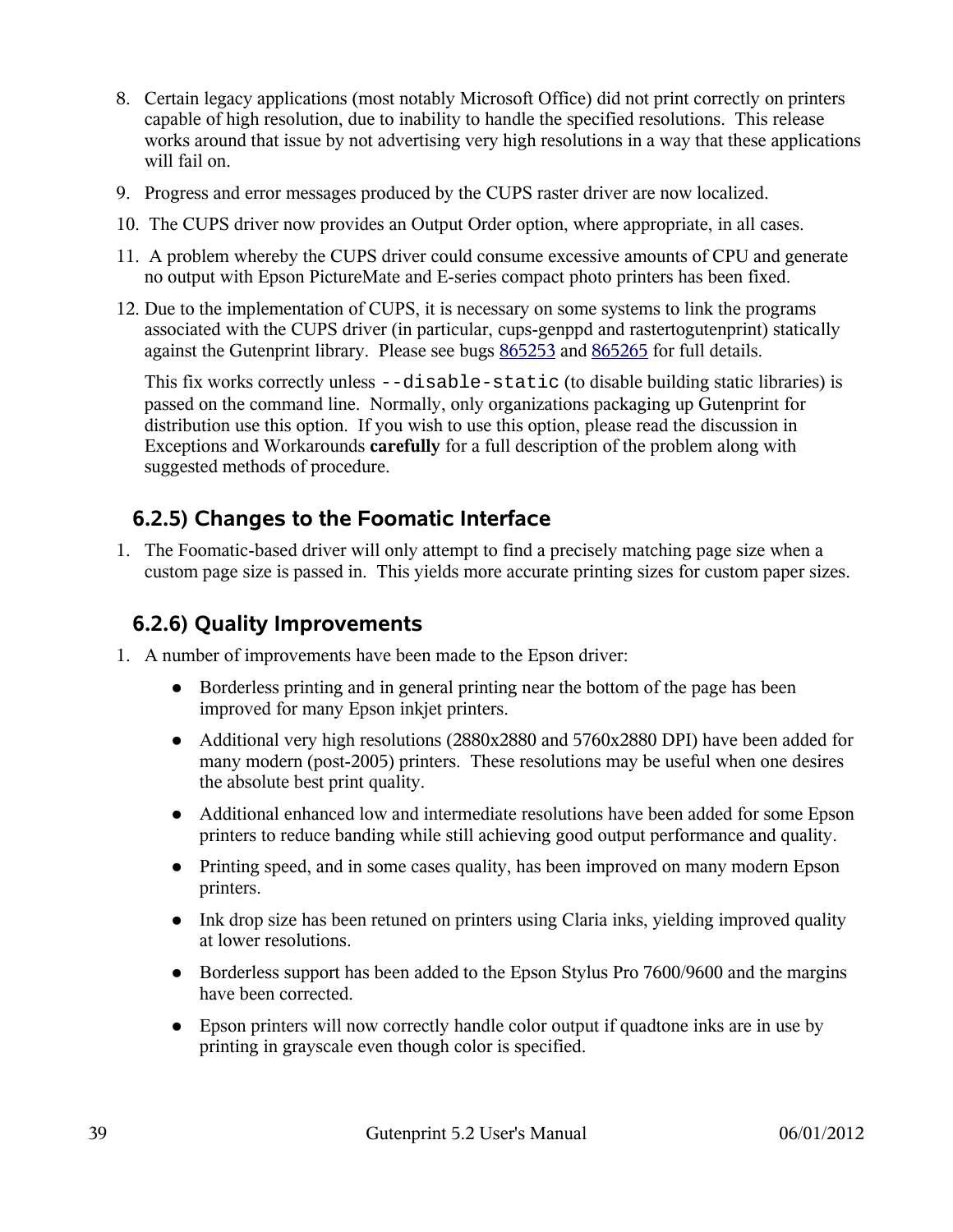- The Epson Stylus CX8300 and CX8400 now print correctly, although the colors may be retuned before final release.
- The Epson Stylus CX7400, DX7400, and DX7450 now print correctly at all resolutions. Previously, printing at 720x360 DPI or below was incorrect. Output will be rather grainy.
- A problem whereby some rows are not printed in color on the Epson Stylus CX3700 and related printers has been fixed.
- 2. Output quality has been improved for certain Canon printers, in particular the PIXMA iP4500 and related printers.
- 3. A new dither algorithm, Ordered New, has been added. This dither algorithm is most likely to improve output at low resolutions, particularly when printing black and white. It will only help on printers offering multiple drop sizes.
- 4. Various new controls and settings have been added to assist in printer calibration. While the tools for using these controls are not yet created, these tools will assist in calibrating printers in the future.
	- The Epson driver now offers additional controls for adjusting the relationship between light and dark ink:
		- The Value parameters (such as Light Cyan Value) specify the relative darkness of the light vs. dark inks.
		- The Cutoff parameters now specify the point at which the darker ink is first used, relative to the value of the light ink.
		- The Scale parameters now specify the amount of light ink used (essentially the density of the light ink). This is the same as the parameters previously called Cutoff.
	- The Epson driver now exposes as defaults the actual GCR settings used for the printer, paper, and ink combination in use.
	- The Epson driver now allows passing low level settings such as printer base resolution, ink drop size selection, and relative ink drop size as parameters. The ink drop size can be accessed in the GIMP plugin, while the base resolution and ink drop size selection can only be used via the test pattern generator or other application that allows setting integer parameters.
	- Two new dither algorithms, Segmented and Segmented New, have been added. These are not intended for normal use, and will normally behave like Ordered and Ordered New. However, if Raw color correction is selected and a printer with multiple drop sizes is used, the range of input will be divided up such that the high order bits will select the drop size to be used and the lower bits will specify the amount of ink. High order bits of 0 indicate that all drop sizes should be used.

For example, if a printer offers 3 drop sizes (2 bits), the range of 0-16383 will print all drop sizes normally (with the range of 0-16383 being scaled to 0-65535), 16384-32767 will use the small drop size, and so forth.

This is intended to assist in tuning ink drop sizes and is not normally useful otherwise.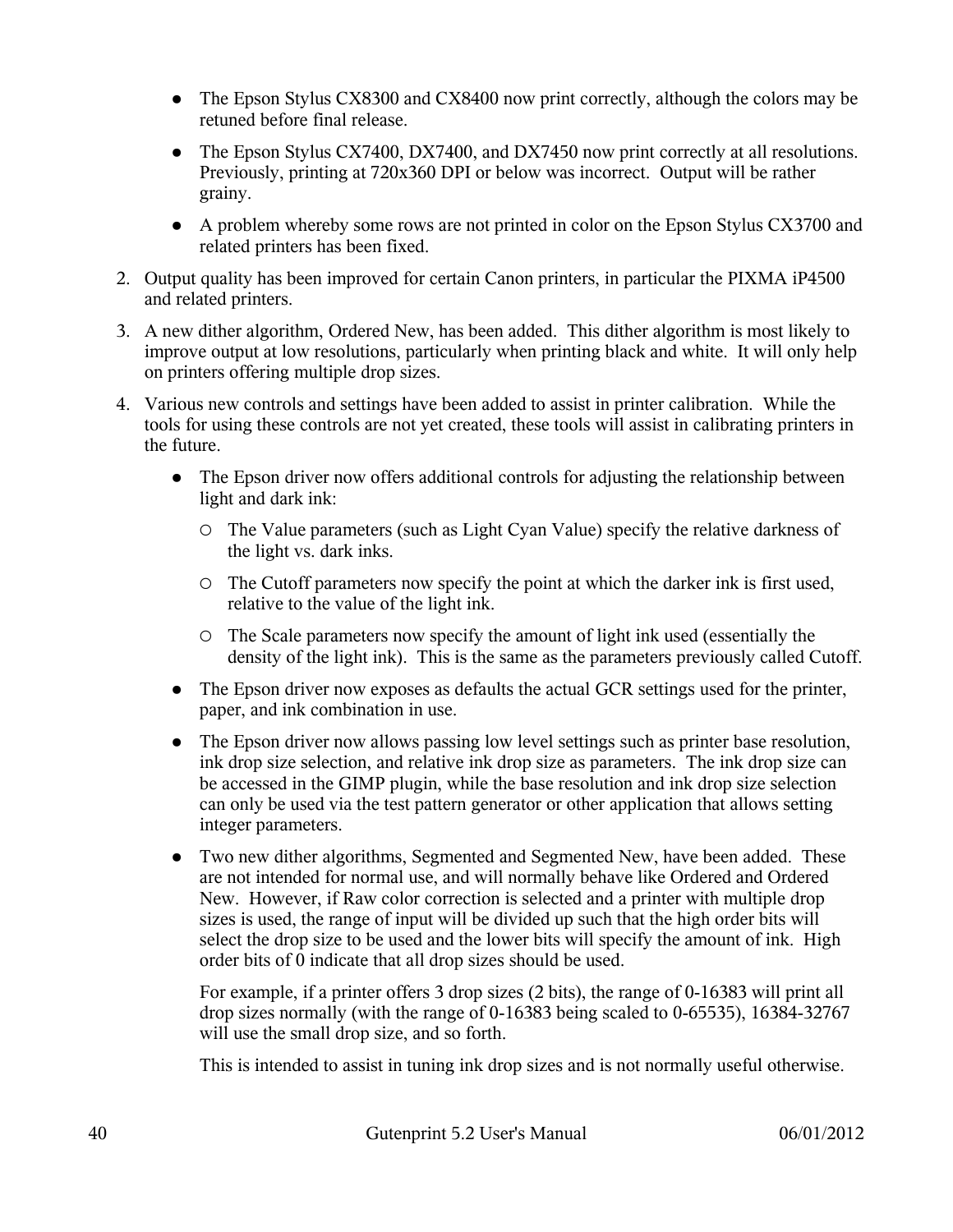● A new parameter allowing dumping out of color correction state (lookup tables, GCR data, curves, etc.) has been added, and is accessible in the GIMP plugin. At present, this data cannot be used directly, but it is intended that in the future this mechanism be used to allow calibration information to be saved and restored.

## **6.2.7) Architectural Changes**

- 1. The Epson driver has been significantly rewritten to use data stored in external files external to the binary library. This allows making improvements, adding new features, and adding new printers without recompiling the source code.
- 2. Test coverage has been increased.

## *6.3) Exceptions and Workarounds*

### **6.3.1) General Issues**

1. The Canon, Hewlett-Packard, Lexmark, and dye sublimation drivers do not offer all of the additional options and improvements that the Epson driver does. We do not have an estimated time for fix. Please contact us if you would like to assist with this.

## **6.3.2) Build/Installation Issues**

### *6.3.2.1) Incorrect Generation of CUPS PPD Files*

With certain versions of CUPS and in certain non-default configurations, if a new version of Gutenprint is installed over an existing version genppd will create PPD files based on the older version of Gutenprint rather than the newer version. This will happen if all of the following are true:

i. The cups-config provided by the CUPS driver adds  $-W1$ , rpath=/usr/lib. This is done by some versions of CUPS reportedly because in some cases the runtime linker does not pick up libraries out of /usr/lib. This can be checked by running

```
cups-config --libs --ldflags
```
and inspecting the output for any mention of "rpath", "RPATH", "RUN\_PATH", or the like. This is controlled by the CUPS installation on your system.

- ii. There is presently a version of Gutenprint installed in  $\text{/usr}$  (--prefix=/usr) rather than /usr/local or the like. The default location of Gutenprint installation is in /usr/local, but system vendors typically install Gutenprint in /usr.
- iii. Gutenprint is built dynamically only (--disable-static or --disablestatic-genppd). This is not a default, and requires the explicit --disablestatic or --disable-static-genppd on the Gutenprint configure command line. Therefore, if you build Gutenprint normally you should not be vulnerable to this problem.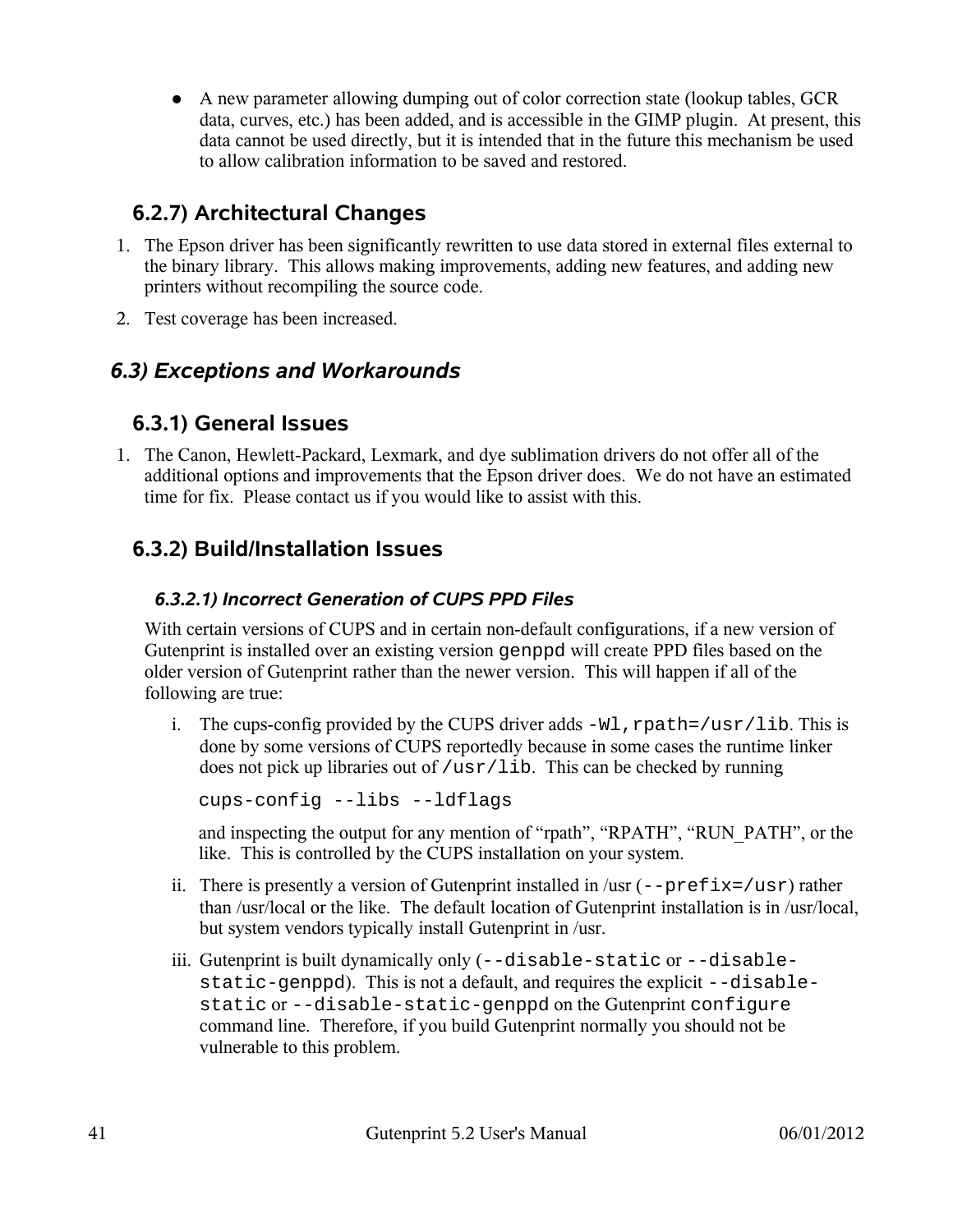Note that in general if you install CUPS into a non-standard location, and install Gutenprint into the same location, this problem can surface. For example, if you choose to install CUPS in /usr/local and Gutenprint in /usr/local you are vulnerable to this. However, it is not standard practice to install CUPS anywhere but /usr.

In this case, the run path embedded in the genppd executable points to the version of Gutenprint installed in /usr/lib. This run path overrides any attempt by libtool to look in the build directory. The result is that cups-genppd and rastertogutenprint are run against the older version of Gutenprint. If the new version contains additional features (more printers, changes to printer options, etc.) they will not be available.

This bug is difficult to detect in a normal build. It normally does not cause an error to happen during build unless there is an API change from the version installed and the version being built; the only failure is frequently that some PPD files may not be built or may be built with missing options. Due to the PPD version checking introduced in this release, the behavior might manifest itself as a runtime error. It is also possible that there will be no error at all other than the older version of Gutenprint being used, with the result that new features and bug fixes are not available.

If you wish to use only shared libraries, do not wish to build static libraries at all, and are vulnerable to this issue (because cups-config --ldflags sets the run path), there are three workarounds available:

- i. Build and install Gutenprint into /usr (rather than /usr/local) and then rebuild Gutenprint from scratch. This will install the correct libgutenprint.so in /usr/lib, and in the second build genppd will be run against the correct library.
- ii. Remove the old version of Gutenprint prior to building the new version of Gutenprint. The important files to remove are anything named /usr/lib/libgutenprint\*.
- iii. Edit cups-config to remove the reference to the run path.

### *6.3.2.2) Issues with Building and Installing Foomatic Data*

1. Before installing any new release of Gutenprint 5.2, you must manually remove any existing Foomatic option files. This is because the Foomatic utility to load data kits (foomatic-kitload) does not remove obsolete data files from the Foomatic database. If you do not do this, any PPD files you generate will be incorrect and printing may work incorrectly or not at all.

Foomatic option files are usually located in

/usr/local/share/foomatic/db/source/opt

or

/usr/share/foomatic/db/source/opt

Assuming they're in the former location, you must remove data files associated with the Gutenprint driver. The command to do this, which must be run as the superuser (root) is

cd /usr/local/share/foomatic/db/source/opt ls -l gutenprint-ijs\*.xml

If there are existing files present, you must remove them:

42 Gutenprint 5.2 User's Manual 06/01/2012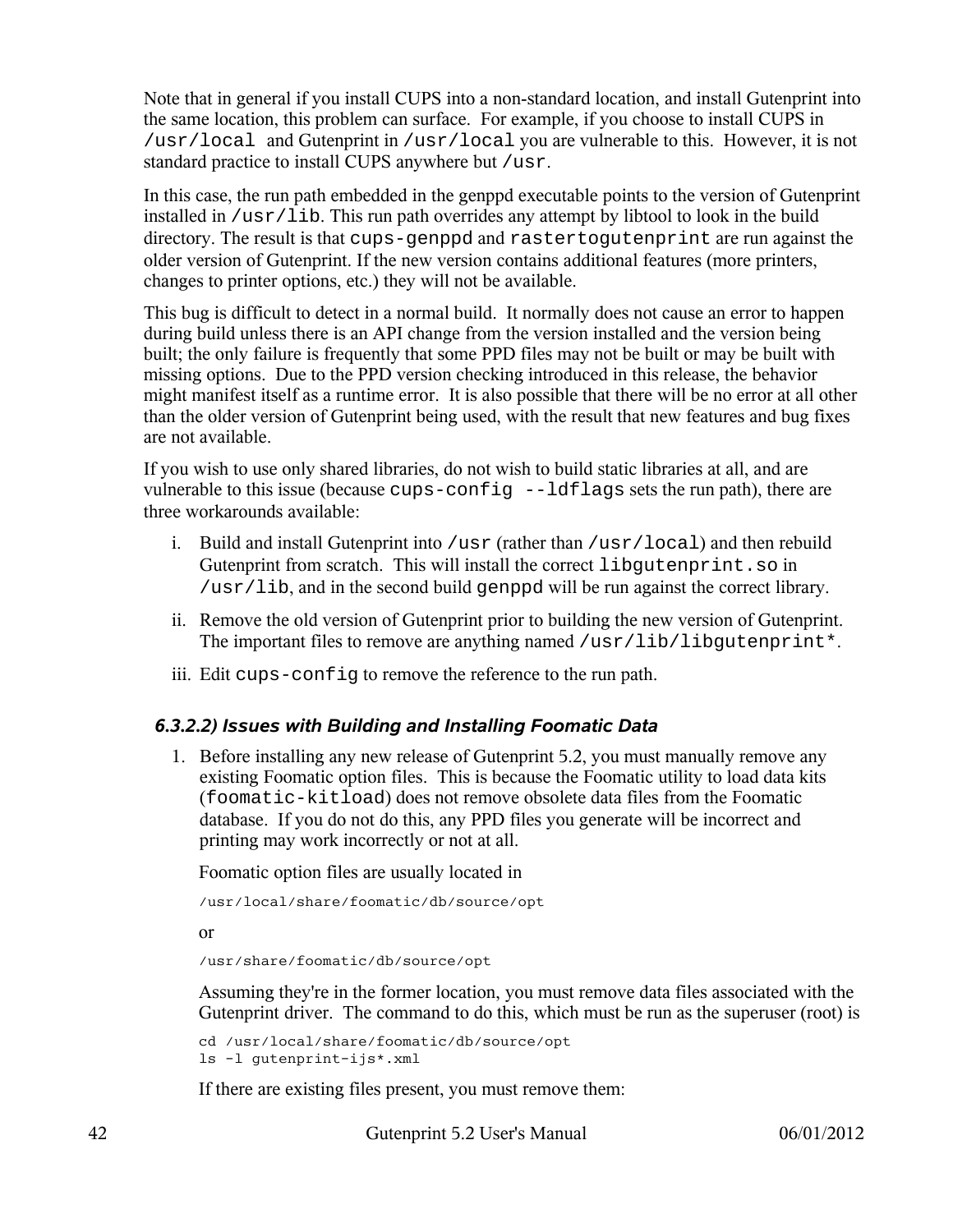rm -f gutenprint-ijs\*.xml

Now check to make sure that they are gone:

ls -l gutenprint-ijs\*.xml

**Caution**: Be very careful when typing this command! Minor errors in typing these commands may result in severe damage to your system.

After this, you may run make install in your Gutenprint source directory to install the package. You will then need to re-create any printer queues using Foomatic. In general, you will have to perform this procedure any time you install a new version of Gutenprint. Please check the Foomatic site [\(http://www.openprinting.org/foomatic.html\)](http://www.openprinting.org/foomatic.html) and the Gutenprint site [\(http://gimp-print.sourceforge.net\)](http://gimp-print.sourceforge.net/) for updated instructions about this.

- 2. Unlike with the CUPS native driver, there is no simple way to update all PPD files when you install a new version of Gutenprint. You must either use the foomatic-ppdfile command to upgrade PPD files individually, or foomatic-compiledb to build all PPD files. Your system may provide an alternate way to install new PPD files, in which case you may use that method.
- 3. The Foomatic data is version locked to the Gutenprint release installed on the system. For example, PPD files generated with the Foomatic data for release 5.2.0 will not work with the ijsgutenprint in release 5.2.1. This is to prevent accidentally using incorrect data, which could cause incorrect function to take place.

### *6.3.2.3) Problems Building escputil*

There is a known complication building escputil that causes problems on some systems. escputil uses the readline package, to support command editing and history within the program. Unfortunately, linking programs with readline often requires linking against additional libraries, and the exact library depends upon the system (e. g. not all Linux systems have the same requirements).

The configure script attempts to determine which additional library must be linked against. It tries using the following libraries in this order to build a test executable:

- 1. -lncurses
- 2. -lcurses
- 3. -ltermcap
- 4. no additional libraries

The reason it tries other libraries first is that some systems will link successfully, but only fail when an attempt is made to actually call readline. Therefore, we assume that additional libraries are required. Since we try the extra libraries in order from most recent to oldest, we expect that the first one we find will be appropriate. For example, if the ncurses library is the standard on a given system, the termcap library may be provided for back compatibility, but it is unlikely that termcap will be the standard with curses or ncurses being provided for compatibility only (so that the link will succeed but the command will use the incorrect library).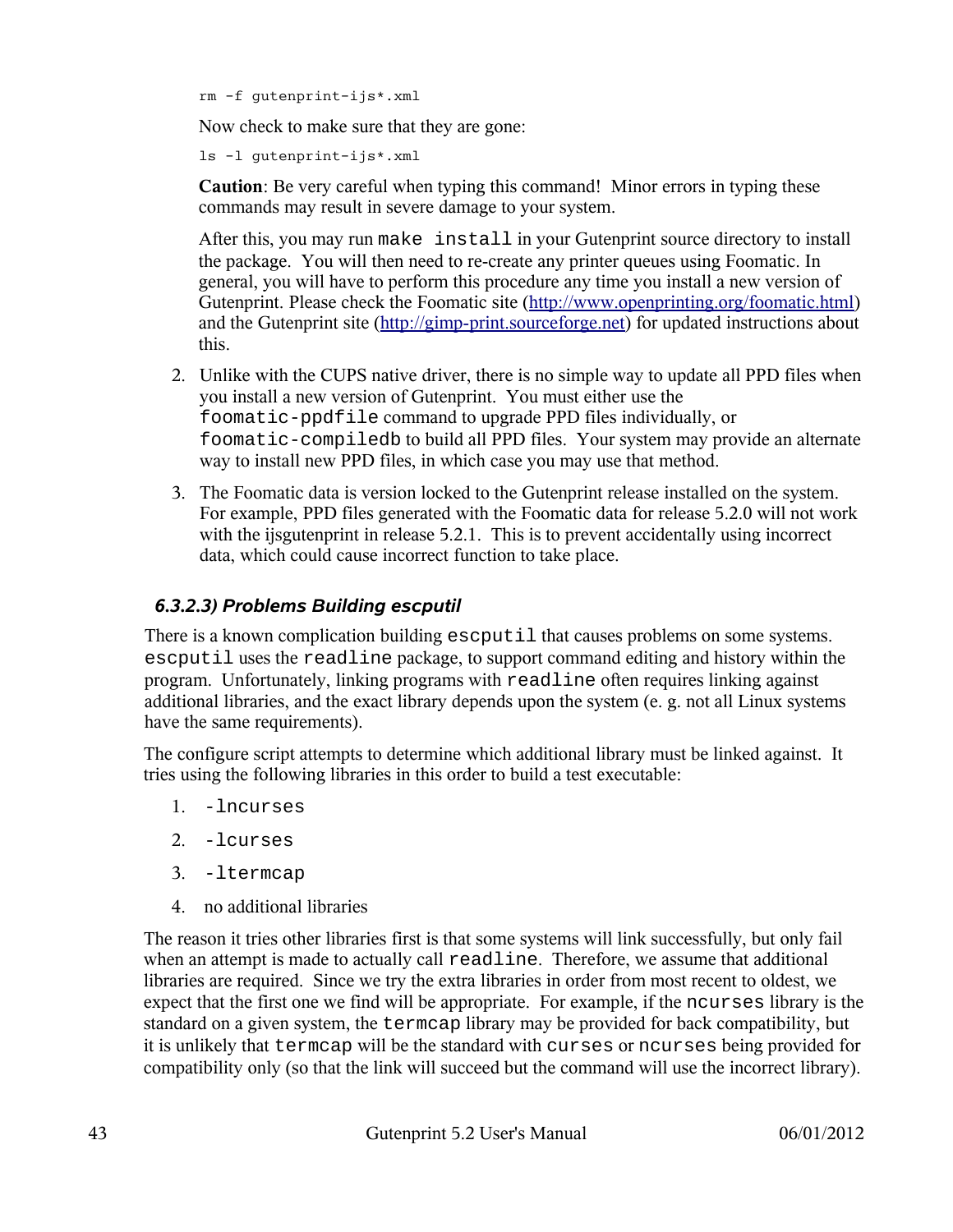As this procedure is not failsafe, we provide the following configure options to control this behavior:

./configure --with-readline=yes (the default; attempts to determine the correct library to link against)

./configure --with-readline=no (disables use of readline altogether)

./configure --with-readline=only (specifically instructs configure to not attempt to link against any other libraries)

./configure  $--with-readline=libs$  (specifies the libraries to be linked against)

A hypothetical (this won't work anywhere!) example of the latter would be

./configure --with-readline='-lncurses -ltermcap'

Note that configure will not allow readline to be used if it cannot successfully build the test program, regardless of the option selected. If you are having difficulty getting escputil to build, we suggest using --with-readline=no. The commands used within escputil are very short and seldom require significant editing.

### *6.3.2.4) Problems Building the Print plugin for the GIMP*

The fix for bug 929227 (Gimp-Print incorrectly attempts to build against GIMP 2.0) requires special build instructions if you are using a very old version of the GIMP 1.2 (1.2.0, 1.2.1, or 1.2.2). Specifically, you must set GIMPTOOL in the environment to point to the proper version of gimptool when running Gutenprint's configure script. For example:

GIMPTOOL=/usr/bin/gimptool ./configure

The bug fix involves checking for the presence of the GIMP slightly differently from how it was previously done. Previously, Gimp-Print checked for the presence of a program named "gimptool", which provides information about how to build plugins against the GIMP. This worked correctly when only the GIMP 1.2 was installed, but not when the GIMP 2.0 was installed.

The GIMP 2.0 actually installs a program named "gimptool-2.0", and creates a symbolic link named "gimptool" pointing to it. Later versions of the GIMP 1.2 (1.2.3, 1.2.4, and 1.2.5) similarly create a program named "gimptool-1.2" and a symbolic link named "gimptool". As the configure script prior to this bug fix simply checked for gimptool, it incorrectly detected a gimptool from the GIMP 2.0.

The current configure script checks first for gimptool-1.2 and then for gimptool, and only accepts the use of a GIMP 1.2 version of one of these programs. However, if you have one of the older versions of the GIMP 1.2 installed in a non-standard location, and you use --with-gimp-prefix or --with-gimp-exec-prefix to specify its location, the configure script will not automatically detect the correct location of gimptool, and you must specify it as described above. Note that you must specify a copy of gimptool from the GIMP 1.2, not from the GIMP 2.0. If your copy of the GIMP is installed in a standard location (typically /usr/bin or /usr/local/bin), you do not need to use --with-gimp-prefix or --with-gimp-exec-prefix, and therefore do not need to

use this workaround.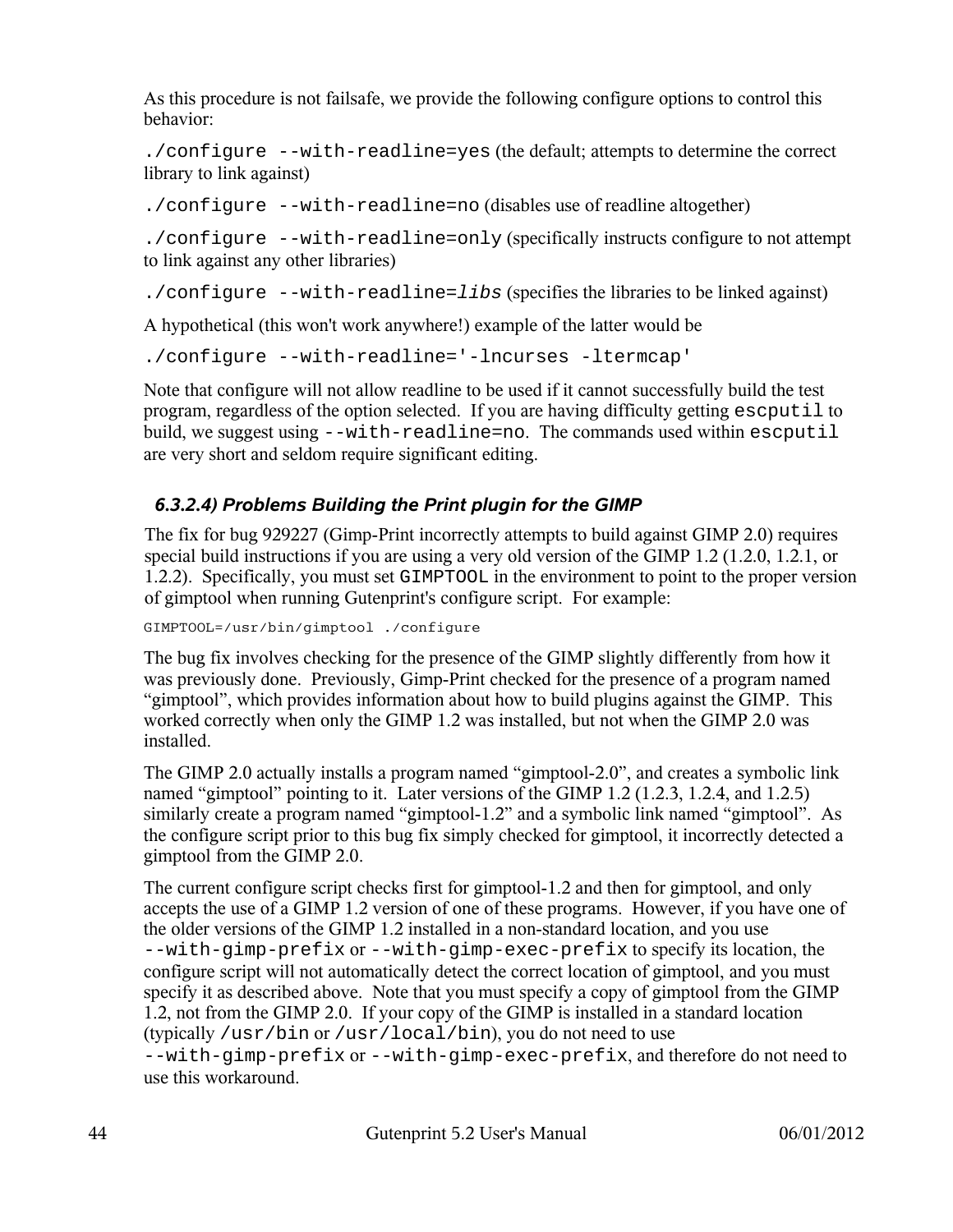If you cannot upgrade to the GIMP 2.x, the Gutenprint and GIMP projects recommend upgrading to revision of the GIMP 1.2.5, which will not require this workaround. This workaround is available in the event that you cannot or do not wish to upgrade your installation of the GIMP.

### *6.4) Printer-Specific Notes*

- 1. Support for color laser printers (e. g. Color LaserJet printers) is currently black and white only. We do not have a plan for implementing color support for these printers, but will accept a fix.
- 2. The Gutenprint driver does not in all cases offer the same set of resolutions offered by the printer manufacturer's drivers. There are a variety of reasons why that is the case:
	- i. In some cases, we have not determined the necessary commands to utilize some resolutions (particularly very high resolutions).
	- ii. In some cases, the advertised printer resolution may not match what we determine to be the maximum resolution based on our understanding of the printer's capabilities. Sometimes the advertised resolution is qualified by a statement that implies that the actual resolution may be different from the stated resolution. In some cases, we may be able to achieve the same number of drops per square inch by means of a different resolution. For example, we may determine that a printer that is advertised to support 5760x720 DPI in fact supports 2880x1440 DPI. This is the same number of droplets per square inch (4147200), but with a different aspect ratio (the ratio of the horizontal resolution to the vertical resolution).
	- iii. In some cases, we offer additional resolutions not offered by the printer vendor. These resolutions may be either lower or higher than those offered by the printer vendor.

We frequently offer lower resolutions than those offered by the printer vendor to offer a greater choice of printing speed. These resolutions will offer low quality but very fast printing speed for use where the quality is unimportant but speed is of the greatest importance.

In some cases, we offer resolutions higher (or simply different) than those advertised by printer vendors. We will offer these options if testing determines that these resolutions can be used safely and we determine that these resolutions offer a potential benefit in quality in some cases.

It is almost always better to have a printing resolution with a smaller aspect ratio (i. e. the horizontal and vertical resolutions are similar). For example, a resolution of 2880x1440 DPI is likely to yield superior results to a resolution of 5760x720 DPI. Therefore, in some cases we do not offer certain resolutions offered by the printer vendor (in the case of the Epson Stylus Photo R800, 5760x1440 DPI) because they are not likely to yield any benefit (either speed or quality) over another resolution that we offer (in this case, 2880x1440 Highest Quality).

Indeed, we have received reports that in some cases a lower resolution may actually offer improved quality over a higher resolution. For example, the Epson Stylus Photo 780 is reported to yield better quality at 1440x720 DPI Highest Quality than 2880x720 DPI.

We periodically evaluate the list of resolutions we offer to decide whether to offer any additional options.

3. It is strongly recommended that four color mode not be used on the Epson Stylus C63, C64, C65, C66, C70, C80, and CX-5200, and the PX-V500 and PX-V600 when printing to glossy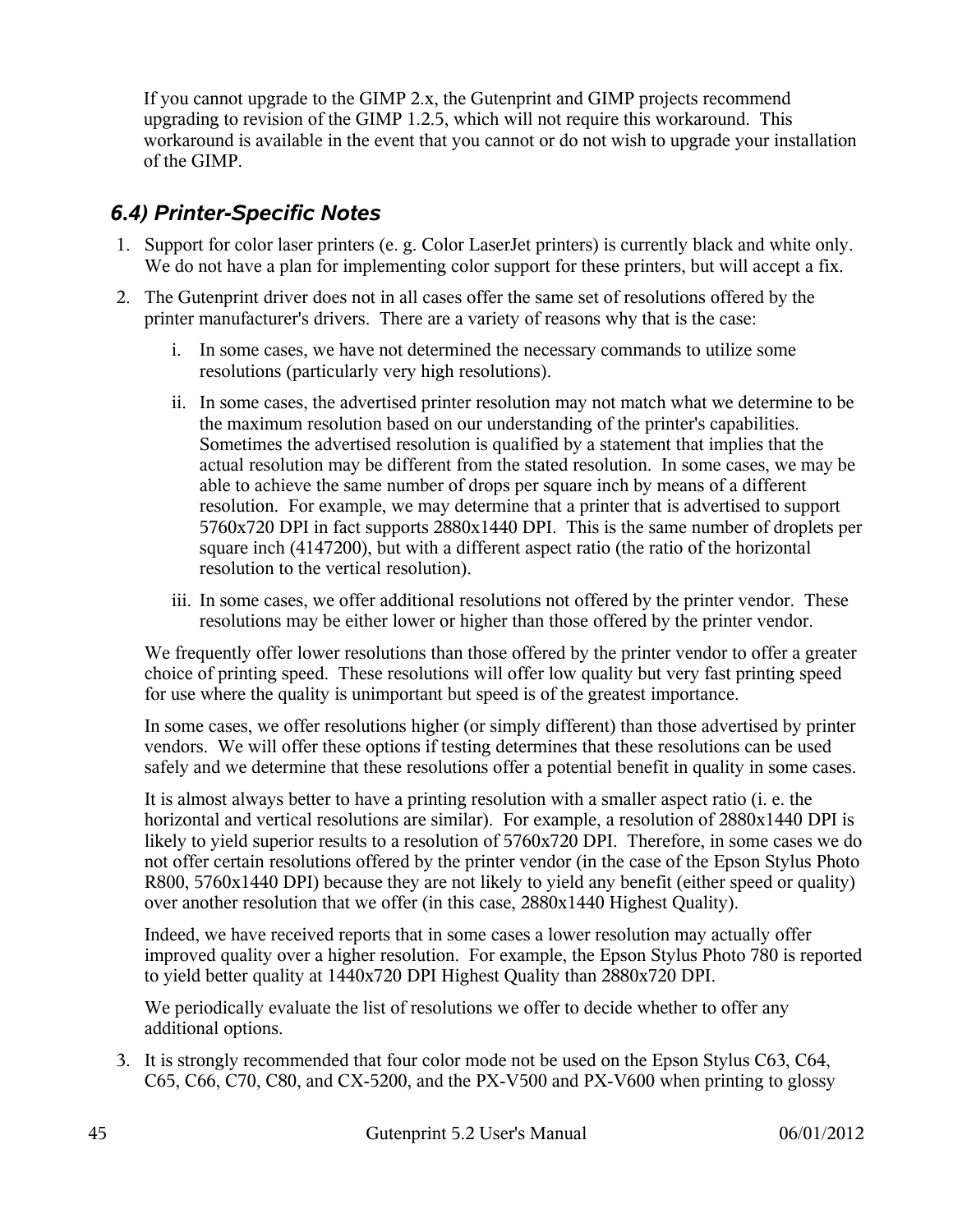papers, as the black ink is formulated differently from the color ink and does not adhere properly to these papers. Epson Photo Paper, Premium Glossy Photo Paper, Premium Luster Photo Paper, and Premium Semigloss Photo Paper are known to be affected. If you use the default settings (specifically, the Standard ink type), this will be handled automatically.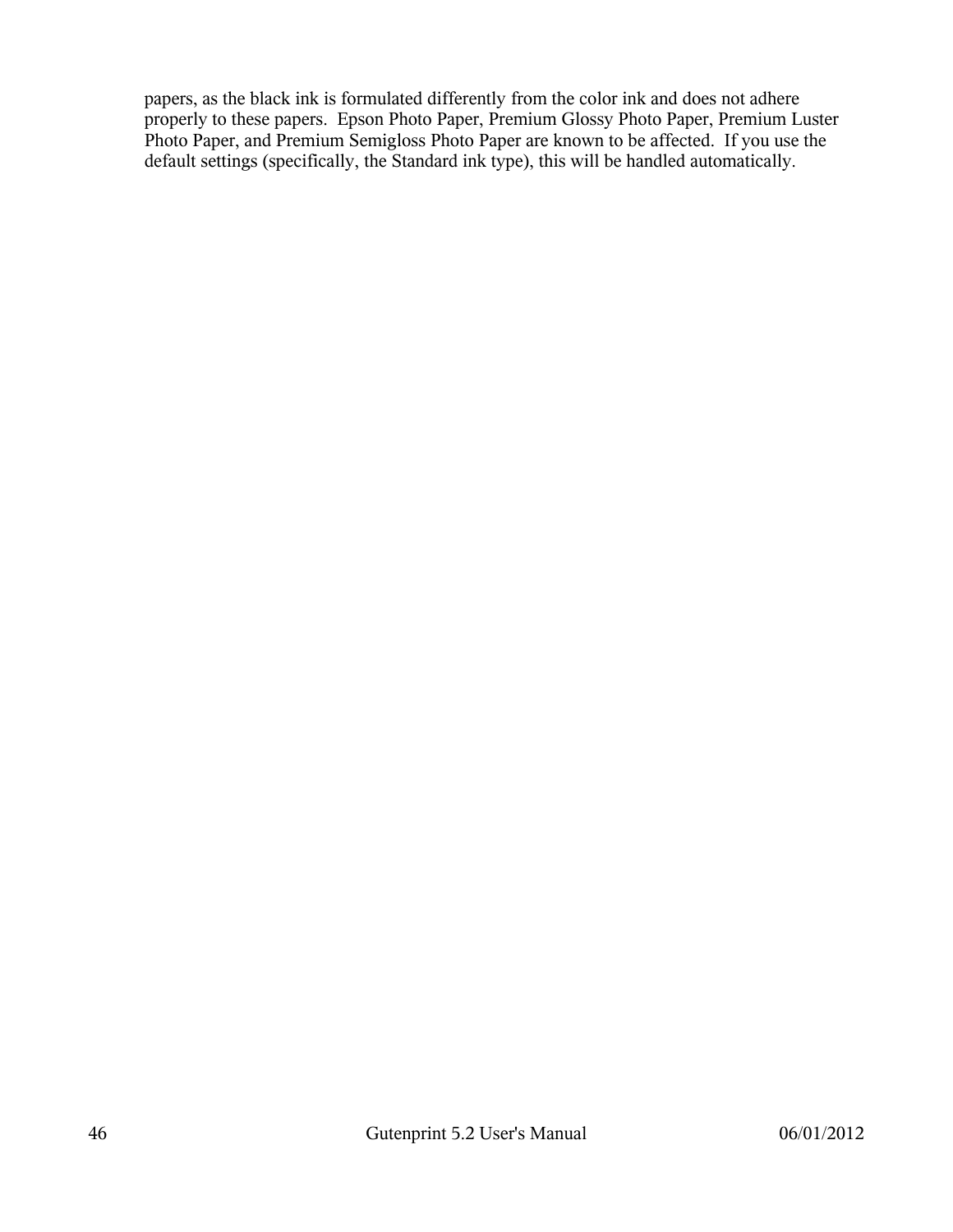# **7) List of Supported Options**

This section details the options available in this release of Gutenprint 5.2. More advanced options are subject to change between releases, and existing options may acquire additional choices as new capabilities are added.

These options are not supported by all printers; depending upon the functionality of the driver and printer, different capabilities are available for different printers.

## *7.1) Printer Options*

These options control aspects of printer behavior, including choice of media type, media size, paper feed, and so forth.

### **7.1.1) Basic Printer Options**

These options control basic printer functions.

#### **Printer Model**

Select the printer to use. It must always be supplied. When using CUPS or Foomatic, the printer will automatically be selected via the chosen PPD file; with the Print plugin for the GIMP, it is selected in the Setup Printer dialog.

#### **Page Size**

Select the paper (media) size to print to. Some printers support custom paper sizes, while others only support certain preset sizes. This must always be supplied.

Note that this option refers to the actual size of the media, not the printable area. For example, selecting A4 refers to actual A4 paper, whatever the margins may be.

### **Double-Sided Printing**

Otherwise known as "duplex" printing, this is offered for printers capable of printing on both sides of the page. In addition to single-sided printing, there are two modes of duplex operation: the page may be flipped over its long edge (like a book), or over the short edge (like a note pad; this is sometimes referred to as Tumble).

#### **Media Type**

Select the kind of paper or other media being printed to. This enables the printer and driver to be set up appropriately for the kind of paper in use. Most printers offer a choice of supported media types.

It is important to set the Media Type to the correct value if possible, or if not to a closely related medium. The printer may need to know what kind of media is in use to determine how to feed the paper correctly; the driver needs to know in order to select the right output settings.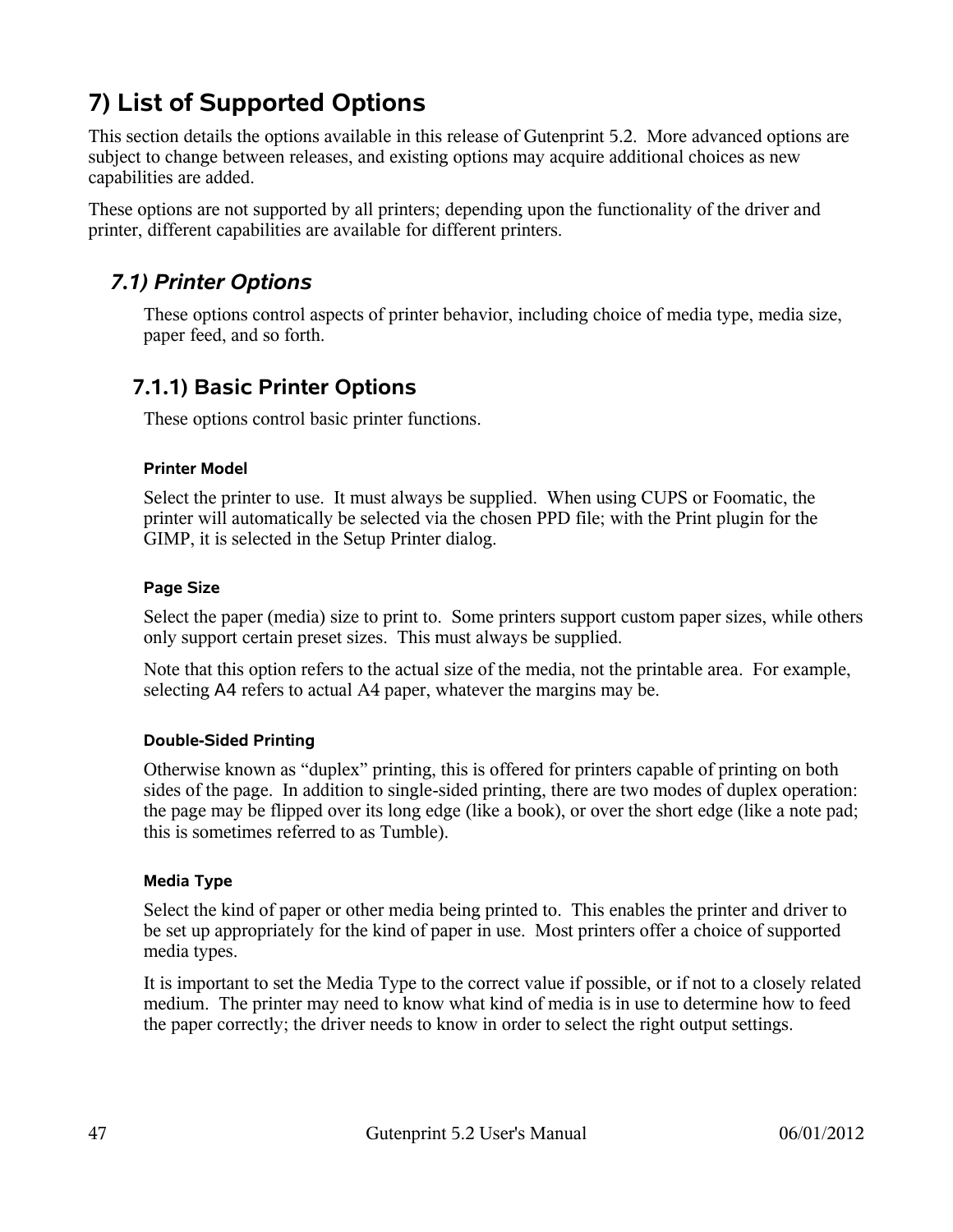#### **Media Source**

Select the source of the paper or other media. This option is offered with printers that have multiple feeds, for example multiple paper bins, manual feed, printing directly to a CD, etc.

#### **Ink Set**

Select the kind of ink in use in the printer, for printers offering different optional inks (for example, ink designed for matte paper vs. ink designed for glossy paper).

#### **Borderless**

Select whether to print with borders or not, for printers with the capability to print to the edge of the page. This is otherwise known as "full bleed".

#### **1.1.1.1.1) Shrink Page If Necessary to Fit Borders**

This option is provided in the native CUPS driver only. It is not needed in other environments.

If the paper size does not match the imageable area, either because there are margins or because full bleed is in use and the margins are actually wider than the page, this option selects what Gutenprint does:

- Shrink (print the entire page): The output is shrunk to fit the page margins. This ensures that the entire page is printed, but dimensions will not be preserved (a line that should be exactly 10 cm long may be less, and it may differ depending upon whether the line is horizontal or vertical). If full bleed printing is in use, the output will not be expanded beyond the boundaries of the page. This is the default.
- Crop (preserve dimensions): The output size is preserved, but any output that would lie outside of the margins is not printed. This was effectively the default in Gutenprint 5.0.0.
- Expand (use maximum page area): The output is expanded if possible to match the margins if they exceed the page size (i. e. if full bleed is in use). If full bleed printing is not in use, this has the same effect as Crop. Note that this does not actually guarantee borderless printing; it only allows the driver to print beyond the borders if data is present.

This option was added in Gutenprint 5.0.1 because many people reported that the border cropping in Gutenprint 5.0.0 resulted in important information not being printed (the left and right sides of the page, principally). As a result of this, some distributions changed the definitions of certain page sizes to impose margins. With this option, there should be no reason to change page sizes to work around border issues.

#### **Resolution**

Select the resolution to print at (dots per inch). In general, higher resolutions produce better quality, at the expense of additional time.

As a general rule of thumb, on laser printers and older inkjet printers resolutions of 300 DPI or thereabouts provide draft quality; lower resolutions provide economy draft quality and cannot

48 Gutenprint 5.2 User's Manual 06/01/2012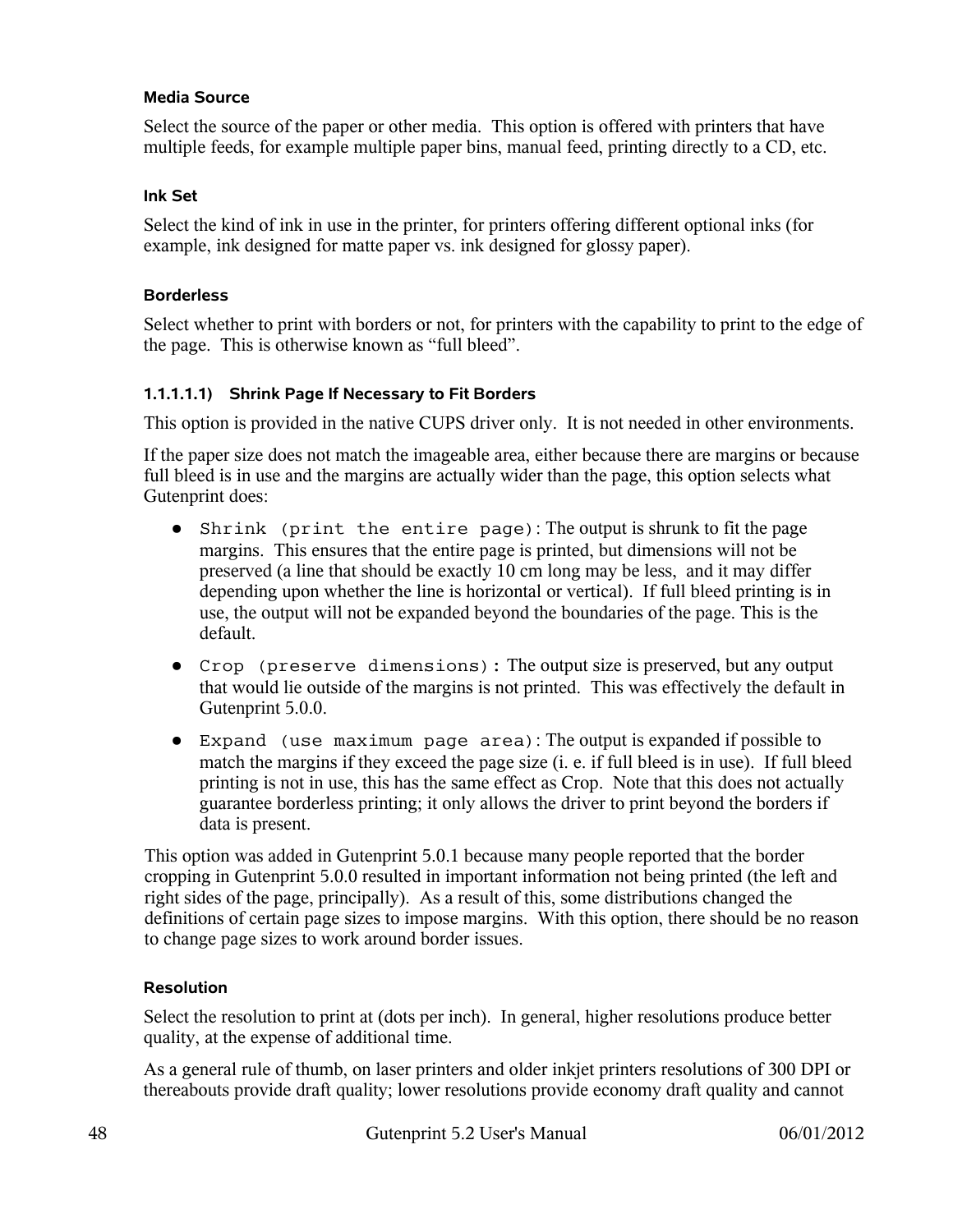produce solid black. Resolutions of 600 or 720 DPI produce good quality output; higher resolutions are useful for very high quality image or graphic output. Newer inkjet printers, with smaller ink drop sizes, typically require higher resolutions to produce acceptable output; in some cases even 1440x720 DPI does not produce particularly quality.

Users of Epson inkjet printers, laser printers, and HP inkjet printers have another setting available: the Quality option can be used to indirectly control the printer resolution, among other things. This offers a simpler way to control output quality.

### **7.1.2) Advanced Printer Options**

These options control less frequently used printer options.

### **CD Hub Size**

This setting may be used on printers with the capability to print directly to a CD. Depending upon your choice of media, you may be able to safely print all the way to the inner hole of the CD, or you may not be able to print any closer than the hub about an inch from the center. This provides standard options of small and large hub size.

#### **CD Horizontal Fine Adjustment CD Vertical Fine Adjustment**

These settings allow you to shift the position of the print while printing to a CD. If you find that your print is not centered on the CD surface, you may need to adjust these setting to compensate.

#### **CD Size (Custom)**

This setting may be used on printers with the capability to print directly to a CD. This option allows precise specification of the CD diameter between 64.9 and 119.9 millimetres. This option is new with Gutenprint 5.2.

#### **CD Horizontal Fine Adjustment CD Vertical Fine Adjustment**

This setting may be used on printers with the capability to print directly to a CD. This option allows precise specification of the CD hub diameter between 15.9 and 42.7 millimetres. This option is new with Gutenprint 5.2.

#### **Enhanced Gloss**

Some newer printers have a cartridge of "gloss enhancer", which helps solve the problem of pigment inks having an inconsistent lustre on glossy paper. Use this option to enable use of the gloss enhancer.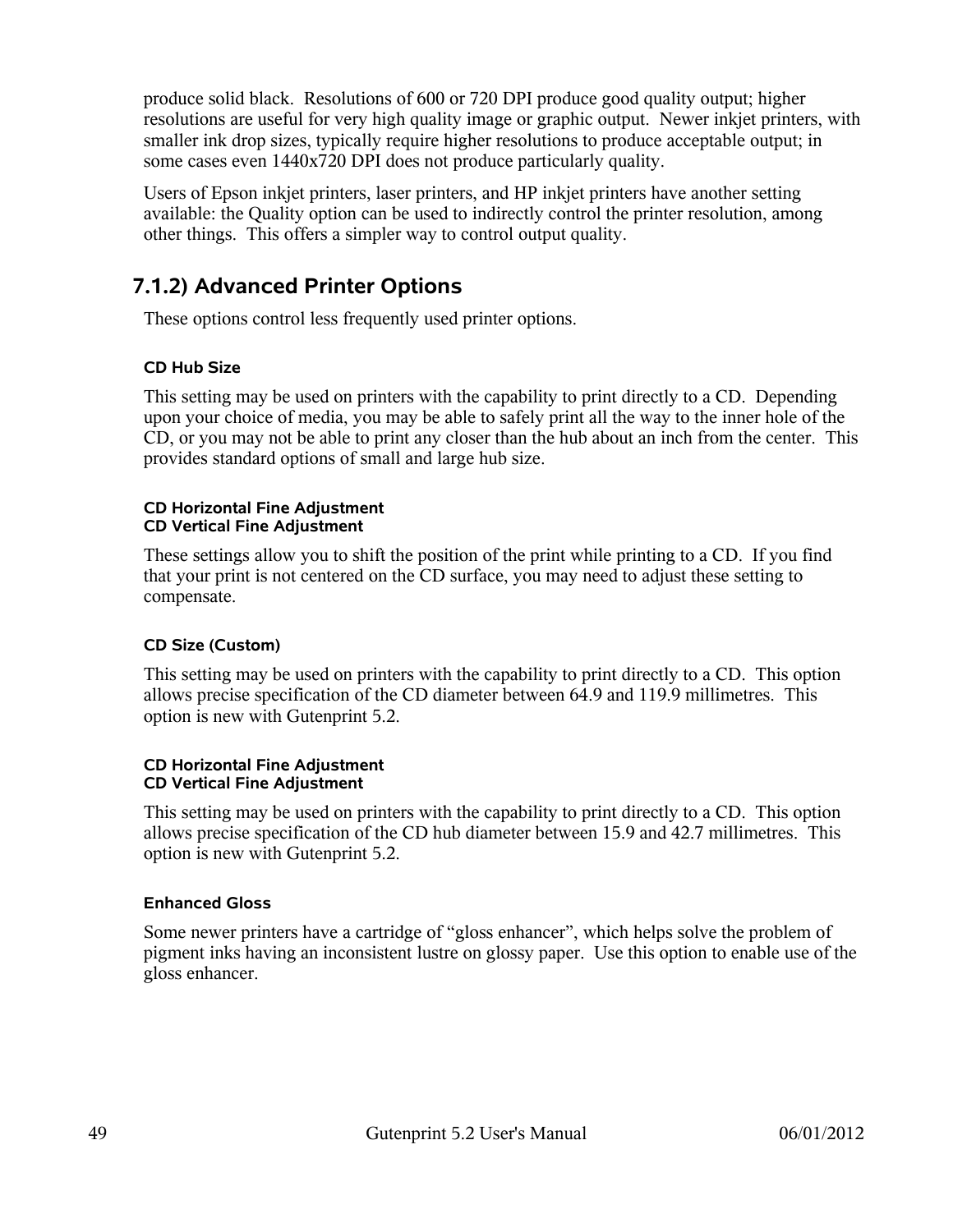#### **Laminate Pattern**

Some dye sublimation printers are able achieve better durability of output by covering it with transparent laminate surface. This surface can be of different patterns: common are matte, glossy or texture.

### **7.1.3) Specialized Printer Options**

These options control unusual printer features. They may be useful in certain circumstances; generally the default settings will work optimally.

#### **Ink Type**

Select which subset of inks to use for printing. For example, on a photo printer with additional light cyan and light magenta inks, it's possible to print with only the standard cyan, magenta, yellow, and black inks.

Normally there is no reason to use any setting other than the default. Reasons why one might want to use it include:

- 1. Some black inks are not compatible with certain glossy papers. If the black ink smudges on your paper, you may elect to use an option without black ink (a "composite" setting).
- 2. Some inks or paper/ink combinations produce color shifts when the light inks are used. If your chosen combination produces unacceptable color shifts or color casts, you may prefer to use the Four Color Standard option, which will generally yield more consistent color at the expense of "grainier" output.

#### **Printing Direction**

Most inkjet printers can print either unidirectionally (the head prints only when moving in one direction) or bidirectionally (the head prints when moving in both directions). Bidirectional printing is generally faster, since the printer is printing at all times rather than wasting much of the time returning the head to the starting position. On many printers, however, unidirectional printing produces better quality output than bidirectional printing.

The standard setting for this option adapts to the printing resolution.

#### **Interleave Method**

Most inkjet printers create the printed image using multiple overlapping passes of the print head. On many printers this function is performed within the printer itself and cannot be adjusted, but with many Epson inkjet printers (and some others), this is performed by the driver or may be specified to the printer. One advantage of the multiple overlapping passes is that it can hide small differences between the individual print head nozzles, which would otherwise be visible as banding. The different interleave methods are different strategies for for performing this overlapping; some are better at hiding the banding than others. They all require the same amount of time to print.

Generally it is not necessary to adjust this; in some cases, depending upon your printer, you may find that one pattern or another performs better.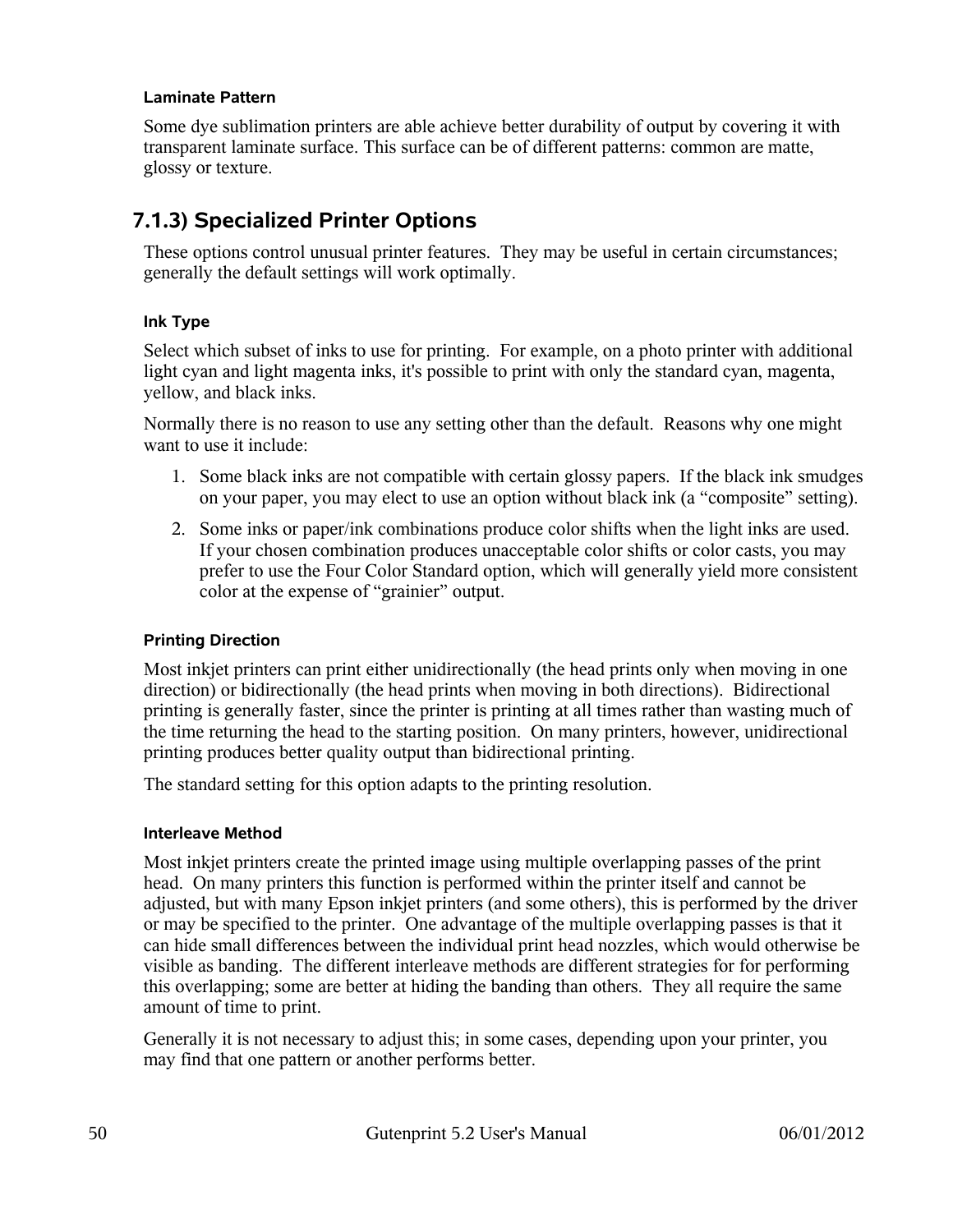On Epson Stylus Pro printers, this option allows specifying different overlap patterns within the printer. In this case, the choice of overlap pattern may affect both the printing time and the quality to a significant degree.

#### **Adjust dot size as necessary**

This option is provided on many Epson inkjet printers to allow you to use larger ink drops than those normally used for the resolution chosen. This may be necessary if you use certain kinds of media or for some reason wish to use much more ink (higher density) than the default. It should never be necessary to use this option.

### *7.2) Output Controls*

These adjustments control how Gutenprint generates output.

While some of these options are conventional "pick one" options, many of these options allow you to select a value within a numeric range. In the enhanced Print plugin for the GIMP and other native Gutenprint applications, these options are represented by sliders. In addition, if you are using CUPS 1.2 or above with applications that understand the CUPS 1.2 enhancements, the options may be represented by sliders. However, CUPS 1.2 and most applications that use PPD files do not understand numeric-valued options.

Gutenprint works around this by generating CUPS PPD files with discrete choices for these options in steps of 0.1. In addition, Fine Adjustment options corresponding to each option are provided, with steps of 0.005. The actual option value is generated by adding the primary option value to the Fine Adjustment value. For example, if Brightness is specified as 0.900 and Brightness Fine Adjsutment is specified as 0.045, the final Brightness value is 0.945. This allows us to provide reasonably fine granularity for adjustments without requiring too many discrete values.

Many options offer a value of "None" in addition to the numeric valued options. A value of "None" allows Gutenprint to select an appropriate value based on the other options; it is not the same thing as a specific numeric value.

## **7.2.1) Basic Output Controls**

### **Output Type**

This option specifies whether to print in color or black and white/grayscale (using only black inks). Black and white printing is generally faster than color printing, even if the item being printed is entirely black and white. However, printing with only black ink may yield a "grainy" appearance.

#### **Color Correction**

This selects the choice of color correction method within Gutenprint. The following options are presently offered:

● **Default** Select a color correction mode appropriate for the document type being printed.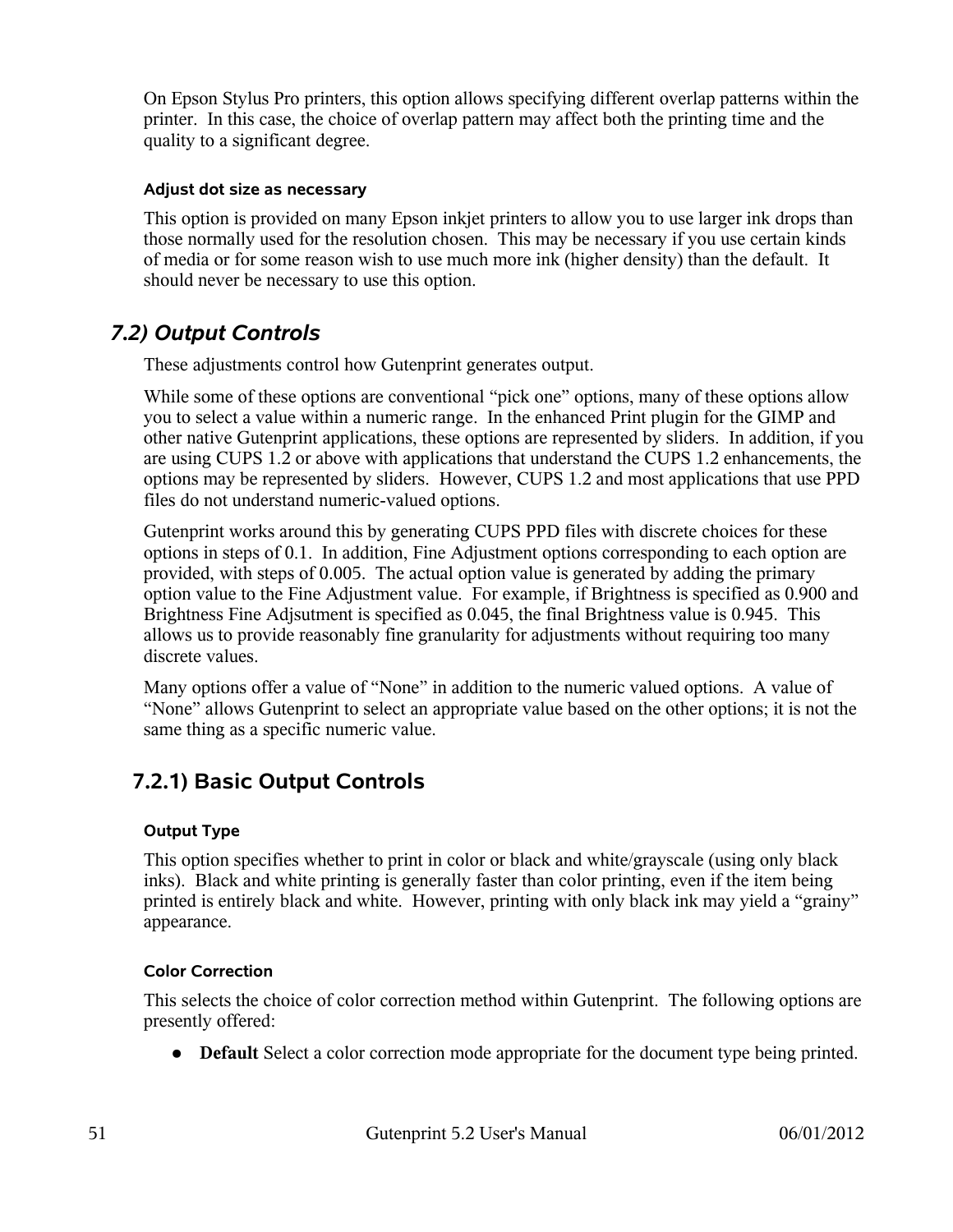- **High Accuracy** Apply optimum color correction to the output to produce the best color quality. This corrects the hue, brightness, and saturation (brilliance of color). This is the normal setting to use for printing photographs or graphics if you are not using any external color management.
- **Bright Colors** Apply color correction to the output, but generate more brilliant colors in some cases.
- **Correct Hue Only** Apply color correction to the output, but correct only the hue. This option does not correct brightness and saturation.
- **Uncorrected** Do not apply any color correction to the output beyond generating linear output. This is the best setting to use when utilizing external color management; the high accuracy modes employ correction algorithms that may not work well with color management.

Note that if you use color management you should use profiles created with Gutenprint and with the exact settings that you plan to print with. Profiles provided by the printer vendor are calibrated for the vendor's driver, which may not be identical to Gutenprint's calibration. In addition, profiles created using Gimp-Print 4.2 or earlier will generally not perform well with Gutenprint 5.2.

- **Desaturated** Print in pure grayscale, but using color inks. The result is somewhat different from printing in black and white using the Output Type option — the driver may use color ink, which generates smoother output and may yield better results on many papers.
- **Threshold** Convert all colors to fully on or fully off, eliminating all gradual tonal gradations. The result is that the output will consist of all very pure colors.
- **Density** Correct only the amount of ink ("density"), otherwise performing no correction at all, even for linearity. Prints made with this option will usually be very dark if no other color management is used. This may be useful if you are printing in 16 bit precision or are using your own linearization curves.
- **Raw** Perform no correction at all, even for density. Prints made with this option will be very dark and may bleed (or even puddle!) ink if not used with external color management and linearization. This option may be useful if you are using external color management and linearization to get extremely saturated dark colors by using more ink in individual channels. It should be used with extreme caution, as it is very easy to damage the printer if you are not careful.
- **Pre-Dithered** Interpret each pixel as the actual size of each drop to be printed. Legal values of the drop sizes differ between printers; all printers support 0 (no droplet) and 1 (the largest droplet). Some printers support four levels (0, 1, 2, and 3).

### **Image Type**

Specify the option that best describes your print job. Your choice here will affect the processing of the print job. Currently available settings are: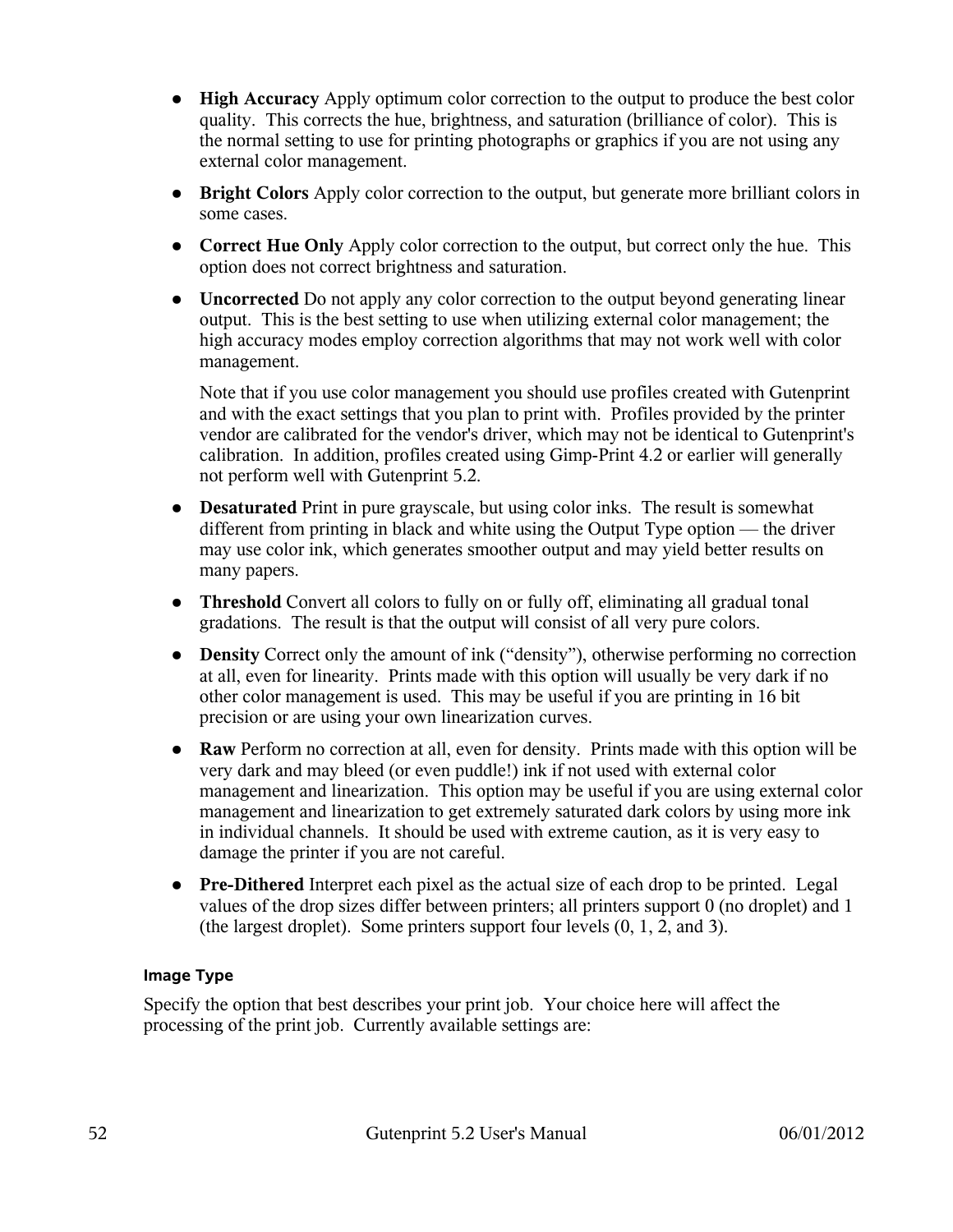- **Text** Optimize the output for printing black text with no graphics. This option results in crisp output and is very fast, but will yield very poor results with any color or grayscale graphics.
- **Graphics** Optimize the output for printing color graphics. This option will generate smooth, bright output.
- **Mixed Text and Graphics** Optimize the output for printing a mixture of text and graphics.
- **Photograph** Optimize the output for printing photographs. This option will generate smooth tones and high quality colors, but will be slower than the other options.
- **Line Art** Optimize the output for printing black and white line art with intricate detail.
- **Manual Control** Do not bias the output at all; use only the settings specified by the user.

### **Print Quality**

Specify the desired output quality using convenient presets. Where this option is available (on Epson inkjets, laser printers, and HP inkjets), Gutenprint will automatically adjust the printing resolution and other options to generate the desired quality. Settings chosen with this option may be overridden by explicitly setting other settings, such as resolution. Not all printers offer all of these options. Currently available settings, in increasing order of quality, include:

- **Fast Economy** Use the fastest printing mode available on the printer to print with a minimum amount of ink. This option will produce very washed out colors and grays, and will typically be extremely grainy and streaky.
- **Economy** Print very rapidly with a reduced amount of ink. This option will produce washed out colors and grays and will typically be quite grainy and streaky.
- **Draft** Print low quality draft output quickly. This option will typically produce acceptable colors with some amount of grain on plain paper, but will typically produce washed out and grainy output on high quality papers. On some printers this may employ a special draft mode to print especially quickly at the expense of color fidelity.
- **Standard** Print at a normal quality level for text or text/graphics on plain paper or basic inkjet paper. This option will typically produce acceptable colors, but on high quality papers the output may be grainy or somewhat washed out. This option may also be useful for printing draft copies of photographs on coated inkjet paper.
- **High** Print final copies of text or text/graphics on plain paper or inkjet paper. This option will typically produce good color quality, but the quality may not be optimal for photographs on glossy paper. This option may also be useful for printing draft copies of photographs on glossy paper.
- **Photo** Print photographs on glossy paper or very high quality text, text/graphics, or line art on high quality paper. In the latter application this will produce output close to laser printer quality. On the highest quality premium papers the result may still be a bit grainy.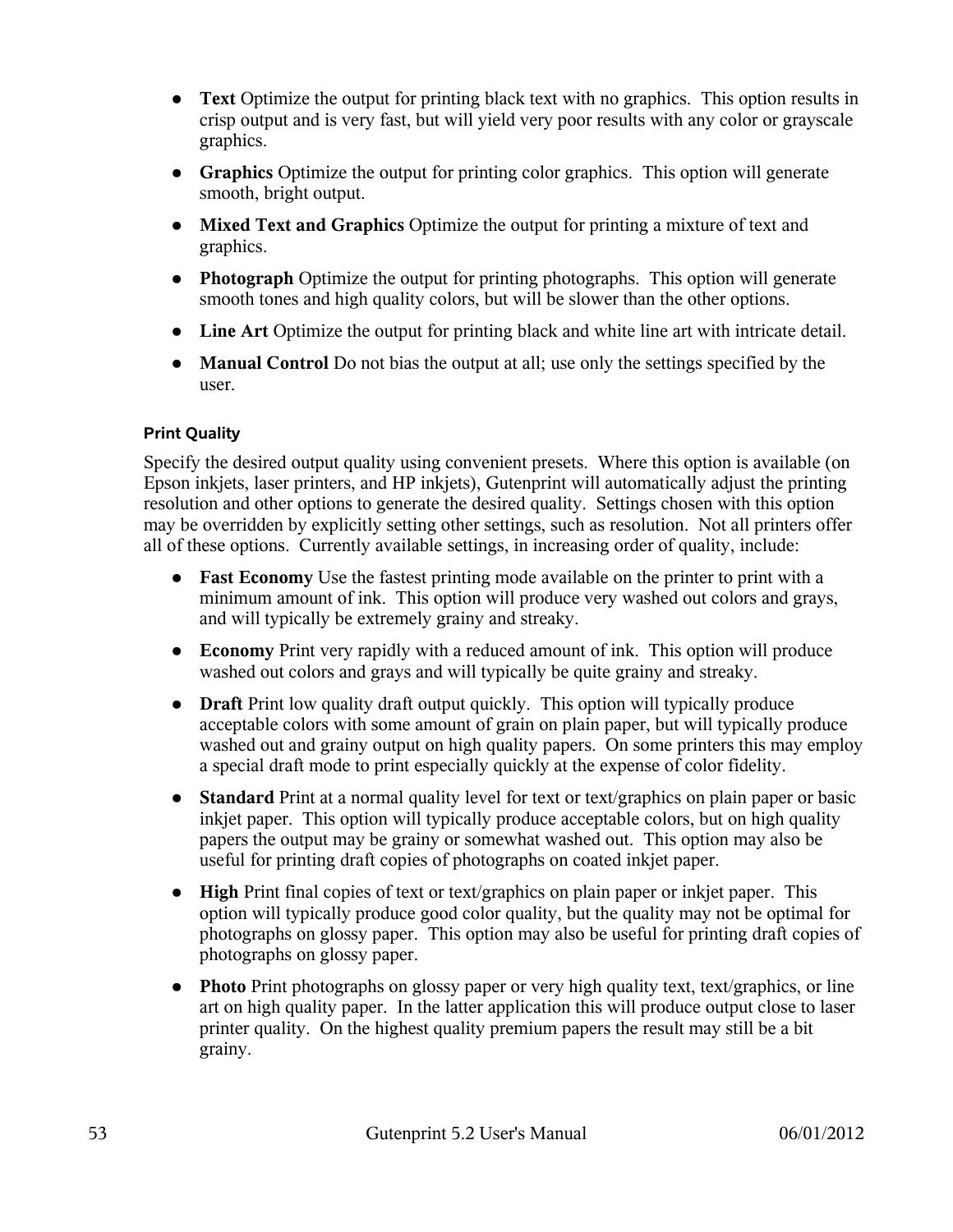- **Super Photo** Print photographs on glossy paper with very high quality. This will generally yield very good results on high quality premium paper but may be overkill on other papers. This option is only offered on printers capable of producing very high quality output rivaling traditional photographic printing. This option may also be appropriate for very intricate line art, where the required resolution may exceed the capabilities of laser printers.
- **Ultra Photo** Print photographs on premium papers with extremely high quality. This option is only offered on printers capable of producing extremely high quality output matching or exceeding traditional photographic printing.
- **Best** Print with the best quality available on the printer for the application chosen. This may be equivalent to one of the other settings; on a very few printers the resolution may exceed that of Ultra Photo mode.
- **Manual Control** Do not adjust the settings at all; use only the settings specified by the user.

## **7.2.2) Basic Output Adjustments**

#### **Saturation**

This option controls the vividness of the output color; higher values produce more vivid colors. Very low values produce muted colors; setting this to zero produces gray.

#### **Contrast**

This controls the contrast of the output. Lower values produce less tonal range in the midtones (lighter colors become darker, and darker colors become lighter), which may allow for more definition in the highlights and shadows. Higher values do the opposite: lighter colors become even lighter, while darker colors become even darker.

This option behaves differently from its equivalent in Gimp-Print 4.2. In Gimp-Print 4.2, setting contrast less than 1 changed the white point and black point: white became light gray and black became dark gray. In Gutenprint 5.0 and 5.2, this control changes the shape of the curve, but the black and white points remain the same. The Linear Contrast Adjustment option described below restores the Gimp-Print 4.2 behavior.

#### **Brightness**

This control adjusts the general brightness of the print; higher values produce generally lighter output, while lower values produce generally darker output. White and black are not changed; colors also retain their hue and saturation.

This option behaves differently from its equivalent in Gimp-Print 4.2. In Gimp-Print 4.2, setting brightness greater than 1 caused black to print as gray, while setting brightness to less than 1 caused white to print as gray. In Gutenprint 5.0 and 5.2, this control changes the shape of the curve, but the black and white points remain the same.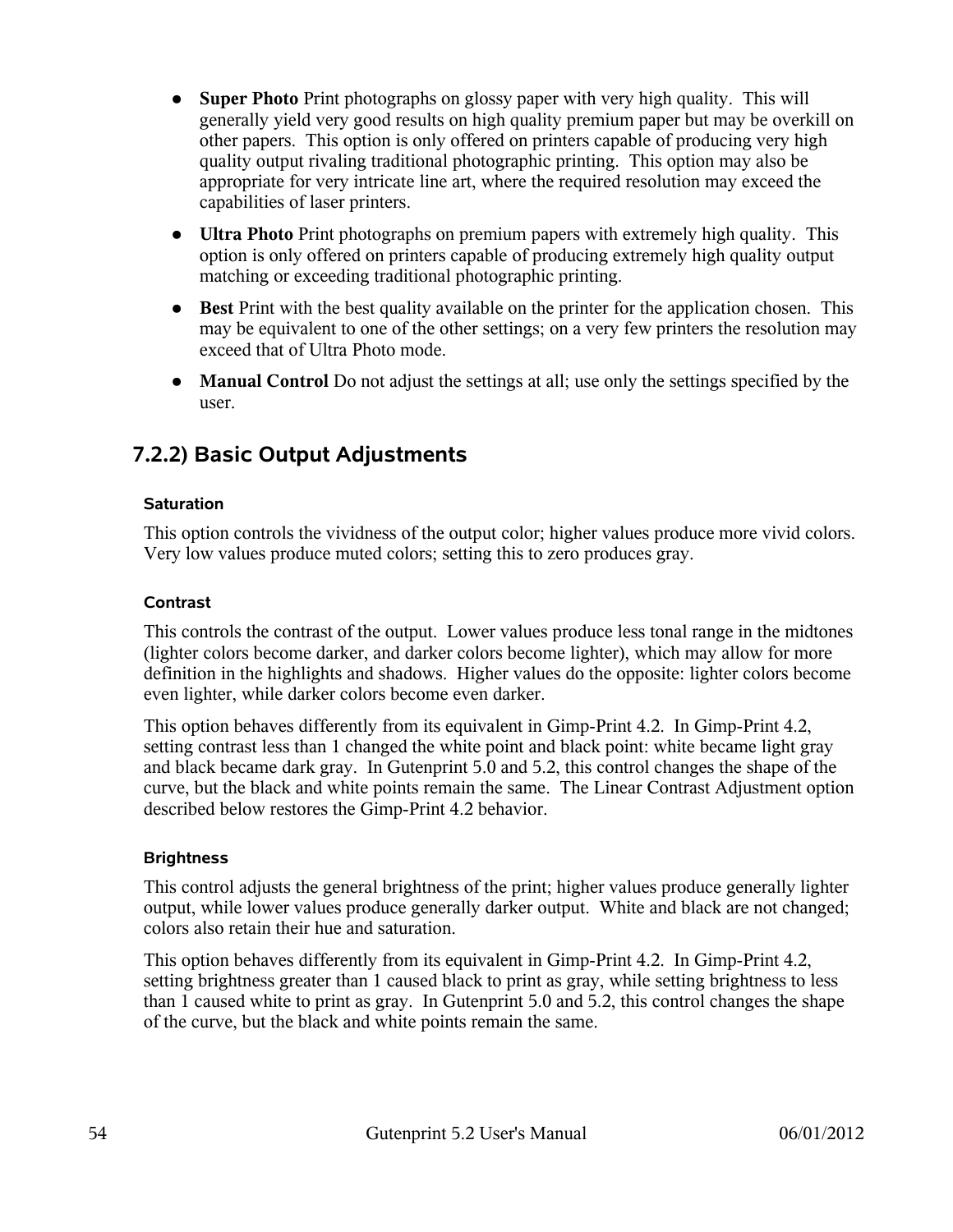## **7.2.3) Advanced Output Adjustments**

These controls adjust more specialized settings.

#### **Dither Algorithm**

Since inkjet printers have a limited set of ink colors (normally cyan, magenta, yellow, and black), most colors have to be produced by mixing the available inks. This is done by printing patterns of very small dots, fooling the eye into seeing many different shades. This process is called "dithering"; several different patterns are available, with trade-offs between speed and quality. The following dither algorithms are currently available. If no algorithm is selected, the driver chooses an appropriate one based on other option settings. The following algorithms are currently available, generally in increasing order of quality.

- **Very Fast** This algorithm produces very rough, patterned output, but is extremely fast. This generally yields poor results on modern inkjet printers, particularly models that offer multiple drop sizes, but it can yield very good results on laser printers. It is a good choice for printing text or line art where no grayscale or color is used, and also works very well when Threshold color correction is used.
- **Fast** This algorithm also produces output with very strong diagonal patterns, and is also quite fast. It produces somewhat better results on modern inkjet printers that offer multiple drop sizes, but offers no advantages on laser printers or old (generally pre-1999) inkjet printers.
- **Ordered** This algorithm produces much smoother output than Fast or Very Fast. It is somewhat slower than those algorithms. It utilizes a fixed pattern that is generally free of artifacts, but it has some noise (roughness of texture) that may be objectionable with smooth-toned images. It is an excellent choice for printing draft copies of business graphics or photographs (charts, etc.) due to its lack of artifacts.
- **OrderedNew** This algorithm is similar to Ordered, except that on printers with multiple drop sizes (such as all current Epson inkjet printers) it can use up to three drop sizes simultaneously; other algorithms can use only two drop sizes at a time. This may reduce certain kinds of color banding artifacts but may be a bit noisier than Ordered. This algorithm may produce different colors than other algorithms, and if color management is used, separate profiles should be created if this algorithm is used.
- **Adaptive Hybrid** This algorithm produces slightly smoother output than Ordered dithering, at some cost in performance. It uses a fixed pattern in highlights to avoid artifacts, and error diffusion at higher densities to reduce noise. It is an excellent choice for printing business graphics due to its lack of artifacts and smooth texture in darker tones.
- **EvenTone** This relatively new algorithm yields excellent smoothness in all tones (light, midtone, and shadow), but is considerably slower than most of the other algorithms. It is somewhat prone to artifacts, including "tearing", at sharp boundaries. This algorithm is well-suited for printing photographs, but is not as suitable for printing solid-tone graphics.
- **Hybrid EvenTone** This algorithm combines Even Tone and Ordered dithering to yield smooth results with fewer artifacts than Even Tone dithering, but is even slower than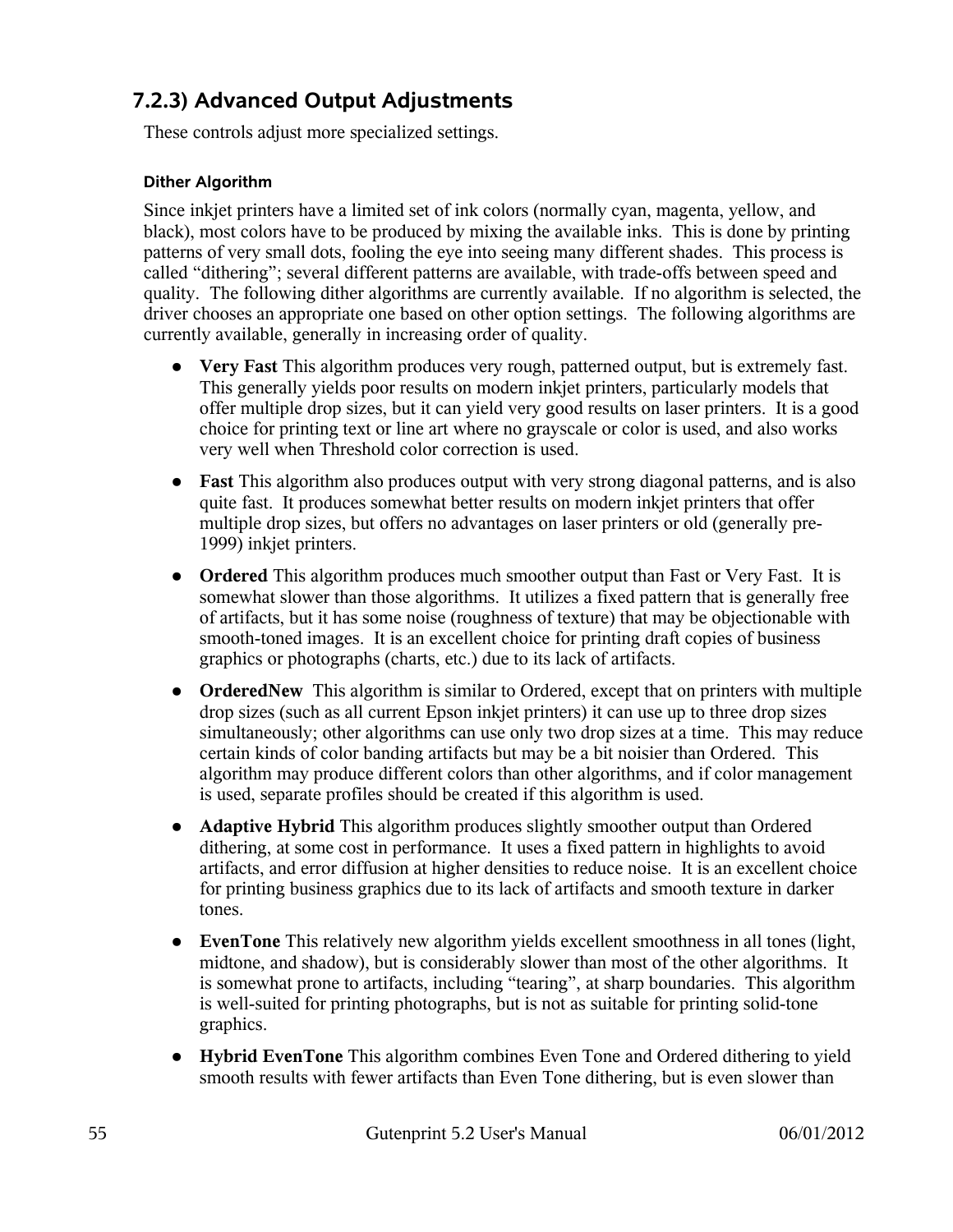standard Even Tone. It uses the fixed pattern of Ordered dithering to break up the artifacts of Even Tone dithering. The result is not quite as smooth as pure Even Tone, but the reduction of artifacts makes this an excellent choice for photographs or photographs mixed with other graphics.

- **Predithered** This is used in combination with dithering performed outside of Gutenprint or with printers that perform their own dithering. It assumes that the output is already dithered and generates the appropriate drops based only on the values provided.
- **Segmented** This algorithm is used in combination with Raw color correction to allow the user to specify which drop size is to be used. It divides the input range into subranges within which only one drop size is used; the smallest subrange is used to indicate that all drop sizes may be used. This is normally used in combination with the test pattern generator to tune drop sizes on printers, and has no real use for normal printing. **SegmentedNew** is a combination of OrderedNew and Segmented.

#### **Linear Contrast Adjustment**

The standard contrast control does not adjust the black and white points of the output; black in the input becomes black in the output, for example. The result is that if contrast is reduced below 1, the contrast in the highlights and shadows is actually increased to keep the same total tonal range.

Gimp-Print 4.2 used a different kind of contrast control. In Gimp-Print 4.2, reducing the contrast reduced the contrast throughout the tonal range, resulting in white being printed as a light gray and black as a dark gray (reducing the contrast all the way to zero resulted in a uniform gray). If contrast was increased, the contrast was stretched until the output reached either black or white; anything lighter always printed as white and anything darker as black.

Turning this control on selects the old Gimp-Print 4.2 behavior. This control is normally turned off.

## **7.2.4) Output Density (Ink Quantity) Controls**

These controls adjust the amount of ink printed on the page. These controls may be used to darken a solid, pure black, or eliminate puddling (wet ink left on the paper that does not dry in the printer) if needed. They may also be useful for adjusting the behavior of non-standard inks. They should not be used to lighten or darken the print if the black level is correct.

These controls are adjustments — they adjust the amount of ink relative to the amount selected by the driver for the paper and resolution chosen.

#### **Density Value**

This control adjusts the total amount of ink used in all channels (ink colors). It may be used to lighten or darken the output overall if the shadows (darkest regions) are too light or have too much ink being printed. If the darkest regions of the ouutpt are satisfactory, there is normally no reason to adjust this value.

This control is actually an adjustment value; the base density level is determined by the driver taking into account printer, resolution, paper type, etc. If you want to specify *absolute* density, you must select Raw for Color Correction.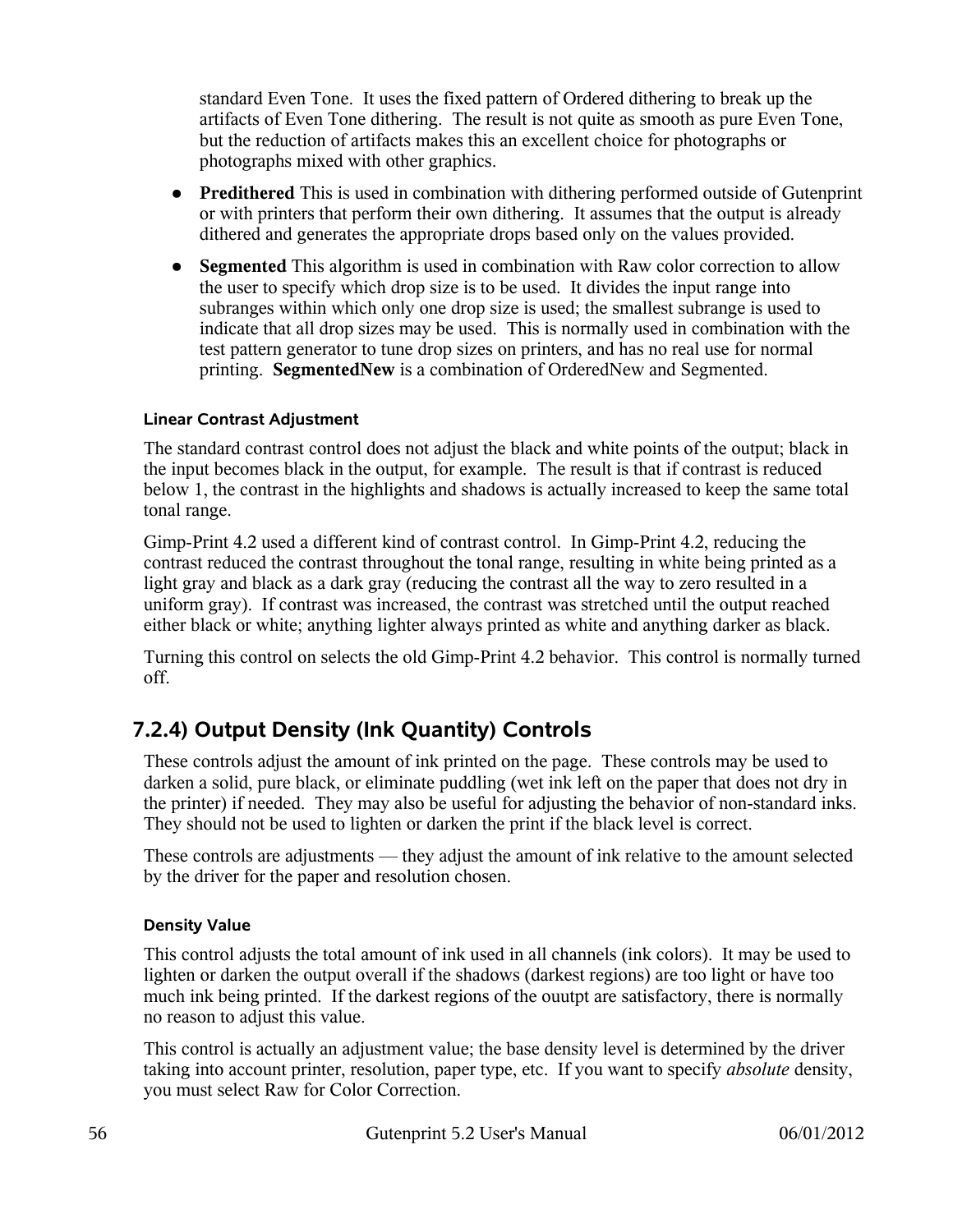**Black Density Value Blue Density Value Cyan Density Value Magenta Density Value Yellow Density Value Red Density Value Orange Density Value**

These controls adjust the amount of ink used by each channel separately. They may be used to correct the amount of ink if needed to strengthen or weaken particular colors (e. g. if yellow is too strong or too weak). They should not be used to correct gray balance (to produce neutral gray) — the gray balance controls described below should be used for that purpose. These perchannel density values are multiplied by the base density and by the density value described above to generate the final per-channel density.

#### **Ink Limit Value**

This control adjusts the maximum amount of ink that the driver will use to print with. This may be used if you want to use large amounts of particular inks to achieve saturated dark colors, without using excessive ink overall that will result in ink puddling or spilling within the printer. This control should be used only by people very experienced in inkjet printing. This is an absolute parameter; it is not scaled by the base density value.

### **7.2.5) Gray Balance Controls**

These controls adjust the gray balance by changing the amount of each color of ink used to produce gray. For example, if gray prints somewhat greenish, it can be corrected by increasing the magenta balance (or decreasing the yellow and cyan balance, if the grays are too dark). Note that auxiliary inks, such as the red and blue inks on the Epson Stylus Photo R800, are not used to generate composite gray.

**Magenta Balance Value Yellow Balance Value Cyan Balance Value**

### **7.2.6) Output Gamma Controls**

These controls permit adjusting the gamma (exponent) of the transfer curves of the individual channels. On most printers, using a linear ink scale (that is, the amount of ink is directly proportional to the input value) will produce very dark highlights, as even quite small amounts of ink produce very strong colors or gray. Therefore, the driver uses less ink to produce lighter colors. This does not affect the darkest tones.

Setting these controls to larger values results in lighter highlights and midtones and increase contrast in the dark tones, while lower values result in darker midtones and highlights with reduced dark tone contrast. These controls are adjustments — they adjust the gamma relative to the gamma chosen by the driver by multiplying them together. For example, if the driver uses a gamma value of 2.0 for a particular printer, and you specify a gamma of 0.75, the actual gamma used to print will be 1.5.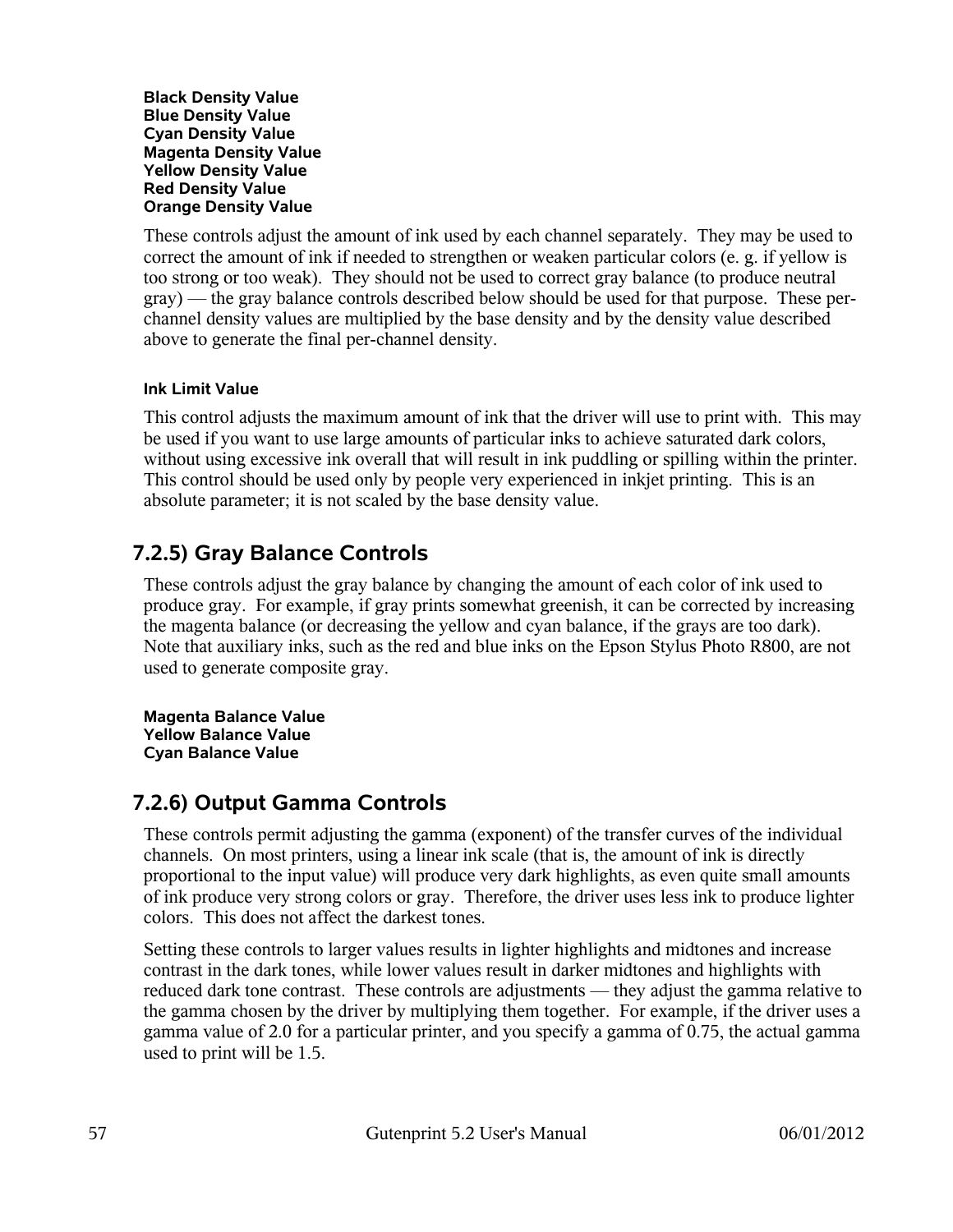#### **Composite Gamma Value**

This control adjusts the gamma of all available ink channels when printing in color.

#### **Black Gamma Value**

This control adjusts the gamma of the black channel when printing in grayscale.

#### **Cyan Gamma Value Magenta Gamma Value Yellow Gamma Value**

These controls adjust the gamma of individual channels when printing on printers that use cyan, magenta, and yellow inks (all inkjet printers use CMY inks). These gamma values are multiplied by the composite gamma value and the gamma chosen by the driver.

Note that the black gamma value is not used when printing in color. That is because the amount of gray is computed after the gamma transformation has been applied to each channel, and the black channel is synthesized from this value. The GCR Transition Value serves as a gamma value for the black channel. In addition, there are no gamma values for the special channels for printers that offer additional inks (such as red and blue) for similar reasons.

#### **Red Gamma Value Green Gamma Value Blue Gamma Value**

These controls adjust the gamma of individual channels when printing on printers that use red, green, and blue inks (Postscript printers and many dye sublimation printers use red, green, and blue colors). These gamma values are multiplied by the composite gamma value and the gamma chosen by the driver. These values are *not* used to adjust alternate channels such as the red and blue inks on the Epson Stylus Photo R800.

### *7.3) Specialized Adjustments*

These adjustments control highly specialized output behavior, and are intended for advanced users only.

### **7.3.1) Gray Generation Controls**

These controls adjust the conversion of gray into black ink and composite (CMY) components. When printing in color, light grays are often printed using composite inks rather than black ink to reduce the speckling effect of dark black dots, while dark grays and black are usually printed using black ink to achieve a darker black. With some ink and paper combinations it is necessary to use a mixture of black and composite components to achieve maximum density and in some cases to achieve neutral grays (some pigment black inks are actually brown).

The effect of using too much or too little black ink varies. Typically if too much black ink is used light colors and grays will have noticeable speckling from the black drops, while if too little black ink is used the midtones and dark tones will be washed out and in some cases too much ink will be used leading to puddles on the page. In some cases very large amounts of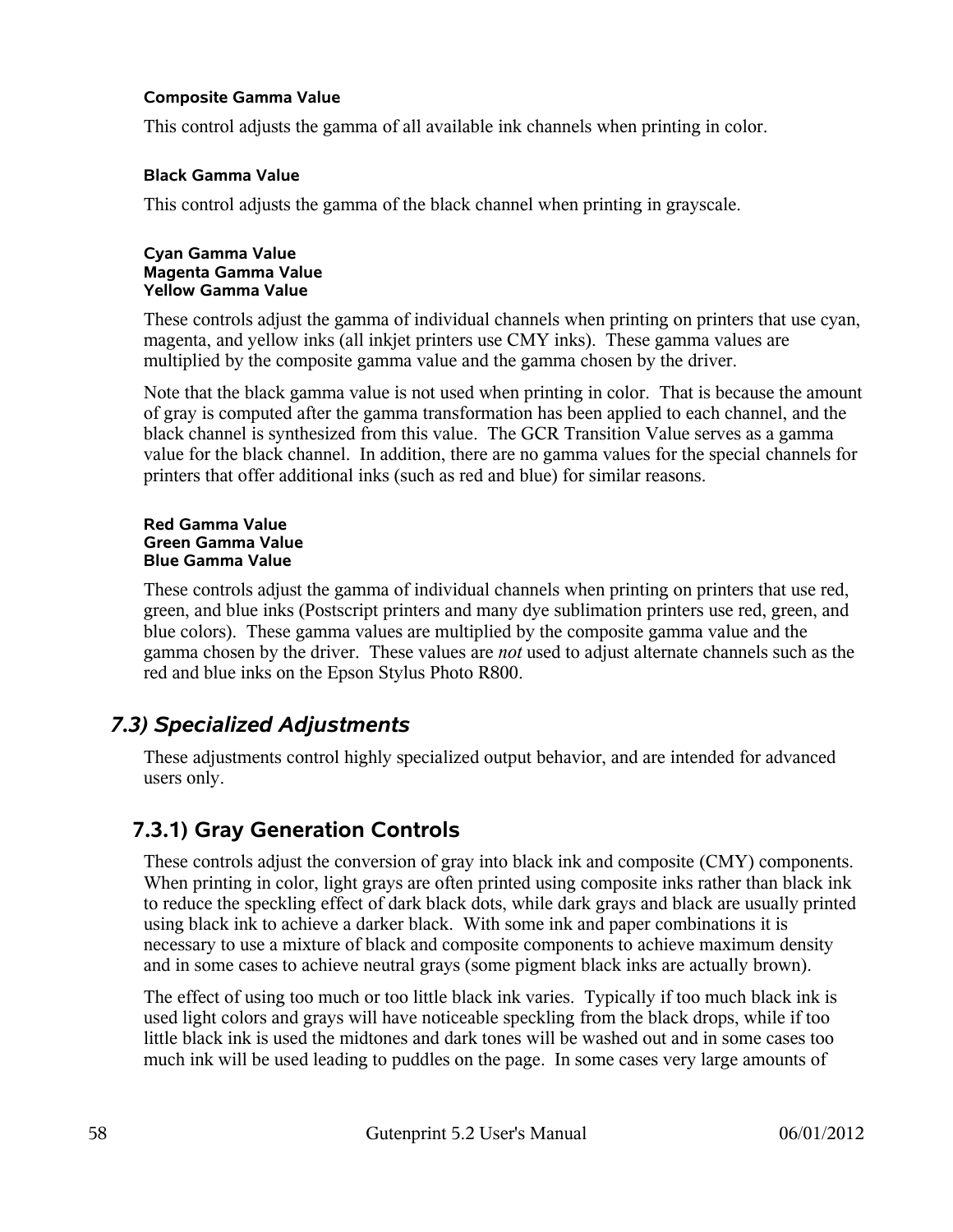composite ink cause color shifts (darker grays are not neutral). Epson Premium Glossy Photo Paper seems to be particularly prone to this problem, particularly with dye inks.

In general, lower-quality papers require more black ink (composite inks generally cannot create very dark tones), while higher quality papers require less black ink (the composite inks can create much darker grays, and the black dots appear much sharper).

Setting these controls effectively requires a good understanding of gray generation and a fair amount of experimentation. Normally it's only necessary to set the paper type correctly to get good results.

#### **GCR Lower Bound Value**

This control specifies the darkest shade of gray at which no black ink will be used (i. e. any lighter gray component will be printed using only composite inks). Setting this control to zero means that some amount of black ink will always be used; setting it to 1 means that no black ink will ever be used.

#### **GCR Upper Bound Value**

This control specifies the lightest shade of gray at which no composite CMY ink will be used (i. e. this level of gray and higher will be printed using only black ink). This control should never be set any lower than the GCR Lower Bound Value. Setting this control to zero means that only black ink is used to print any gray value; setting this control to a value greater than one means that some composite ink will be used even when printing black. The upper limit for this control is 5 (in which case black will be printed with no more than 20% black ink).

If you use an ink set requiring use of color inks to produce neutral grayscale, you should set the GCR Lower Bound Value to zero or a value very close to zero and the GCR Upper Bound Value should be greater than 1, along with a GCR Transition Value (below) of 1. This will ensure that the proportion of black and color inks will be close to constant throughout the gray range. With this kind of inkset, it's often possible to produce cool or warm toned grayscale prints by selecting Desaturated color correction and adjusting the GCR Upper Bound Value appropriately. For example, if the black ink has a brown (warm) cast, increasing the GCR Upper Bound Value will yield a cooler tone (less black ink) while decreasing it will yield a warmer tone (more black ink).

#### **GCR Transition Value**

This control specifies the gamma of the GCR transition curve. Setting this control to a smaller value results in less black ink being used in the lighter portion of the transition region. This control is useful if the black ink is much darker than the composite inks in order to produce a smoother transition.

### **GCR Curve**

This control (only available through the enhanced Print plugin for GIMP or other Gutenprintbased applications that provide curve capability) allows you to specify the conversion curve from gray to black/composite precisely. The horizontal axis of this curve represents the gray level (between 0, or no gray at all, and 1, or pure black); the vertical axis represents the fraction of gray that is converted to black (0 means only composite inks, and 1 means only black ink).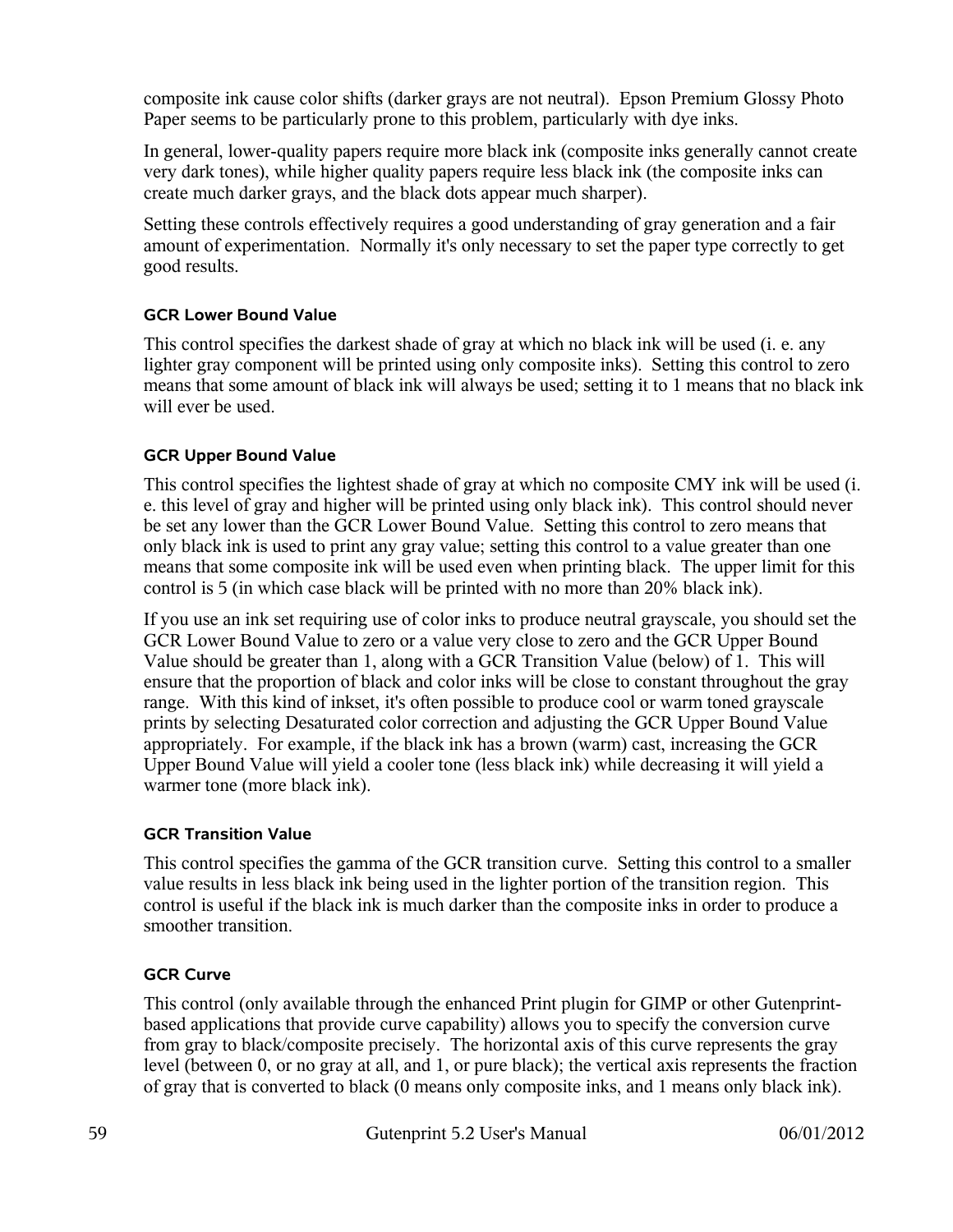## **7.3.2) Output Linearization Controls**

These controls permit adjusting the transfer (linearization) curves of each channel precisely. They are only available through the Print plugin for the GIMP or other Gutenprint-based applications that provide curve capability. All of these controls are considered to be for very advanced use only. In the future we would like to make these curves available to allow user control over the linearization process.

**Black Curve Blue Curve Cyan Curve Magenta Curve Yellow Curve Red Curve Green Curve**

## **7.3.3) Advanced Color Correction Curves**

These controls permit adjusting precise characteristics of color generation/correction. They are only available through the enhanced Print plugin for GIMP or other Gutenprint-based applications that provide curve capability. All of these controls are considered to be for very advanced use only.

The horizontal axis of all of these curves represents the hue of the output. Hue is measured as an angle, where 0 and 360 degrees represent cyan (or red, if the output inks are RGB). Conventionally, these angles are represented as a number between 0 and 6 (each full number in this scale represents 60 degrees). The specific hue angles for CMY and RGB outputs are as follows:

|                | <b>Ink Type</b> |            |
|----------------|-----------------|------------|
| Angle          | RGB             | CMY        |
| $\overline{0}$ | <b>Red</b>      | Cyan       |
|                | Yellow          | Blue       |
| $\overline{2}$ | Green           | Magenta    |
| 3              | Cyan            | <b>Red</b> |
| 4              | <b>Blue</b>     | Yellow     |
| 5              | Magenta         | Green      |
| 6              | Red             | Cyan       |

#### **Hue Adjustment Curve Luminosity Adjustment Curve Saturation Adjustment Curve**

These controls adjust the color correction in High Accuracy, Bright Colors, and Correct Hue Only color correction modes. These color correction modes work by adjusting the hue, saturation, and luminosity (HSL) of the output inks to achieve a more accurate color than the color created by simply converting the red, green, and blue inputs to cyan, magenta, and yellow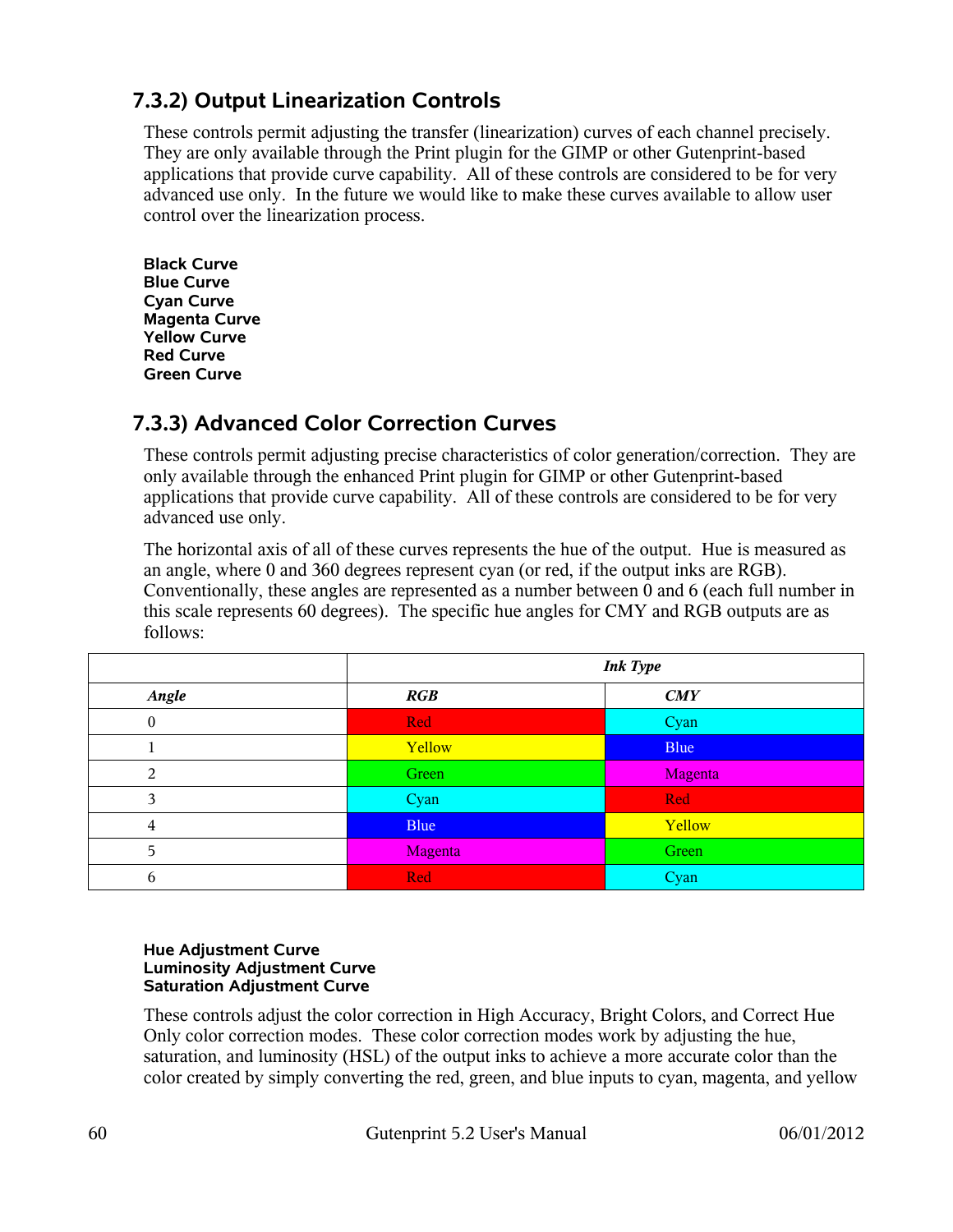(or red, green, and blue) inks. Note that in this printing context luminosity represents darkness (amount of light subtracted) rather than brightness.

The saturation and hue adjustments are first applied. The luminosity correction operates on only the color component of the output. Before this correction is applied, any gray value is removed, and added back after the correction is completed.

The vertical axis of the Hue Adjustment Curve represents an angular difference that is added to the base hue value to generate the desired output. For example, if the blue output is purple (too close to magenta), adding a negative value to that range of the output will bring the blue value more toward cyan (less magenta).

The vertical axis of the Saturation Adjustment Curve represents an amount by which the saturation is multiplied. At any given hue point it may take on any value between 0 (eliminate all color saturation, which is equivalent to converting to pure gray) and 4 (dramatically boost the saturation). Therefore, this adjustment may be used to tone down excessively brilliant colors (e. g. if the reds are overly brilliant) or brighten up dull colors (e. g. if the greens are somewhat dull). This control has no effect if Correct Hue Only is used. If the saturation value is greater than 1, the effect differs depending upon whether High Accuracy or Bright Colors mode is selected: if Bright Colors is selected, the saturation is simply multiplied by the desired value and then set to 1 if it would exceed unity. If High Accuracy mode is selected, the amount of saturation boost is decreased if the starting saturation is high.

The vertical axis of the Luminosity Adjustment Curve represents an amount by which the luminosity is multiplied. At any given hue point it may take on any value between 0 (remove the color component altogether) and 1 (leave it as is). Therefore, the function of the Luminosity Adjustment Curve is to lighten excessively dark colors rather than to darken light colors. This control has no effect if Correct Hue Only mode is used.

**Blue Map Cyan Map Magenta Map Yellow Map Red Map OrangeMap**

These curves control how the auxiliary red and blue inks are used on the Epson Stylus Photo R800, Stylus Photo R1800, and PictureMate family of printers, and the red and orange inks on the Epson Stylus Photo R1900. These printers use auxiliary inks to achieve more brilliance in the red and blue. Other printers in the future may use other auxiliary channels, which will be made available in similar fashion.

The vertical axis of each of these controls specifies the amount of each ink that should be used to print colors of that hue. These curves are used only to generate color; any gray component is removed prior to the color generation and added back later. For example, it is possible to specify that a certain shade of purple is printed using .2 red ink, .6 magenta ink, and .5 blue ink (hypothetically).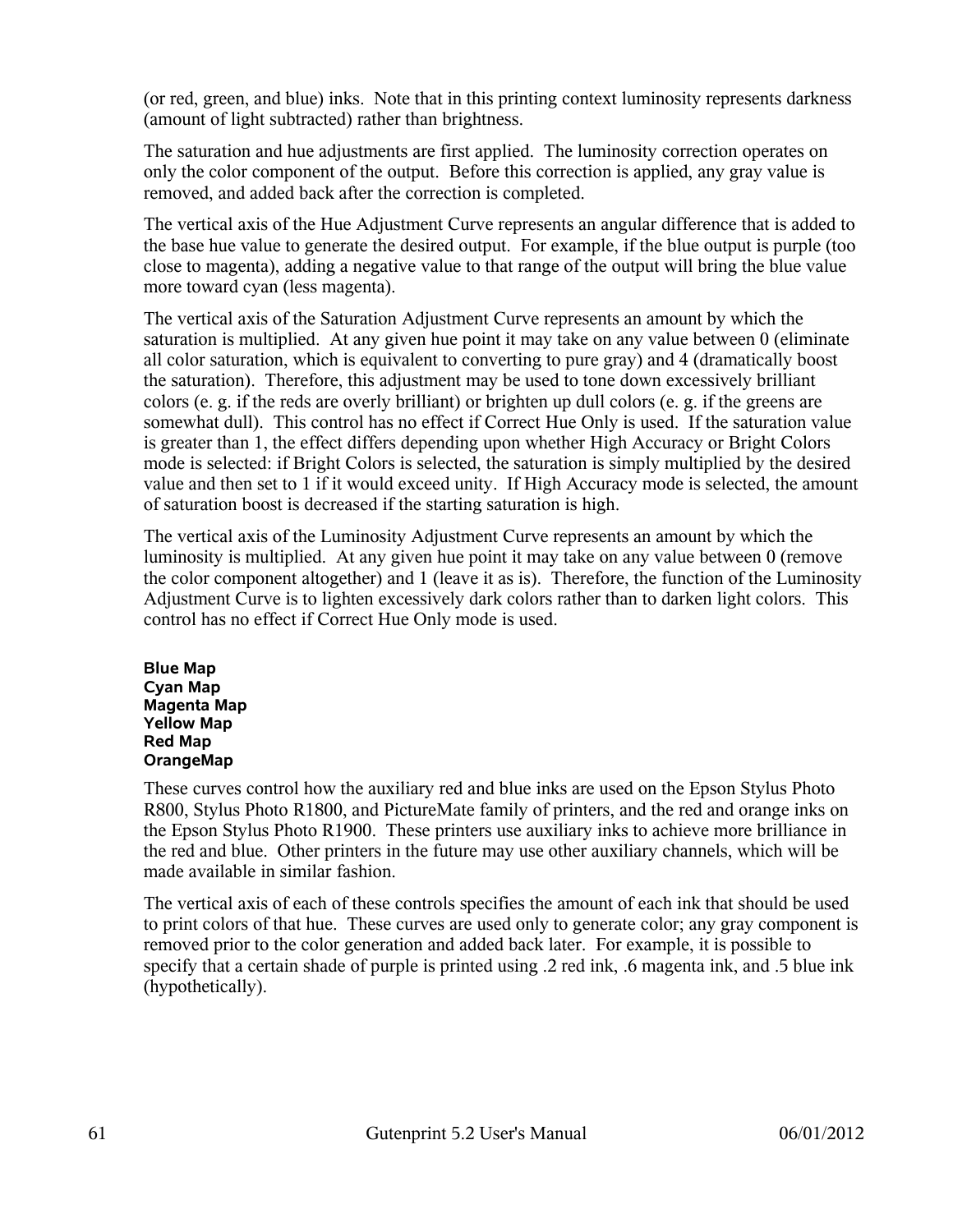## **7.3.4) Transition Controls**

These controls adjust the level at which light inks (such as the light cyan and magenta inks used on many "photo printers") are used in place of the dark inks. The light inks are used to produce a smoother texture (less speckling); the light cyan droplets, for example, are individually much less visible than the normal dark cyan droplets.

Ink substitution works by replacing a certain amount of "ink" by a mixture of dark and light inks. It assumes a linear model whereby the total ink darkness is determined by multiplying each subchannel by a given constant and adding all of these subchannels:

 $D = K_1D_1 + K_2D_2...$ 

The constant for the darkest subchannel is always 1 (unity). If we assume that the constant for the light channel is 0.25, then the formula becomes:

$$
D = 1 * D_1 + 0.25 * D_2 \ldots
$$

If the desired output darkness is 5, there are a variety of ways we can satisfy this result:

$$
D_1 = 5
$$
,  $D_2 = 0$ 

$$
D_1 = 4
$$
,  $D_2 = 4$ 

and so forth. In general, to produce the best detail and the smoothest tone, we want to print more drops. However, if we print too much ink, we may saturate the paper, producing pooling; even below the saturation point (typically when the droplets start to intersect), the output darkness won't increase in linear fashion with the amount of ink. Therefore, we have to start using dark ink before we've used the maximum possible amount of light ink. We don't want to abruptly shift from using only light ink to using only dark ink; it will yield a very visible transition for various reasons (the calibration may not be exact; the dark drops themselves are much more visible, and so forth). The region in which we use a mixture of light and dark inks is called the *transition zone*. Gutenprint uses a linear transition model; at the bottom of the transition zone we use all light and no dark ink; at the top we use all dark and no light ink; and in between we use a linear combination of the two inks with a linear transition.

There are three sets of controls over the transition behavior, with one set of controls for each pair of dark and light subchannels:

- **Value** is the ratio between the darkness of the light ink and the darkness of the dark ink, in pale regions where the behavior is linear. If the dark ink is 4 times as dark as the light ink, the value should be 0.25.
- **Transition** is the point at which Gutenprint starts using dark ink, referenced to the saturation point. The maximum possible transition point is the same as the value of the light ink; if the value is 0.25, we have to start using dark ink at 0.25. The value of the transition parameter is relative to that starting point. Therefore, if the value is 0.25 and the transition is 0.5, we will start using dark ink at 0.125.

There is no separate option for the upper limit of the transition. The upper limit of the transition is by default the full darkness of the dark ink; that upper limit is also multiplied by the transition value.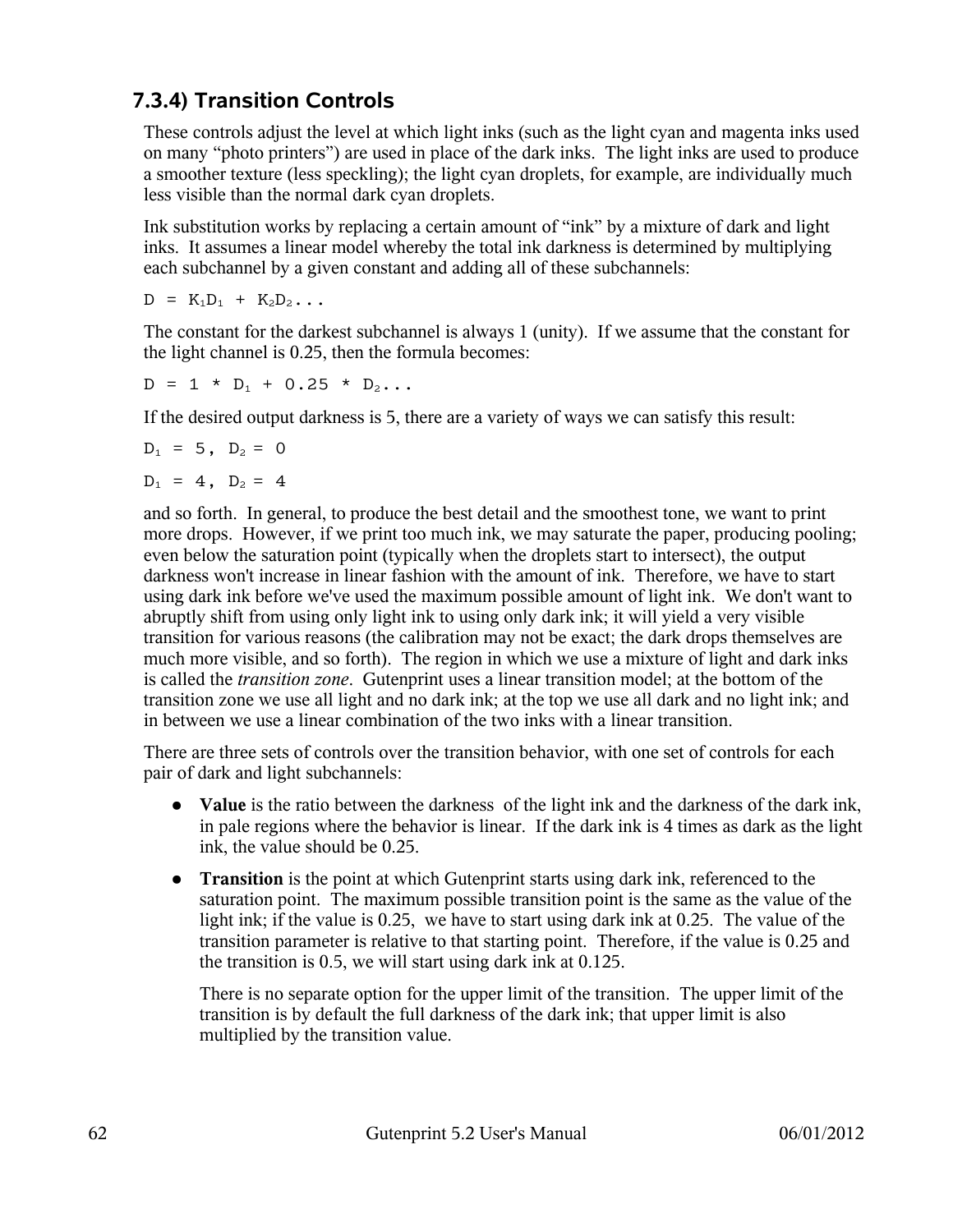**• Density Scale** is a density adjustment that is applied to the light ink after the generation algorithm has been applied. The final output ink level is multiplied by the density scale parameter.

Some notes on these options:

- 1. These options are new with Gutenprint 5.2. Gutenprint 5.0 had options named "transition value", which worked somewhat like the "transition" options in Gutenprint 5.2.
- 2. The value option should be calibrated at low ink density, if you are performing your own calibration
- 3. The optimal value of the Transition parameter varies with the printer and paper. Usually different channels don't need different transition points. In general, higher quality papers can use higher transition values than plain papers.
- **4. The channels available depend upon the printer; current options may include Dark Yellow, Light Gray, Mid Gray, Dark Gray, Gray, Light Cyan, Light Magenta, and Light Yellow.**

### **7.3.5) Miscellaneous Output Controls**

These controls are used to modify the output in very printer-specific ways.

### **Gloss Level Value**

This control is provided on printers such as the Epson Stylus Photo R800 and R1800 that offer a special gloss enhancer to produce an even degree of gloss on glossy papers regardless of the amount of ink used. On certain glossy papers, areas with high ink coverage are a lot glossier than areas with little ink coverage (highlights); the gloss enhancer is basically a transparent ink that increases the gloss of these areas. This control specifies the desired total amount of ink to be printed, including both the normal color and black inks and the gloss enhancer. If the amount of normal inks is less than this amount, gloss enhancer is used to increase the total amount of ink used.

### *7.4) Foomatic-Only Options*

These controls are available only when using the Foomatic interface.

### **Output Type**

Specify how to print. The following options are available:

- **Color** Print in color
- **Gray Scale** Print in grayscale (black and white, with gray)
- **Black and White** Print in pure black and white only (no tonal gradations)
- **Raw CMYK** Send CMYK data to Gutenprint. Normally you should use Color.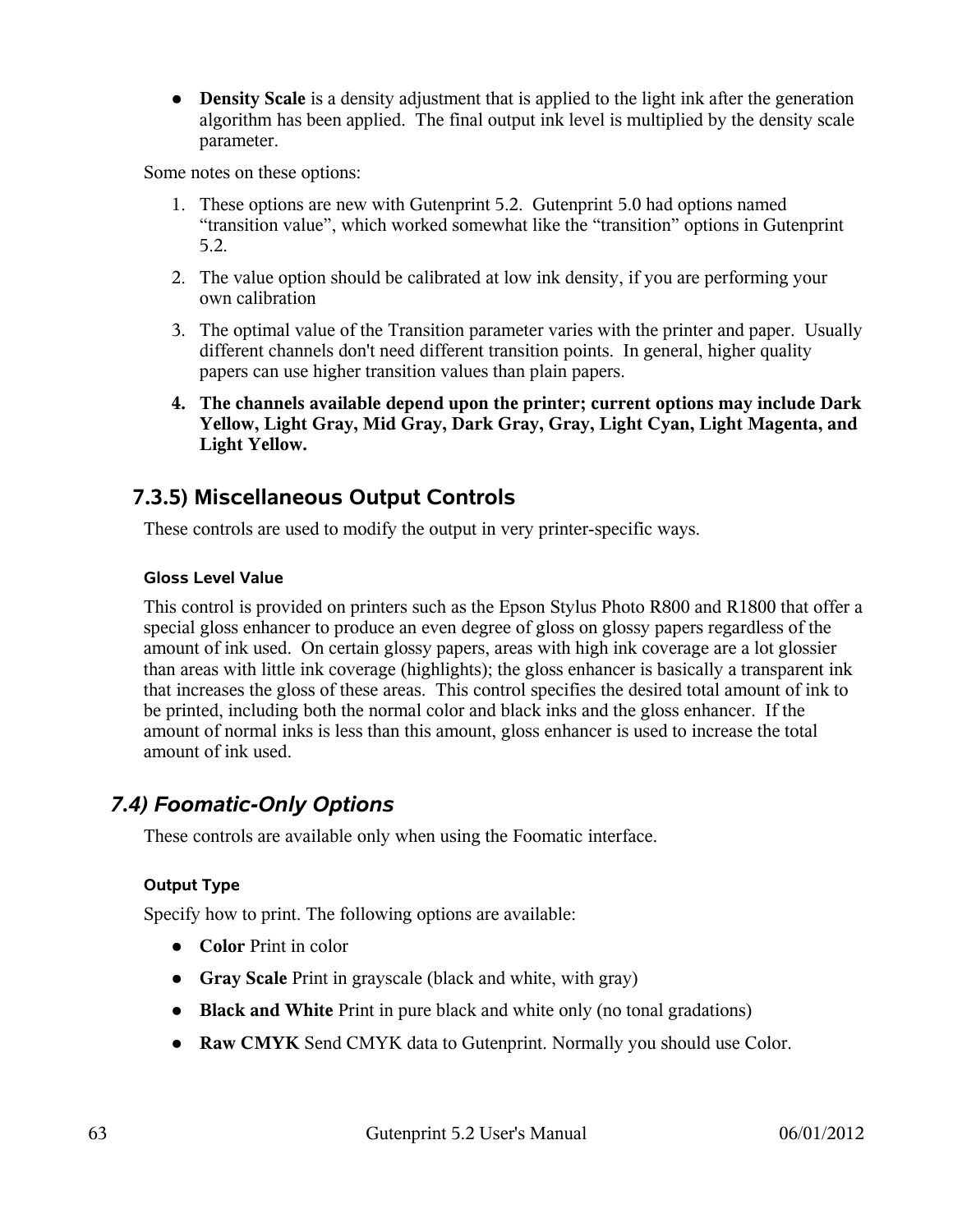#### **Printout Mode**

Specify the desired printout mode. Printout mode is a combination of desired quality and grayscale or color.

In addition, many numeric options have a corresponding "Enable" option. The Enable option controls whether the option value will actually be used or not. If you wish to set the value of a numeric option, determine whether there is a corresponding "Enable" option; if you do not set the Enable option, the value will be ignored.

### *7.5) CUPS-Only Options*

These controls are available only when using the CUPS interface to Gutenprint. They control CUPS-specific behavior.

Shrink Page If Necessary to Fit Borders is described above.

#### **Color Model**

Select the desired color model in which to send data to Gutenprint. The following options are available:

- **Grayscale** Send gray data to Gutenprint. This is the normal choice when printing in black and white.
- **RGB Color** Send RGB (red/green/blue) data to Gutenprint. This is the normal choice when printing in color. While most color printers are actually CMYK devices, it is normally best to send RGB color to Gutenprint to allow Gutenprint to most effectively determine the CMYK output.
- **CMYK** Send CMYK (cyan/magenta/yellow/black) data to Gutenprint. This is useful if you have generated CMYK output based on your own knowledge of the printer or a CMYK output profile, otherwise it will yield inferior results.
- **CMY Color** Send CMY (cyan/magenta/yellow) data to Gutenprint. This is not normally useful.
- **KCMY** Send KCMY (black/cyan/magenta/yellow) data to Gutenprint. This is essentially the same as CMYK, but the ordering is different. If your source is KCMY, this will be slightly more efficient. Normally it is not useful.
- **Inverted Grayscale** Send gray data to Gutenprint, but inverted from the normal (sometimes this is called "whitescale"). This is normally not useful.

### **Color Precision**

Select the color precision you wish to use. **Normal** color precision is 8-bit; **Best** color precision is 16 bit. This only works with CUPS 1.2 and above. It is only useful if your source is 16-bit; it's otherwise less efficient than 8-bit and offers no benefit, since Gutenprint will convert 8-bit data to 16-bit itself.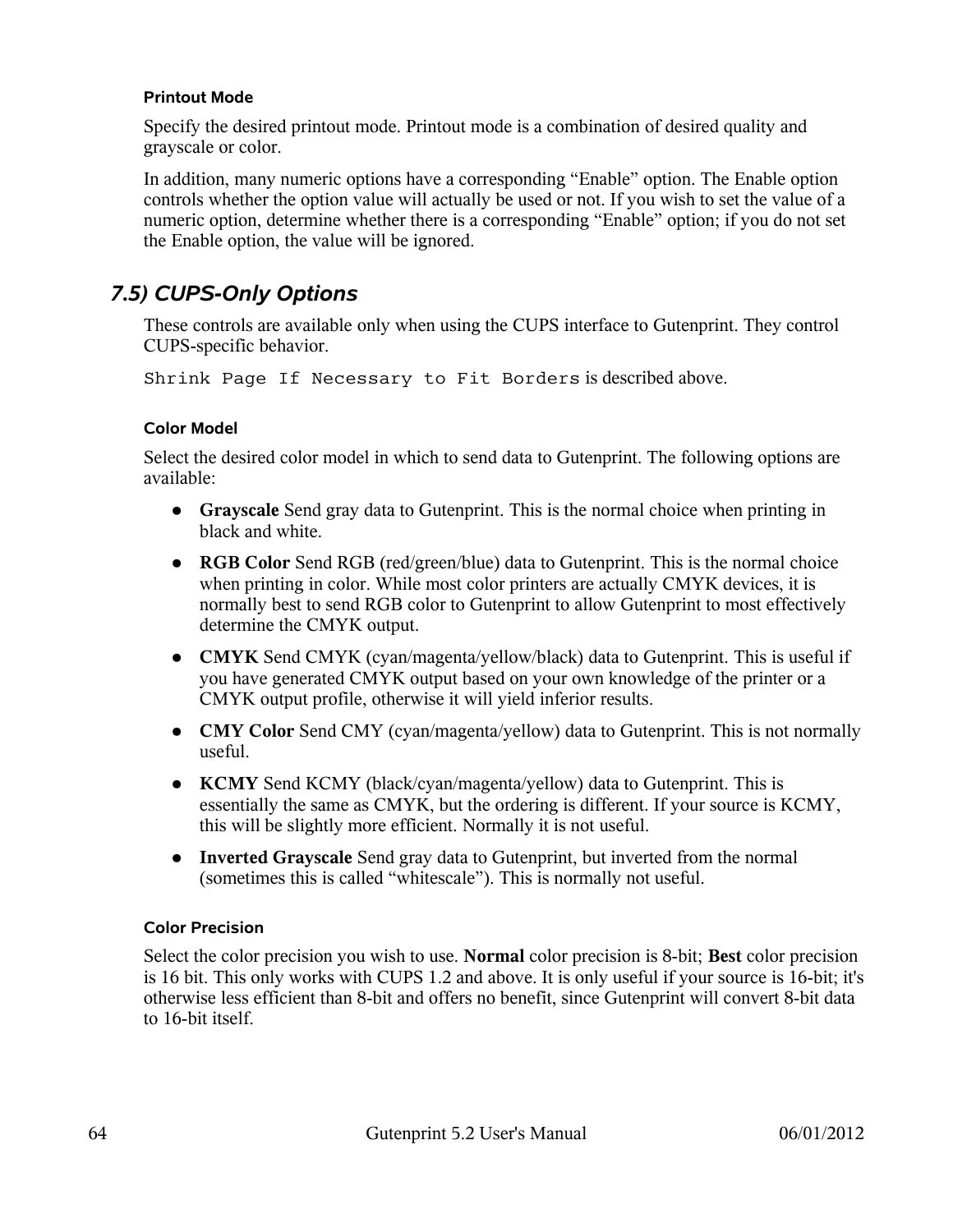# **8) [GNU GENERAL PUBLIC LICENSE](http://www.gnu.org/licenses/fdl.html#TOC1)**

Version 2, June 1991

Copyright (C) 1989, 1991 Free Software Foundation, Inc. 51 Franklin Street, Fifth Floor, Boston, MA 02110-1301, USA

Everyone is permitted to copy and distribute verbatim copies of this license document, but changing it is not allowed.

### *8.1) [Preamble](http://www.gnu.org/licenses/gpl.html#TOC2)*

The licenses for most software are designed to take away your freedom to share and change it. By contrast, the GNU General Public License is intended to guarantee your freedom to share and change free software--to make sure the software is free for all its users. This General Public License applies to most of the Free Software Foundation's software and to any other program whose authors commit to using it. (Some other Free Software Foundation software is covered by the GNU Lesser General Public License instead.) You can apply it to your programs, too.

When we speak of free software, we are referring to freedom, not price. Our General Public Licenses are designed to make sure that you have the freedom to distribute copies of free software (and charge for this service if you wish), that you receive source code or can get it if you want it, that you can change the software or use pieces of it in new free programs; and that you know you can do these things.

To protect your rights, we need to make restrictions that forbid anyone to deny you these rights or to ask you to surrender the rights. These restrictions translate to certain responsibilities for you if you distribute copies of the software, or if you modify it.

For example, if you distribute copies of such a program, whether gratis or for a fee, you must give the recipients all the rights that you have. You must make sure that they, too, receive or can get the source code. And you must show them these terms so they know their rights.

We protect your rights with two steps: (1) copyright the software, and (2) offer you this license which gives you legal permission to copy, distribute and/or modify the software.

Also, for each author's protection and ours, we want to make certain that everyone understands that there is no warranty for this free software. If the software is modified by someone else and passed on, we want its recipients to know that what they have is not the original, so that any problems introduced by others will not reflect on the original authors' reputations.

Finally, any free program is threatened constantly by software patents. We wish to avoid the danger that redistributors of a free program will individually obtain patent licenses, in effect making the program proprietary. To prevent this, we have made it clear that any patent must be licensed for everyone's free use or not licensed at all.

The precise terms and conditions for copying, distribution and modification follow.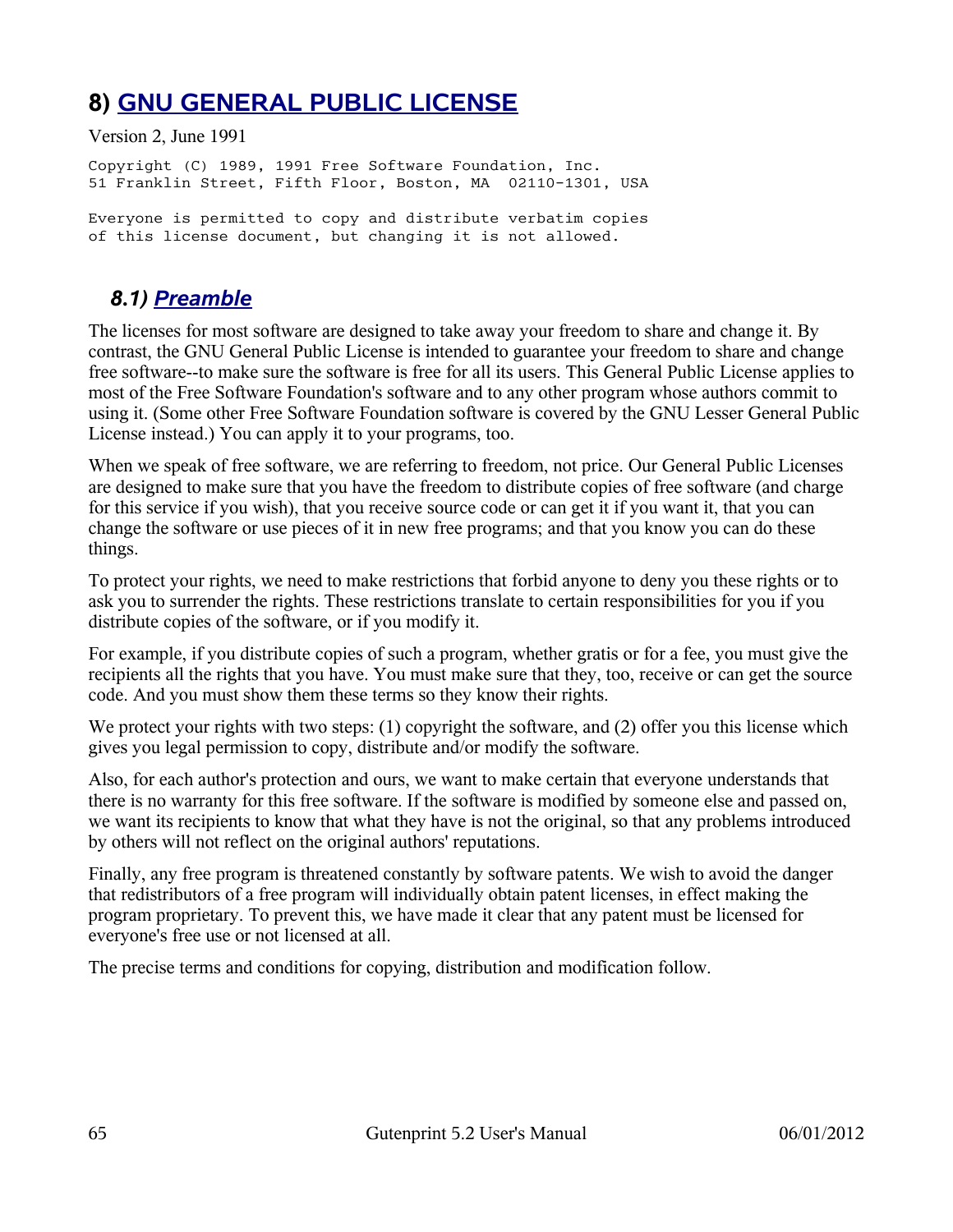### *8.2) [TERMS AND CONDITIONS FOR COPYING, DISTRIBUTION AND](http://www.gnu.org/licenses/gpl.html#TOC3)  [MODIFICATION](http://www.gnu.org/licenses/gpl.html#TOC3)*

**0.** This License applies to any program or other work which contains a notice placed by the copyright holder saying it may be distributed under the terms of this General Public License. The "Program", below, refers to any such program or work, and a "work based on the Program" means either the Program or any derivative work under copyright law: that is to say, a work containing the Program or a portion of it, either verbatim or with modifications and/or translated into another language. (Hereinafter, translation is included without limitation in the term "modification".) Each licensee is addressed as "you".

Activities other than copying, distribution and modification are not covered by this License; they are outside its scope. The act of running the Program is not restricted, and the output from the Program is covered only if its contents constitute a work based on the Program (independent of having been made by running the Program). Whether that is true depends on what the Program does.

**1.** You may copy and distribute verbatim copies of the Program's source code as you receive it, in any medium, provided that you conspicuously and appropriately publish on each copy an appropriate copyright notice and disclaimer of warranty; keep intact all the notices that refer to this License and to the absence of any warranty; and give any other recipients of the Program a copy of this License along with the Program.

You may charge a fee for the physical act of transferring a copy, and you may at your option offer warranty protection in exchange for a fee.

**2.** You may modify your copy or copies of the Program or any portion of it, thus forming a work based on the Program, and copy and distribute such modifications or work under the terms of Section 1 above, provided that you also meet all of these conditions:

**a)** You must cause the modified files to carry prominent notices stating that you changed the files and the date of any change.

**b)** You must cause any work that you distribute or publish, that in whole or in part contains or is derived from the Program or any part thereof, to be licensed as a whole at no charge to all third parties under the terms of this License.

**c)** If the modified program normally reads commands interactively when run, you must cause it, when started running for such interactive use in the most ordinary way, to print or display an announcement including an appropriate copyright notice and a notice that there is no warranty (or else, saying that you provide a warranty) and that users may redistribute the program under these conditions, and telling the user how to view a copy of this License. (Exception: if the Program itself is interactive but does not normally print such an announcement, your work based on the Program is not required to print an announcement.)

These requirements apply to the modified work as a whole. If identifiable sections of that work are not derived from the Program, and can be reasonably considered independent and separate works in themselves, then this License, and its terms, do not apply to those sections when you distribute them as separate works. But when you distribute the same sections as part of a whole which is a work based on the Program, the distribution of the whole must be on the terms of this License, whose permissions for other licensees extend to the entire whole, and thus to each and every part regardless of who wrote it.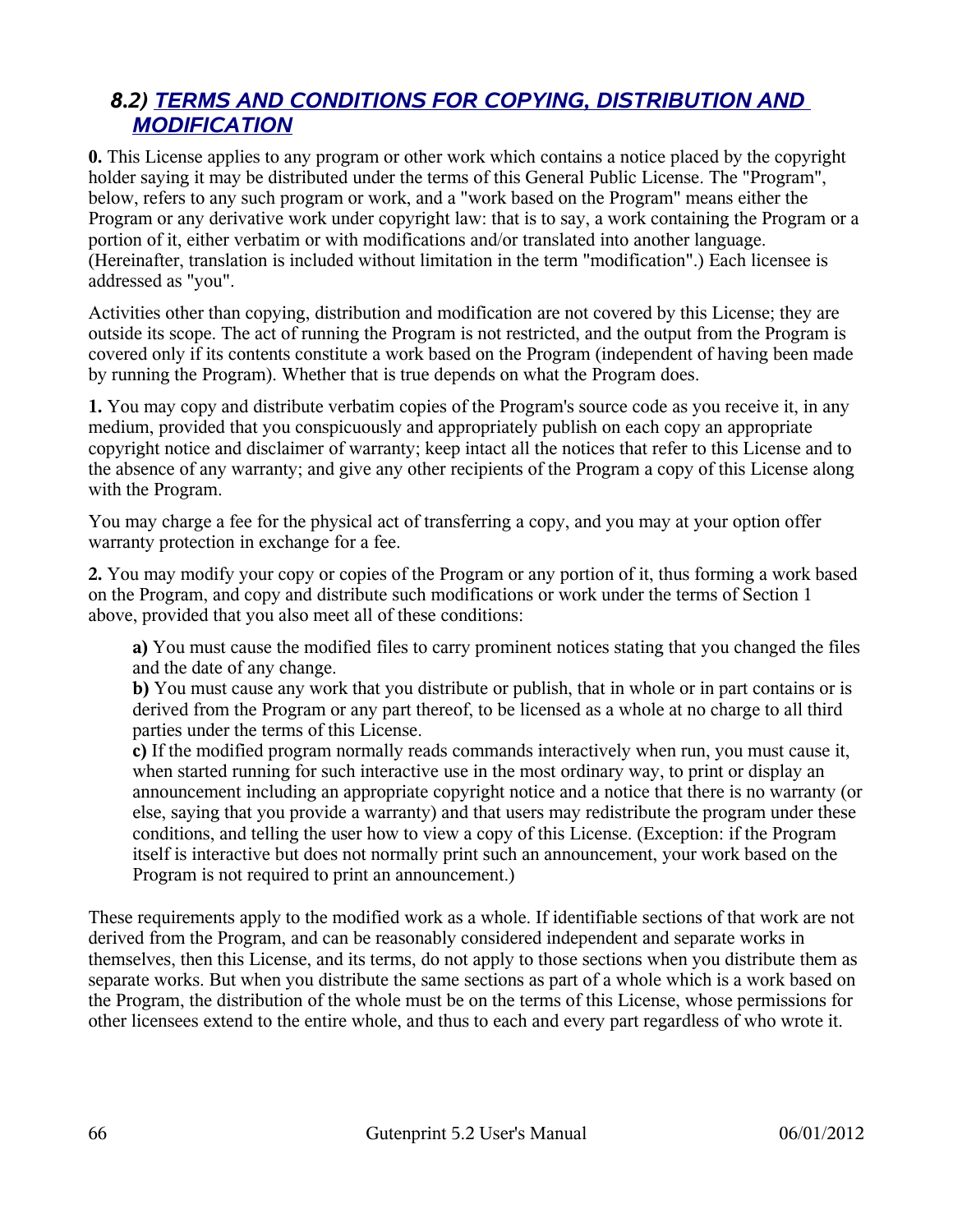Thus, it is not the intent of this section to claim rights or contest your rights to work written entirely by you; rather, the intent is to exercise the right to control the distribution of derivative or collective works based on the Program.

In addition, mere aggregation of another work not based on the Program with the Program (or with a work based on the Program) on a volume of a storage or distribution medium does not bring the other work under the scope of this License.

**3.** You may copy and distribute the Program (or a work based on it, under Section 2) in object code or executable form under the terms of Sections 1 and 2 above provided that you also do one of the following:

**a)** Accompany it with the complete corresponding machine-readable source code, which must be distributed under the terms of Sections 1 and 2 above on a medium customarily used for software interchange; or,

**b)** Accompany it with a written offer, valid for at least three years, to give any third party, for a charge no more than your cost of physically performing source distribution, a complete machinereadable copy of the corresponding source code, to be distributed under the terms of Sections 1 and 2 above on a medium customarily used for software interchange; or,

**c)** Accompany it with the information you received as to the offer to distribute corresponding source code. (This alternative is allowed only for noncommercial distribution and only if you received the program in object code or executable form with such an offer, in accord with Subsection b above.)

The source code for a work means the preferred form of the work for making modifications to it. For an executable work, complete source code means all the source code for all modules it contains, plus any associated interface definition files, plus the scripts used to control compilation and installation of the executable. However, as a special exception, the source code distributed need not include anything that is normally distributed (in either source or binary form) with the major components (compiler, kernel, and so on) of the operating system on which the executable runs, unless that component itself accompanies the executable.

If distribution of executable or object code is made by offering access to copy from a designated place, then offering equivalent access to copy the source code from the same place counts as distribution of the source code, even though third parties are not compelled to copy the source along with the object code.

**4.** You may not copy, modify, sublicense, or distribute the Program except as expressly provided under this License. Any attempt otherwise to copy, modify, sublicense or distribute the Program is void, and will automatically terminate your rights under this License. However, parties who have received copies, or rights, from you under this License will not have their licenses terminated so long as such parties remain in full compliance.

**5.** You are not required to accept this License, since you have not signed it. However, nothing else grants you permission to modify or distribute the Program or its derivative works. These actions are prohibited by law if you do not accept this License. Therefore, by modifying or distributing the Program (or any work based on the Program), you indicate your acceptance of this License to do so, and all its terms and conditions for copying, distributing or modifying the Program or works based on it.

**6.** Each time you redistribute the Program (or any work based on the Program), the recipient automatically receives a license from the original licensor to copy, distribute or modify the Program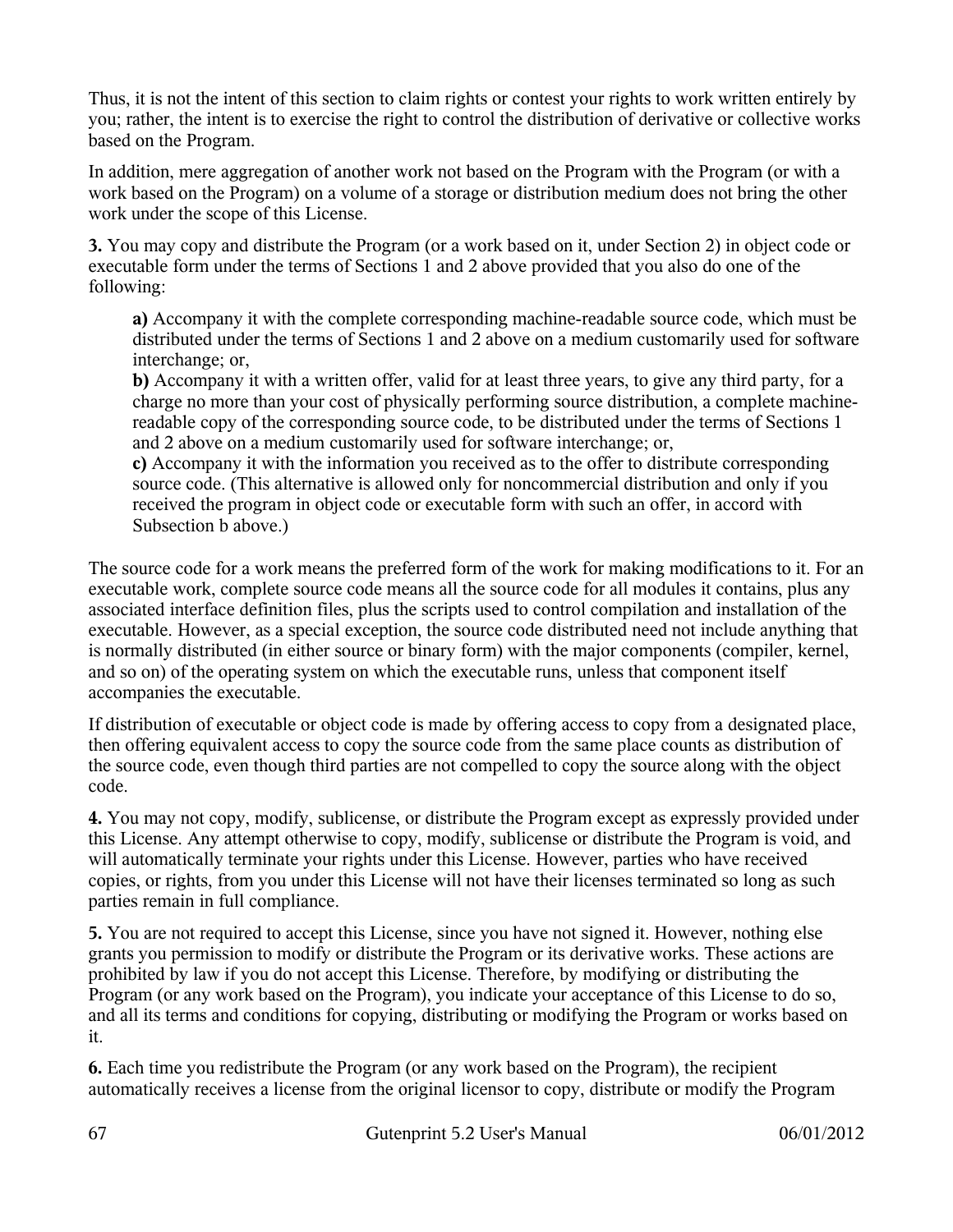subject to these terms and conditions. You may not impose any further restrictions on the recipients' exercise of the rights granted herein. You are not responsible for enforcing compliance by third parties to this License.

**7.** If, as a consequence of a court judgment or allegation of patent infringement or for any other reason (not limited to patent issues), conditions are imposed on you (whether by court order, agreement or otherwise) that contradict the conditions of this License, they do not excuse you from the conditions of this License. If you cannot distribute so as to satisfy simultaneously your obligations under this License and any other pertinent obligations, then as a consequence you may not distribute the Program at all. For example, if a patent license would not permit royalty-free redistribution of the Program by all those who receive copies directly or indirectly through you, then the only way you could satisfy both it and this License would be to refrain entirely from distribution of the Program.

If any portion of this section is held invalid or unenforceable under any particular circumstance, the balance of the section is intended to apply and the section as a whole is intended to apply in other circumstances.

It is not the purpose of this section to induce you to infringe any patents or other property right claims or to contest validity of any such claims; this section has the sole purpose of protecting the integrity of the free software distribution system, which is implemented by public license practices. Many people have made generous contributions to the wide range of software distributed through that system in reliance on consistent application of that system; it is up to the author/donor to decide if he or she is willing to distribute software through any other system and a licensee cannot impose that choice.

This section is intended to make thoroughly clear what is believed to be a consequence of the rest of this License.

**8.** If the distribution and/or use of the Program is restricted in certain countries either by patents or by copyrighted interfaces, the original copyright holder who places the Program under this License may add an explicit geographical distribution limitation excluding those countries, so that distribution is permitted only in or among countries not thus excluded. In such case, this License incorporates the limitation as if written in the body of this License.

**9.** The Free Software Foundation may publish revised and/or new versions of the General Public License from time to time. Such new versions will be similar in spirit to the present version, but may differ in detail to address new problems or concerns.

Each version is given a distinguishing version number. If the Program specifies a version number of this License which applies to it and "any later version", you have the option of following the terms and conditions either of that version or of any later version published by the Free Software Foundation. If the Program does not specify a version number of this License, you may choose any version ever published by the Free Software Foundation.

**10.** If you wish to incorporate parts of the Program into other free programs whose distribution conditions are different, write to the author to ask for permission. For software which is copyrighted by the Free Software Foundation, write to the Free Software Foundation; we sometimes make exceptions for this. Our decision will be guided by the two goals of preserving the free status of all derivatives of our free software and of promoting the sharing and reuse of software generally.

### **NO WARRANTY**

**11.** BECAUSE THE PROGRAM IS LICENSED FREE OF CHARGE, THERE IS NO WARRANTY FOR THE PROGRAM, TO THE EXTENT PERMITTED BY APPLICABLE LAW. EXCEPT WHEN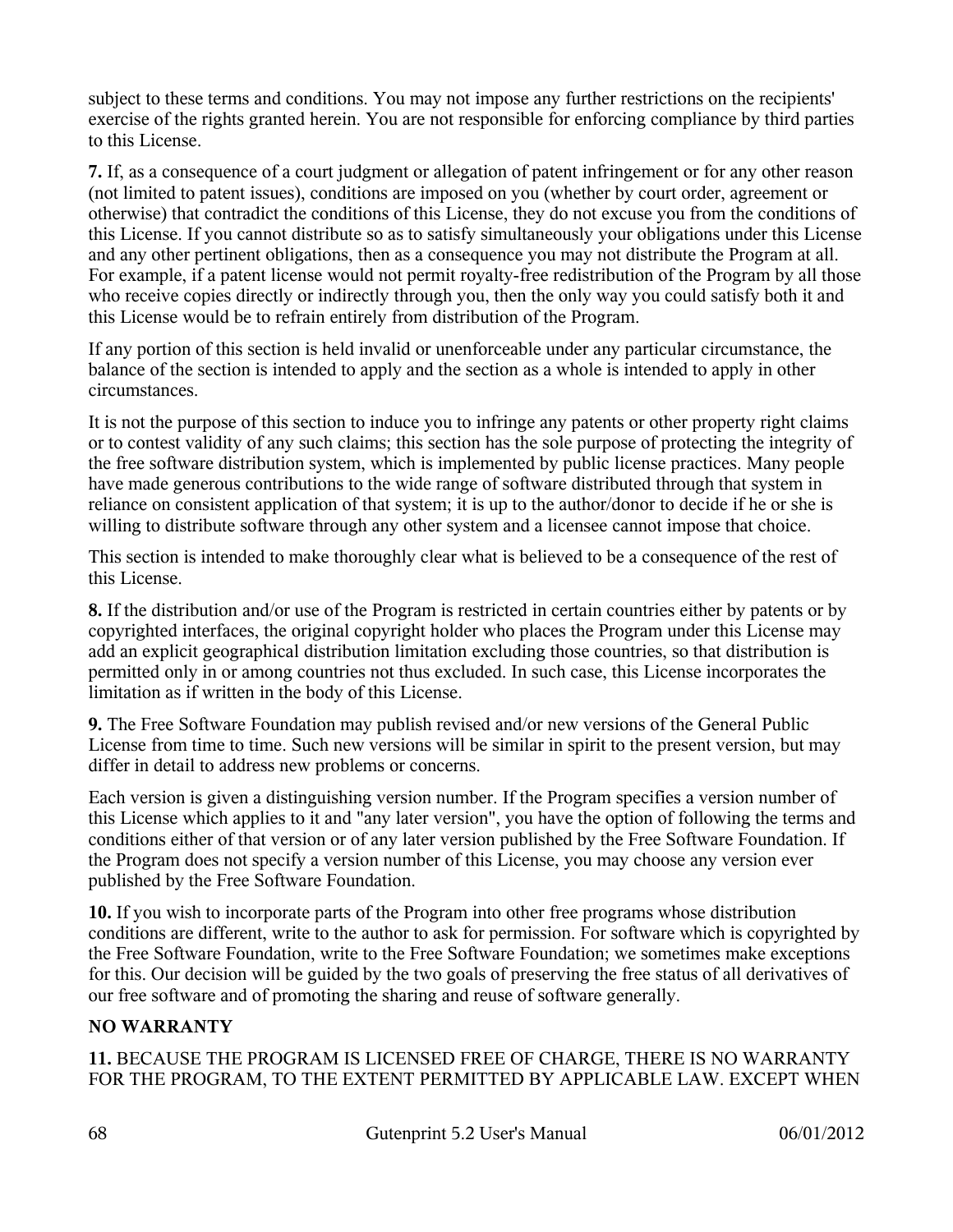OTHERWISE STATED IN WRITING THE COPYRIGHT HOLDERS AND/OR OTHER PARTIES PROVIDE THE PROGRAM "AS IS" WITHOUT WARRANTY OF ANY KIND, EITHER EXPRESSED OR IMPLIED, INCLUDING, BUT NOT LIMITED TO, THE IMPLIED WARRANTIES OF MERCHANTABILITY AND FITNESS FOR A PARTICULAR PURPOSE. THE ENTIRE RISK AS TO THE QUALITY AND PERFORMANCE OF THE PROGRAM IS WITH YOU. SHOULD THE PROGRAM PROVE DEFECTIVE, YOU ASSUME THE COST OF ALL NECESSARY SERVICING, REPAIR OR CORRECTION.

**12.** IN NO EVENT UNLESS REQUIRED BY APPLICABLE LAW OR AGREED TO IN WRITING WILL ANY COPYRIGHT HOLDER, OR ANY OTHER PARTY WHO MAY MODIFY AND/OR REDISTRIBUTE THE PROGRAM AS PERMITTED ABOVE, BE LIABLE TO YOU FOR DAMAGES, INCLUDING ANY GENERAL, SPECIAL, INCIDENTAL OR CONSEQUENTIAL DAMAGES ARISING OUT OF THE USE OR INABILITY TO USE THE PROGRAM (INCLUDING BUT NOT LIMITED TO LOSS OF DATA OR DATA BEING RENDERED INACCURATE OR LOSSES SUSTAINED BY YOU OR THIRD PARTIES OR A FAILURE OF THE PROGRAM TO OPERATE WITH ANY OTHER PROGRAMS), EVEN IF SUCH HOLDER OR OTHER PARTY HAS BEEN ADVISED OF THE POSSIBILITY OF SUCH DAMAGES.

### *8.3) END OF TERMS AND CONDITIONS*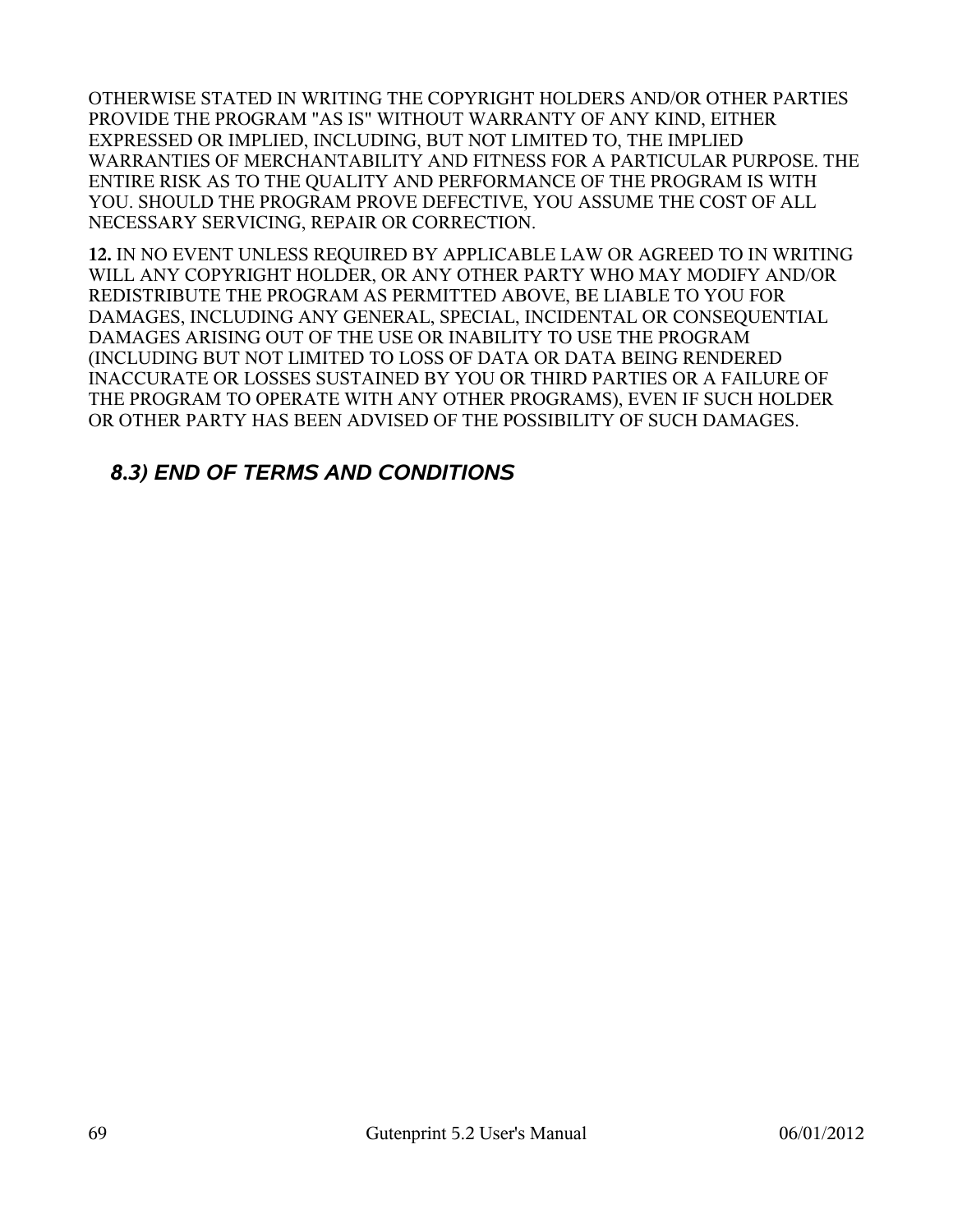# **9) [GNU Free Documentation License](http://www.gnu.org/licenses/fdl.html#TOC1)**

Version 1.2, November 2002

 Copyright (C) 2000,2001,2002 Free Software Foundation, Inc. 51 Franklin St, Fifth Floor, Boston, MA 02110-1301 USA Everyone is permitted to copy and distribute verbatim copies of this license document, but changing it is not allowed.

#### **0. PREAMBLE**

The purpose of this License is to make a manual, textbook, or other functional and useful document "free" in the sense of freedom: to assure everyone the effective freedom to copy and redistribute it, with or without modifying it, either commercially or noncommercially. Secondarily, this License preserves for the author and publisher a way to get credit for their work, while not being considered responsible for modifications made by others.

This License is a kind of "copyleft", which means that derivative works of the document must themselves be free in the same sense. It complements the GNU General Public License, which is a copyleft license designed for free software.

We have designed this License in order to use it for manuals for free software, because free software needs free documentation: a free program should come with manuals providing the same freedoms that the software does. But this License is not limited to software manuals; it can be used for any textual work, regardless of subject matter or whether it is published as a printed book. We recommend this License principally for works whose purpose is instruction or reference.

#### **1. APPLICABILITY AND DEFINITIONS**

This License applies to any manual or other work, in any medium, that contains a notice placed by the copyright holder saying it can be distributed under the terms of this License. Such a notice grants a world-wide, royalty-free license, unlimited in duration, to use that work under the conditions stated herein. The "Document", below, refers to any such manual or work. Any member of the public is a licensee, and is addressed as "you". You accept the license if you copy, modify or distribute the work in a way requiring permission under copyright law.

A "Modified Version" of the Document means any work containing the Document or a portion of it, either copied verbatim, or with modifications and/or translated into another language.

A "Secondary Section" is a named appendix or a front-matter section of the Document that deals exclusively with the relationship of the publishers or authors of the Document to the Document's overall subject (or to related matters) and contains nothing that could fall directly within that overall subject. (Thus, if the Document is in part a textbook of mathematics, a Secondary Section may not explain any mathematics.) The relationship could be a matter of historical connection with the subject or with related matters, or of legal, commercial, philosophical, ethical or political position regarding them.

The "Invariant Sections" are certain Secondary Sections whose titles are designated, as being those of Invariant Sections, in the notice that says that the Document is released under this License. If a section does not fit the above definition of Secondary then it is not allowed to be designated as Invariant. The Document may contain zero Invariant Sections. If the Document does not identify any Invariant Sections then there are none.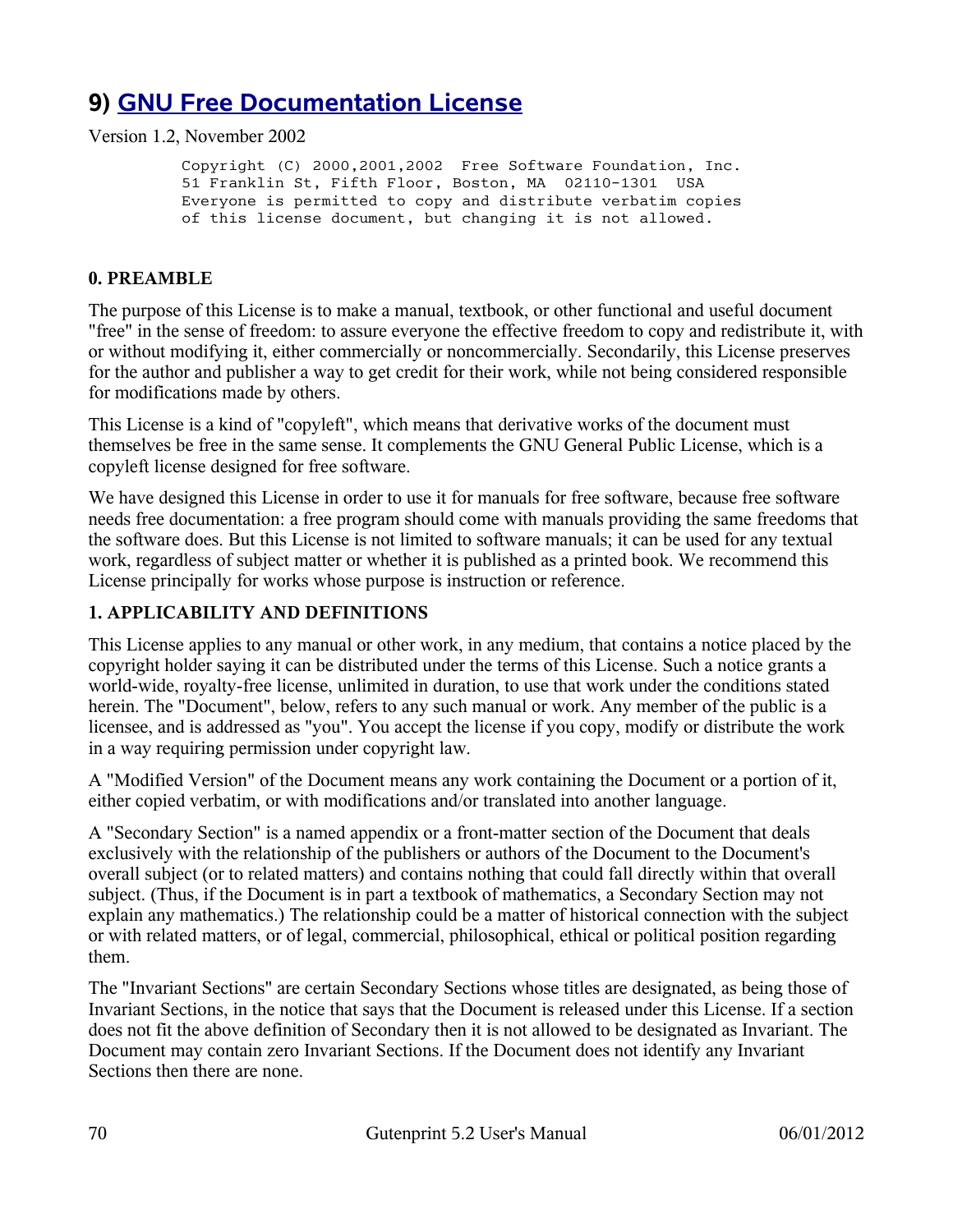The "Cover Texts" are certain short passages of text that are listed, as Front-Cover Texts or Back-Cover Texts, in the notice that says that the Document is released under this License. A Front-Cover Text may be at most 5 words, and a Back-Cover Text may be at most 25 words.

A "Transparent" copy of the Document means a machine-readable copy, represented in a format whose specification is available to the general public, that is suitable for revising the document straightforwardly with generic text editors or (for images composed of pixels) generic paint programs or (for drawings) some widely available drawing editor, and that is suitable for input to text formatters or for automatic translation to a variety of formats suitable for input to text formatters. A copy made in an otherwise Transparent file format whose markup, or absence of markup, has been arranged to thwart or discourage subsequent modification by readers is not Transparent. An image format is not Transparent if used for any substantial amount of text. A copy that is not "Transparent" is called "Opaque".

Examples of suitable formats for Transparent copies include plain ASCII without markup, Texinfo input format, LaTeX input format, SGML or XML using a publicly available DTD, and standardconforming simple HTML, PostScript or PDF designed for human modification. Examples of transparent image formats include PNG, XCF and JPG. Opaque formats include proprietary formats that can be read and edited only by proprietary word processors, SGML or XML for which the DTD and/or processing tools are not generally available, and the machine-generated HTML, PostScript or PDF produced by some word processors for output purposes only.

The "Title Page" means, for a printed book, the title page itself, plus such following pages as are needed to hold, legibly, the material this License requires to appear in the title page. For works in formats which do not have any title page as such, "Title Page" means the text near the most prominent appearance of the work's title, preceding the beginning of the body of the text.

A section "Entitled XYZ" means a named subunit of the Document whose title either is precisely XYZ or contains XYZ in parentheses following text that translates XYZ in another language. (Here XYZ stands for a specific section name mentioned below, such as "Acknowledgements", "Dedications", "Endorsements", or "History".) To "Preserve the Title" of such a section when you modify the Document means that it remains a section "Entitled XYZ" according to this definition.

The Document may include Warranty Disclaimers next to the notice which states that this License applies to the Document. These Warranty Disclaimers are considered to be included by reference in this License, but only as regards disclaiming warranties: any other implication that these Warranty Disclaimers may have is void and has no effect on the meaning of this License.

### **2. VERBATIM COPYING**

You may copy and distribute the Document in any medium, either commercially or noncommercially, provided that this License, the copyright notices, and the license notice saying this License applies to the Document are reproduced in all copies, and that you add no other conditions whatsoever to those of this License. You may not use technical measures to obstruct or control the reading or further copying of the copies you make or distribute. However, you may accept compensation in exchange for copies. If you distribute a large enough number of copies you must also follow the conditions in section 3.

You may also lend copies, under the same conditions stated above, and you may publicly display copies.

### **3. COPYING IN QUANTITY**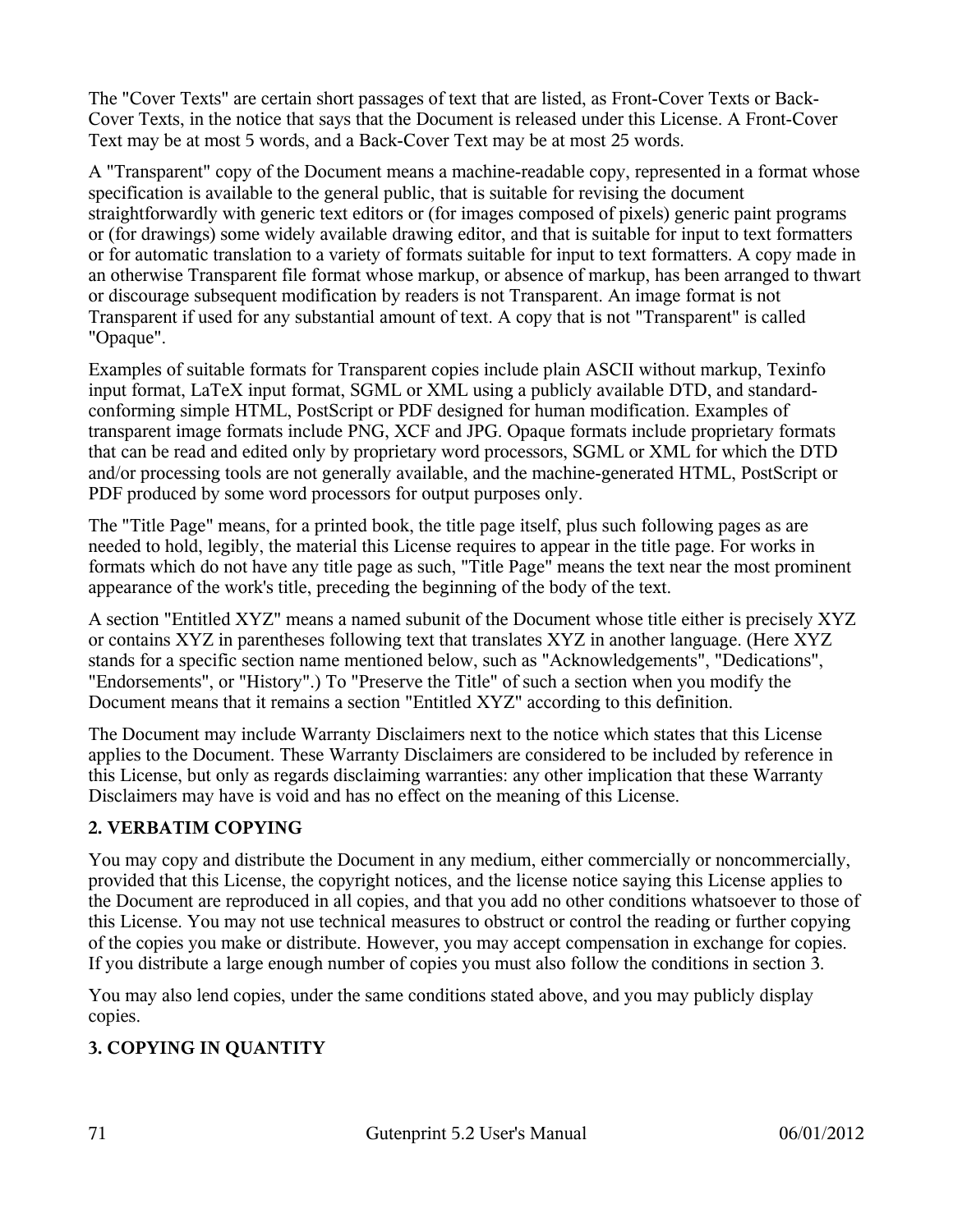If you publish printed copies (or copies in media that commonly have printed covers) of the Document, numbering more than 100, and the Document's license notice requires Cover Texts, you must enclose the copies in covers that carry, clearly and legibly, all these Cover Texts: Front-Cover Texts on the front cover, and Back-Cover Texts on the back cover. Both covers must also clearly and legibly identify you as the publisher of these copies. The front cover must present the full title with all words of the title equally prominent and visible. You may add other material on the covers in addition. Copying with changes limited to the covers, as long as they preserve the title of the Document and satisfy these conditions, can be treated as verbatim copying in other respects.

If the required texts for either cover are too voluminous to fit legibly, you should put the first ones listed (as many as fit reasonably) on the actual cover, and continue the rest onto adjacent pages.

If you publish or distribute Opaque copies of the Document numbering more than 100, you must either include a machine-readable Transparent copy along with each Opaque copy, or state in or with each Opaque copy a computer-network location from which the general network-using public has access to download using public-standard network protocols a complete Transparent copy of the Document, free of added material. If you use the latter option, you must take reasonably prudent steps, when you begin distribution of Opaque copies in quantity, to ensure that this Transparent copy will remain thus accessible at the stated location until at least one year after the last time you distribute an Opaque copy (directly or through your agents or retailers) of that edition to the public.

It is requested, but not required, that you contact the authors of the Document well before redistributing any large number of copies, to give them a chance to provide you with an updated version of the Document.

### **4. MODIFICATIONS**

You may copy and distribute a Modified Version of the Document under the conditions of sections 2 and 3 above, provided that you release the Modified Version under precisely this License, with the Modified Version filling the role of the Document, thus licensing distribution and modification of the Modified Version to whoever possesses a copy of it. In addition, you must do these things in the Modified Version:

- **A.** Use in the Title Page (and on the covers, if any) a title distinct from that of the Document, and from those of previous versions (which should, if there were any, be listed in the History section of the Document). You may use the same title as a previous version if the original publisher of that version gives permission.
- **B.** List on the Title Page, as authors, one or more persons or entities responsible for authorship of the modifications in the Modified Version, together with at least five of the principal authors of the Document (all of its principal authors, if it has fewer than five), unless they release you from this requirement.
- **C.** State on the Title page the name of the publisher of the Modified Version, as the publisher.
- **D.** Preserve all the copyright notices of the Document.
- **E.** Add an appropriate copyright notice for your modifications adjacent to the other copyright notices.
- **F.** Include, immediately after the copyright notices, a license notice giving the public permission to use the Modified Version under the terms of this License, in the form shown in the Addendum below.
- **G.** Preserve in that license notice the full lists of Invariant Sections and required Cover Texts given in the Document's license notice.
- **H.** Include an unaltered copy of this License.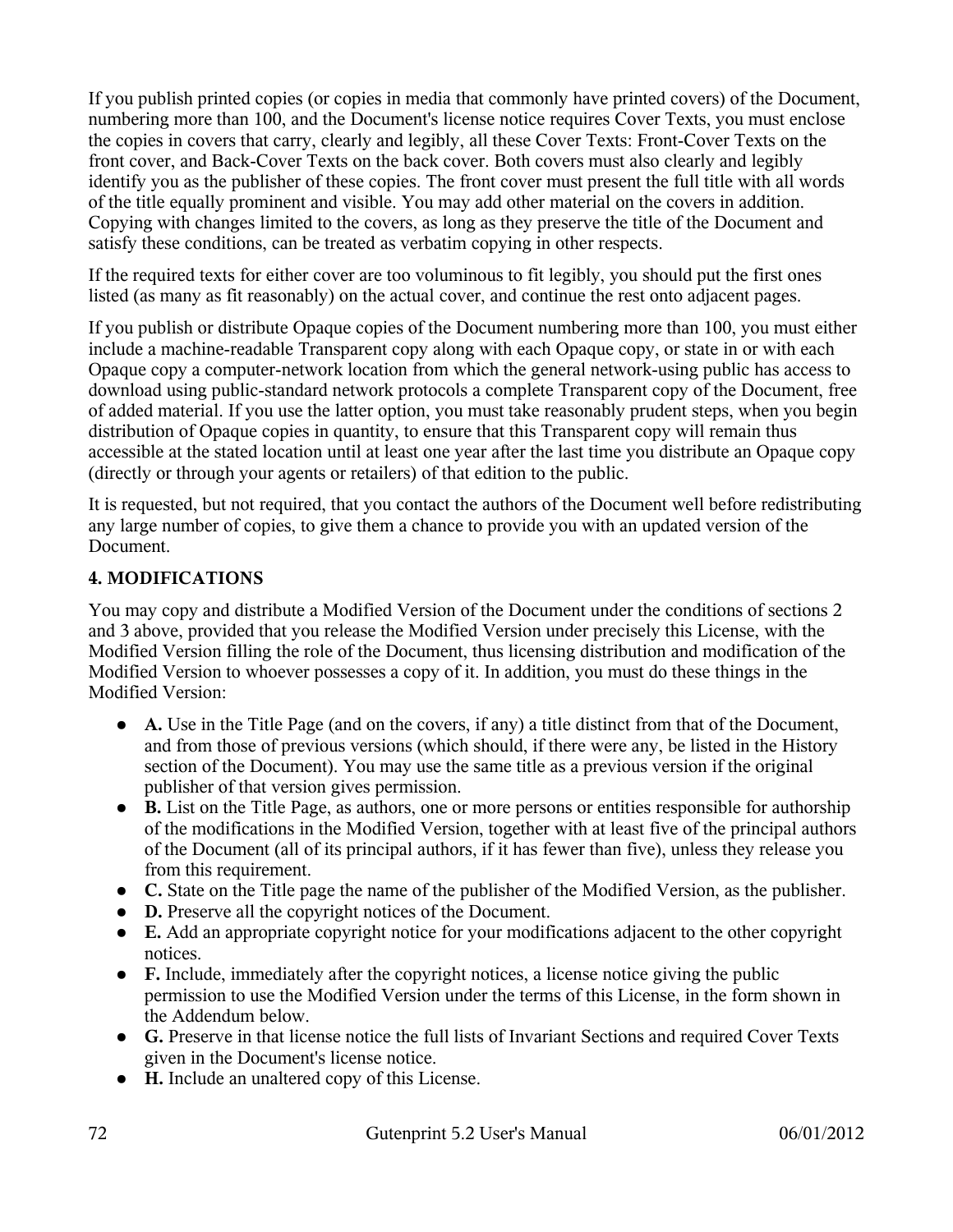- **I.** Preserve the section Entitled "History", Preserve its Title, and add to it an item stating at least the title, year, new authors, and publisher of the Modified Version as given on the Title Page. If there is no section Entitled "History" in the Document, create one stating the title, year, authors, and publisher of the Document as given on its Title Page, then add an item describing the Modified Version as stated in the previous sentence.
- **J.** Preserve the network location, if any, given in the Document for public access to a Transparent copy of the Document, and likewise the network locations given in the Document for previous versions it was based on. These may be placed in the "History" section. You may omit a network location for a work that was published at least four years before the Document itself, or if the original publisher of the version it refers to gives permission.
- **K.** For any section Entitled "Acknowledgements" or "Dedications", Preserve the Title of the section, and preserve in the section all the substance and tone of each of the contributor acknowledgements and/or dedications given therein.
- **L.** Preserve all the Invariant Sections of the Document, unaltered in their text and in their titles. Section numbers or the equivalent are not considered part of the section titles.
- **M.** Delete any section Entitled "Endorsements". Such a section may not be included in the Modified Version.
- **N.** Do not retitle any existing section to be Entitled "Endorsements" or to conflict in title with any Invariant Section.
- **O.** Preserve any Warranty Disclaimers.

If the Modified Version includes new front-matter sections or appendices that qualify as Secondary Sections and contain no material copied from the Document, you may at your option designate some or all of these sections as invariant. To do this, add their titles to the list of Invariant Sections in the Modified Version's license notice. These titles must be distinct from any other section titles.

You may add a section Entitled "Endorsements", provided it contains nothing but endorsements of your Modified Version by various parties--for example, statements of peer review or that the text has been approved by an organization as the authoritative definition of a standard.

You may add a passage of up to five words as a Front-Cover Text, and a passage of up to 25 words as a Back-Cover Text, to the end of the list of Cover Texts in the Modified Version. Only one passage of Front-Cover Text and one of Back-Cover Text may be added by (or through arrangements made by) any one entity. If the Document already includes a cover text for the same cover, previously added by you or by arrangement made by the same entity you are acting on behalf of, you may not add another; but you may replace the old one, on explicit permission from the previous publisher that added the old one.

The author(s) and publisher(s) of the Document do not by this License give permission to use their names for publicity for or to assert or imply endorsement of any Modified Version.

### **5. COMBINING DOCUMENTS**

You may combine the Document with other documents released under this License, under the terms defined in section 4 above for modified versions, provided that you include in the combination all of the Invariant Sections of all of the original documents, unmodified, and list them all as Invariant Sections of your combined work in its license notice, and that you preserve all their Warranty Disclaimers.

The combined work need only contain one copy of this License, and multiple identical Invariant Sections may be replaced with a single copy. If there are multiple Invariant Sections with the same name but different contents, make the title of each such section unique by adding at the end of it, in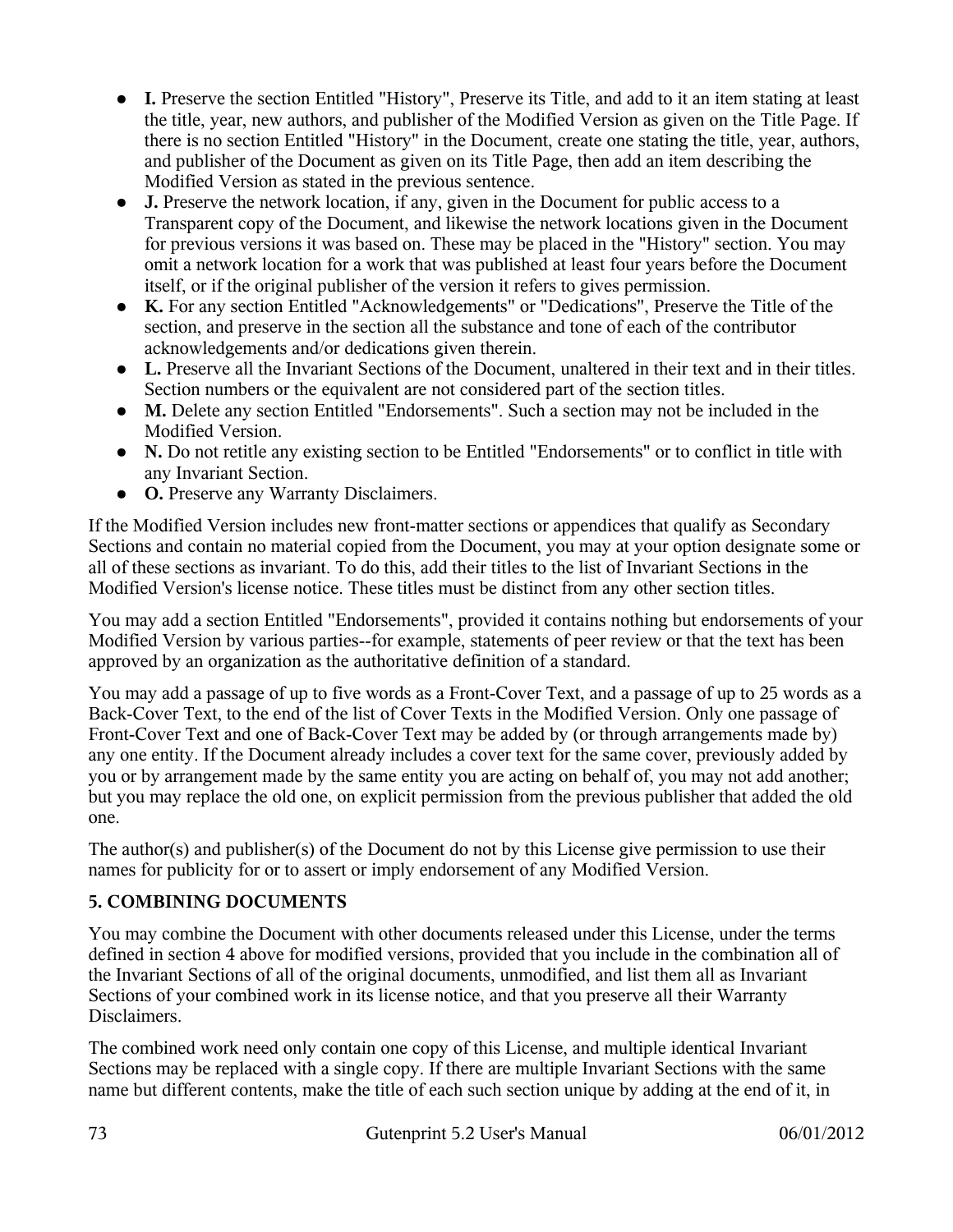parentheses, the name of the original author or publisher of that section if known, or else a unique number. Make the same adjustment to the section titles in the list of Invariant Sections in the license notice of the combined work.

In the combination, you must combine any sections Entitled "History" in the various original documents, forming one section Entitled "History"; likewise combine any sections Entitled "Acknowledgements", and any sections Entitled "Dedications". You must delete all sections Entitled "Endorsements."

## **6. COLLECTIONS OF DOCUMENTS**

You may make a collection consisting of the Document and other documents released under this License, and replace the individual copies of this License in the various documents with a single copy that is included in the collection, provided that you follow the rules of this License for verbatim copying of each of the documents in all other respects.

You may extract a single document from such a collection, and distribute it individually under this License, provided you insert a copy of this License into the extracted document, and follow this License in all other respects regarding verbatim copying of that document.

# **7. AGGREGATION WITH INDEPENDENT WORKS**

A compilation of the Document or its derivatives with other separate and independent documents or works, in or on a volume of a storage or distribution medium, is called an "aggregate" if the copyright resulting from the compilation is not used to limit the legal rights of the compilation's users beyond what the individual works permit. When the Document is included in an aggregate, this License does not apply to the other works in the aggregate which are not themselves derivative works of the Document.

If the Cover Text requirement of section 3 is applicable to these copies of the Document, then if the Document is less than one half of the entire aggregate, the Document's Cover Texts may be placed on covers that bracket the Document within the aggregate, or the electronic equivalent of covers if the Document is in electronic form. Otherwise they must appear on printed covers that bracket the whole aggregate.

### **8. TRANSLATION**

Translation is considered a kind of modification, so you may distribute translations of the Document under the terms of section 4. Replacing Invariant Sections with translations requires special permission from their copyright holders, but you may include translations of some or all Invariant Sections in addition to the original versions of these Invariant Sections. You may include a translation of this License, and all the license notices in the Document, and any Warranty Disclaimers, provided that you also include the original English version of this License and the original versions of those notices and disclaimers. In case of a disagreement between the translation and the original version of this License or a notice or disclaimer, the original version will prevail.

If a section in the Document is Entitled "Acknowledgements", "Dedications", or "History", the requirement (section 4) to Preserve its Title (section 1) will typically require changing the actual title.

### **9. TERMINATION**

You may not copy, modify, sublicense, or distribute the Document except as expressly provided for under this License. Any other attempt to copy, modify, sublicense or distribute the Document is void, and will automatically terminate your rights under this License. However, parties who have received